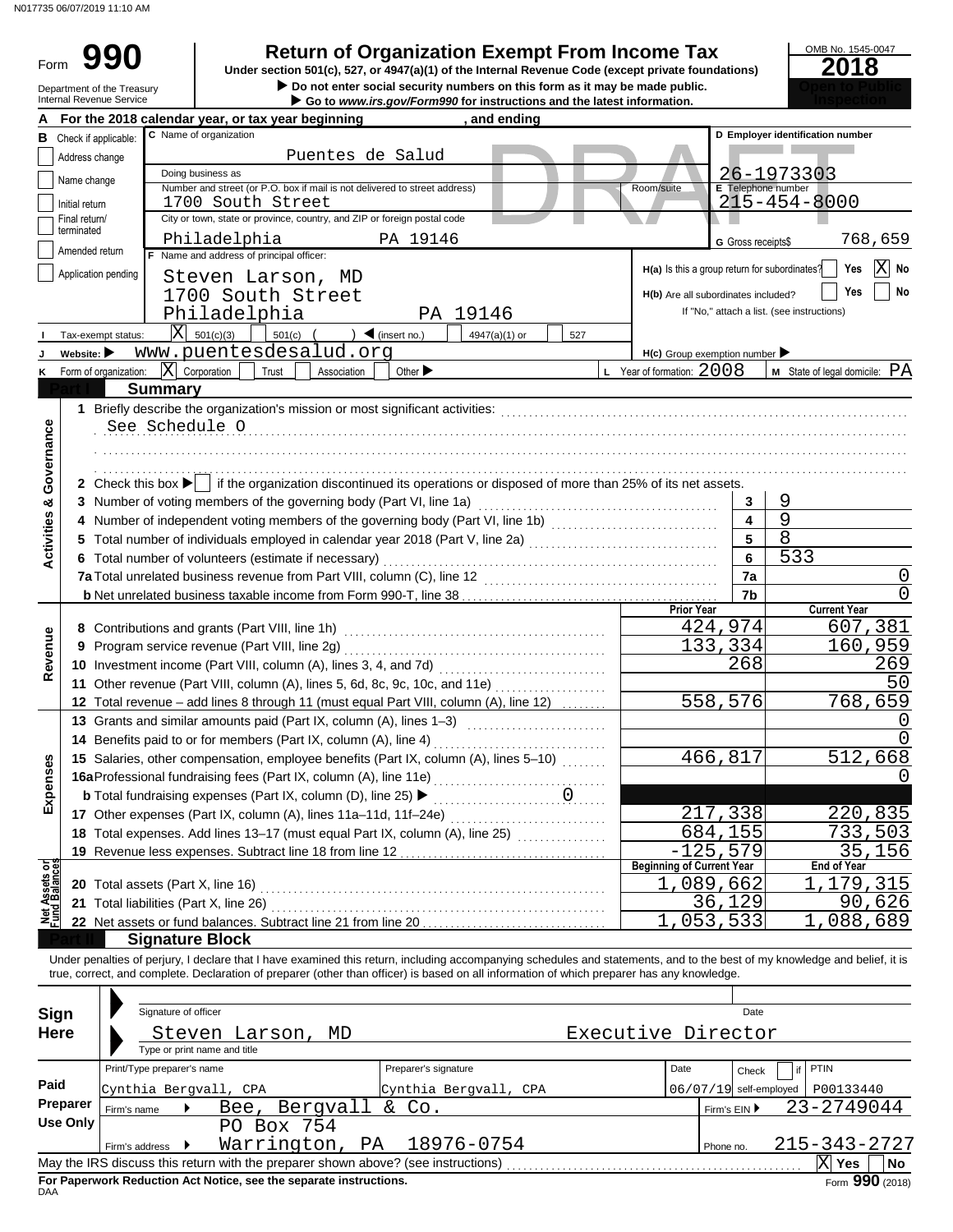|              | <u>Form 990(2018) Puentes de Salud</u>                                                                                         | 26-1973303  | Page 2                     |
|--------------|--------------------------------------------------------------------------------------------------------------------------------|-------------|----------------------------|
|              | <b>Statement of Program Service Accomplishments</b>                                                                            |             |                            |
|              |                                                                                                                                |             | X                          |
| 1.           | Briefly describe the organization's mission:                                                                                   |             |                            |
|              | See Schedule O                                                                                                                 |             |                            |
|              |                                                                                                                                |             |                            |
|              |                                                                                                                                |             |                            |
|              |                                                                                                                                |             |                            |
| $\mathbf{2}$ | Did the organization undertake any significant program services during the year which were not listed on the                   |             |                            |
|              | prior Form 990 or 990-EZ?                                                                                                      |             | Yes $\overline{X}$ No      |
|              | If "Yes," describe these new services on Schedule O.                                                                           |             |                            |
| 3            | Did the organization cease conducting, or make significant changes in how it conducts, any program                             |             |                            |
| services?    |                                                                                                                                |             | Yes $\overline{X}$ No      |
|              | If "Yes," describe these changes on Schedule O.                                                                                |             |                            |
| 4            | Describe the organization's program service accomplishments for each of its three largest program services, as measured by     |             |                            |
|              | expenses. Section 501(c)(3) and 501(c)(4) organizations are required to report the amount of grants and allocations to others, |             |                            |
|              | the total expenses, and revenue, if any, for each program service reported.                                                    |             |                            |
|              |                                                                                                                                |             |                            |
| 4a (Code:    | 334, 885 including grants of \$<br>) (Expenses \$                                                                              |             | 126, 234)<br>) (Revenue \$ |
|              | Clinic Operations-The organization developed a 7,000 square-foot clinic                                                        |             |                            |
|              | where, in keeping with an emphasis on prevention as well as cure, half the                                                     |             |                            |
|              | space was devoted to clinical services and half to education that includes                                                     |             |                            |
|              | nutritional advice, literacy tutoring and sex education.                                                                       |             |                            |
|              |                                                                                                                                |             |                            |
|              |                                                                                                                                |             |                            |
|              |                                                                                                                                |             |                            |
|              |                                                                                                                                |             |                            |
|              |                                                                                                                                |             |                            |
|              |                                                                                                                                |             |                            |
|              |                                                                                                                                |             |                            |
|              |                                                                                                                                |             |                            |
|              |                                                                                                                                |             |                            |
| 4b (Code:    | ) (Expenses $\frac{180,459}{180,459}$ including grants of $\frac{100,459}{100,459}$ (Revenue $\frac{200,459}{100,459}$         |             | 34,725)                    |
|              | See Schedule O                                                                                                                 |             |                            |
|              |                                                                                                                                |             |                            |
|              |                                                                                                                                |             |                            |
|              |                                                                                                                                |             |                            |
|              |                                                                                                                                |             |                            |
|              |                                                                                                                                |             |                            |
|              |                                                                                                                                |             |                            |
|              |                                                                                                                                |             |                            |
|              |                                                                                                                                |             |                            |
|              |                                                                                                                                |             |                            |
|              |                                                                                                                                |             |                            |
|              |                                                                                                                                |             |                            |
| 4c (Code:    | 80, 873 including grants of \$<br>) (Expenses \$                                                                               |             | ) (Revenue \$              |
|              | Behavioral Health - The overarching goal of the behavioral health program                                                      |             |                            |
|              | at Puentes de Salud is to develop the clinical capacity to meet the                                                            |             |                            |
|              | significant mental health needs of the community it serves. The proposed                                                       |             |                            |
|              |                                                                                                                                |             |                            |
|              | plan is to develop an integrated model that brings mental health services                                                      |             |                            |
|              | "under the same roof" as primary care services, following a growing                                                            |             |                            |
|              | movement to offer these services in a coordinated way.                                                                         |             |                            |
|              |                                                                                                                                |             |                            |
|              |                                                                                                                                |             |                            |
|              |                                                                                                                                |             |                            |
|              |                                                                                                                                |             |                            |
|              |                                                                                                                                |             |                            |
|              |                                                                                                                                |             |                            |
|              | 4d Other program services (Describe in Schedule O.)                                                                            |             |                            |
| (Expenses \$ | including grants of \$                                                                                                         | (Revenue \$ |                            |
|              | 596,217<br>4e Total program service expenses                                                                                   |             |                            |
|              |                                                                                                                                |             |                            |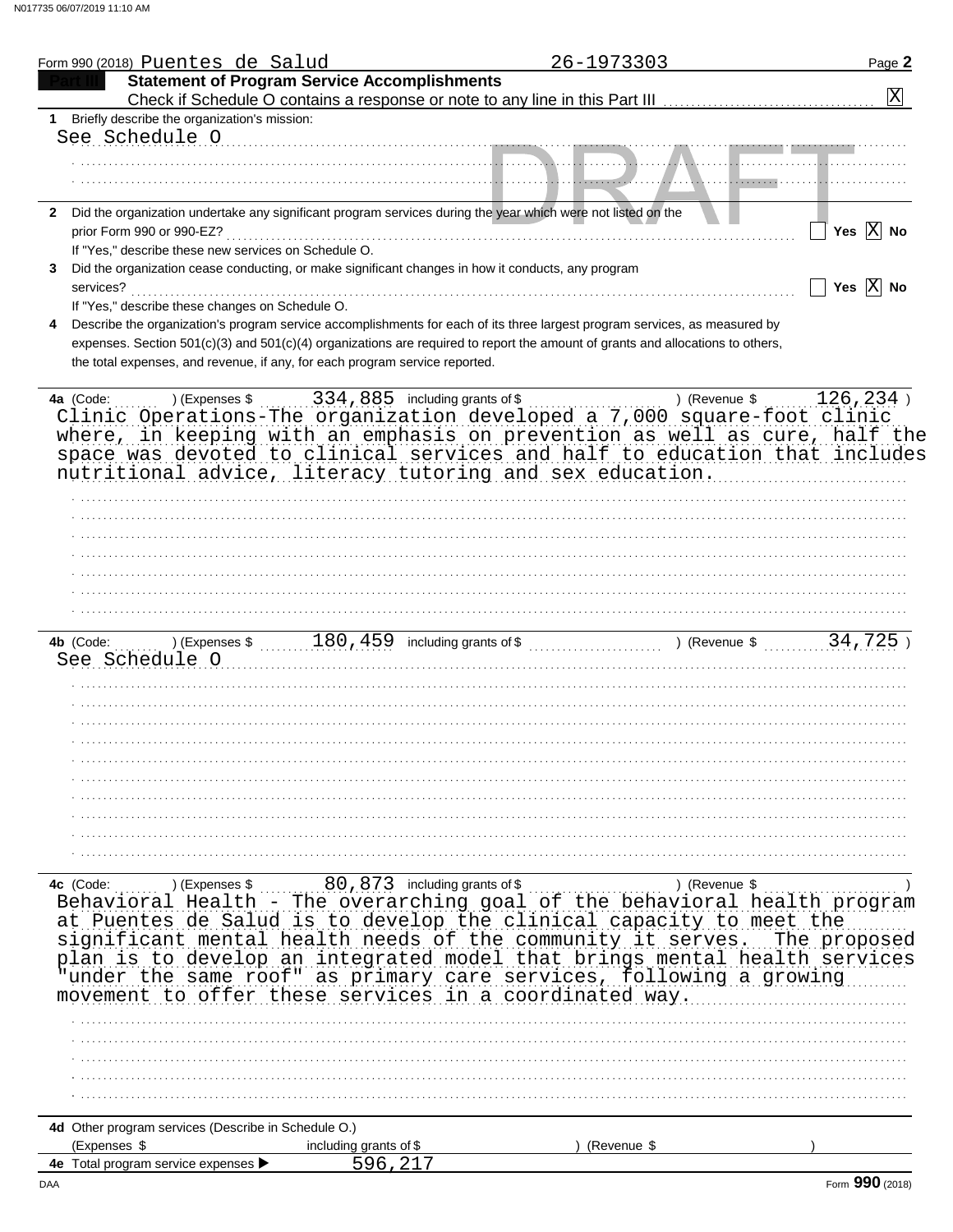|     | 26-1973303<br>Form 990 (2018) Puentes de Salud                                                                                                                                                                |                     |                                         | Page 3                       |
|-----|---------------------------------------------------------------------------------------------------------------------------------------------------------------------------------------------------------------|---------------------|-----------------------------------------|------------------------------|
|     | <b>Checklist of Required Schedules</b>                                                                                                                                                                        |                     |                                         |                              |
|     |                                                                                                                                                                                                               |                     | <b>Yes</b>                              | <b>No</b>                    |
| 1   | Is the organization described in section $501(c)(3)$ or $4947(a)(1)$ (other than a private foundation)? If "Yes,"                                                                                             |                     |                                         |                              |
| 2   | complete Schedule A<br>Is the organization required to complete Schedule B, Schedule of Contributors (see instructions)?                                                                                      | 1<br>$\overline{2}$ | $\mathbf{X}$<br>$\overline{\mathbf{X}}$ |                              |
| 3   | Did the organization engage in direct or indirect political campaign activities on behalf of or in opposition to                                                                                              |                     |                                         |                              |
|     | candidates for public office? If "Yes," complete Schedule C, Part I                                                                                                                                           | 3                   |                                         | Χ                            |
| 4   | Section 501(c)(3) organizations. Did the organization engage in lobbying activities, or have a section 501(h)                                                                                                 |                     |                                         |                              |
|     | election in effect during the tax year? If "Yes," complete Schedule C, Part II                                                                                                                                | 4                   |                                         | X                            |
| 5   | Is the organization a section $501(c)(4)$ , $501(c)(5)$ , or $501(c)(6)$ organization that receives membership dues,                                                                                          |                     |                                         |                              |
|     | assessments, or similar amounts as defined in Revenue Procedure 98-19? If "Yes," complete Schedule C, Part III                                                                                                | 5                   |                                         | X                            |
| 6   | Did the organization maintain any donor advised funds or any similar funds or accounts for which donors                                                                                                       |                     |                                         |                              |
|     | have the right to provide advice on the distribution or investment of amounts in such funds or accounts? If                                                                                                   |                     |                                         |                              |
|     | "Yes," complete Schedule D, Part I                                                                                                                                                                            | 6                   |                                         | X                            |
| 7   | Did the organization receive or hold a conservation easement, including easements to preserve open space,                                                                                                     |                     |                                         |                              |
|     | the environment, historic land areas, or historic structures? If "Yes," complete Schedule D, Part II                                                                                                          | 7                   |                                         | X                            |
| 8   | Did the organization maintain collections of works of art, historical treasures, or other similar assets? If "Yes,"                                                                                           |                     |                                         |                              |
|     | complete Schedule D, Part III                                                                                                                                                                                 | 8                   |                                         | X                            |
| 9   | Did the organization report an amount in Part X, line 21, for escrow or custodial account liability, serve as a                                                                                               |                     |                                         |                              |
|     | custodian for amounts not listed in Part X; or provide credit counseling, debt management, credit repair, or                                                                                                  |                     |                                         |                              |
|     | debt negotiation services? If "Yes," complete Schedule D, Part IV                                                                                                                                             | 9                   |                                         | Χ                            |
| 10  | Did the organization, directly or through a related organization, hold assets in temporarily restricted                                                                                                       | 10                  |                                         | Χ                            |
| 11  | endowments, permanent endowments, or quasi-endowments? If "Yes," complete Schedule D, Part V<br>If the organization's answer to any of the following questions is "Yes," then complete Schedule D, Parts VI,  |                     |                                         |                              |
|     | VII, VIII, IX, or X as applicable.                                                                                                                                                                            |                     |                                         |                              |
| a   | Did the organization report an amount for land, buildings, and equipment in Part X, line 10? If "Yes,"                                                                                                        |                     |                                         |                              |
|     | complete Schedule D, Part VI                                                                                                                                                                                  | 11a                 | Χ                                       |                              |
|     | <b>b</b> Did the organization report an amount for investments—other securities in Part X, line 12 that is 5% or more                                                                                         |                     |                                         |                              |
|     | of its total assets reported in Part X, line 16? If "Yes," complete Schedule D, Part VII                                                                                                                      | 11 <sub>b</sub>     |                                         | X                            |
|     | c Did the organization report an amount for investments—program related in Part X, line 13 that is 5% or more                                                                                                 |                     |                                         |                              |
|     | of its total assets reported in Part X, line 16? If "Yes," complete Schedule D, Part VIII                                                                                                                     | 11c                 |                                         | X                            |
|     | d Did the organization report an amount for other assets in Part X, line 15 that is 5% or more of its total assets                                                                                            |                     |                                         |                              |
|     | reported in Part X, line 16? If "Yes," complete Schedule D, Part IX                                                                                                                                           | 11d                 |                                         | <u>X</u>                     |
|     | e Did the organization report an amount for other liabilities in Part X, line 25? If "Yes," complete Schedule D, Part X                                                                                       | 11e                 |                                         | $\overline{X}$               |
| f   | Did the organization's separate or consolidated financial statements for the tax year include a footnote that addresses                                                                                       |                     |                                         |                              |
|     | the organization's liability for uncertain tax positions under FIN 48 (ASC 740)? If "Yes," complete Schedule D, Part X                                                                                        | 11f                 |                                         | Χ                            |
|     | 12a Did the organization obtain separate, independent audited financial statements for the tax year? If "Yes," complete                                                                                       |                     |                                         |                              |
|     | Schedule D, Parts XI and XII                                                                                                                                                                                  | 12a                 |                                         | Χ                            |
|     | <b>b</b> Was the organization included in consolidated, independent audited financial statements for the tax year? If                                                                                         |                     |                                         |                              |
|     | "Yes," and if the organization answered "No" to line 12a, then completing Schedule D, Parts XI and XII is optional                                                                                            | 12 <sub>b</sub>     |                                         | <u>X</u>                     |
| 13  |                                                                                                                                                                                                               | 13<br>14a           |                                         | $\overline{\mathbf{X}}$<br>X |
| 14a | Did the organization maintain an office, employees, or agents outside of the United States?                                                                                                                   |                     |                                         |                              |
| b   | Did the organization have aggregate revenues or expenses of more than \$10,000 from grantmaking,<br>fundraising, business, investment, and program service activities outside the United States, or aggregate |                     |                                         |                              |
|     | foreign investments valued at \$100,000 or more? If "Yes," complete Schedule F, Parts I and IV                                                                                                                | 14b                 |                                         | Χ                            |
| 15  | Did the organization report on Part IX, column (A), line 3, more than \$5,000 of grants or other assistance to or                                                                                             |                     |                                         |                              |
|     | for any foreign organization? If "Yes," complete Schedule F, Parts II and IV                                                                                                                                  | 15                  |                                         | Χ                            |
| 16  | Did the organization report on Part IX, column (A), line 3, more than \$5,000 of aggregate grants or other                                                                                                    |                     |                                         |                              |
|     | assistance to or for foreign individuals? If "Yes," complete Schedule F, Parts III and IV                                                                                                                     | 16                  |                                         | Χ                            |
| 17  | Did the organization report a total of more than \$15,000 of expenses for professional fundraising services on                                                                                                |                     |                                         |                              |
|     | Part IX, column (A), lines 6 and 11e? If "Yes," complete Schedule G, Part I (see instructions)                                                                                                                | 17                  |                                         | Χ                            |
| 18  | Did the organization report more than \$15,000 total of fundraising event gross income and contributions on                                                                                                   |                     |                                         |                              |
|     | Part VIII, lines 1c and 8a? If "Yes," complete Schedule G, Part II                                                                                                                                            | 18                  |                                         | Χ                            |
| 19  | Did the organization report more than \$15,000 of gross income from gaming activities on Part VIII, line 9a?                                                                                                  |                     |                                         |                              |
|     |                                                                                                                                                                                                               | 19                  |                                         | <u>X</u>                     |
| 20a | Did the organization operate one or more hospital facilities? If "Yes," complete Schedule H                                                                                                                   | 20a                 |                                         | X                            |
| b   | If "Yes" to line 20a, did the organization attach a copy of its audited financial statements to this return?                                                                                                  | 20 <sub>b</sub>     |                                         |                              |
| 21  | Did the organization report more than \$5,000 of grants or other assistance to any domestic organization or                                                                                                   |                     |                                         |                              |
|     |                                                                                                                                                                                                               | 21                  |                                         | X                            |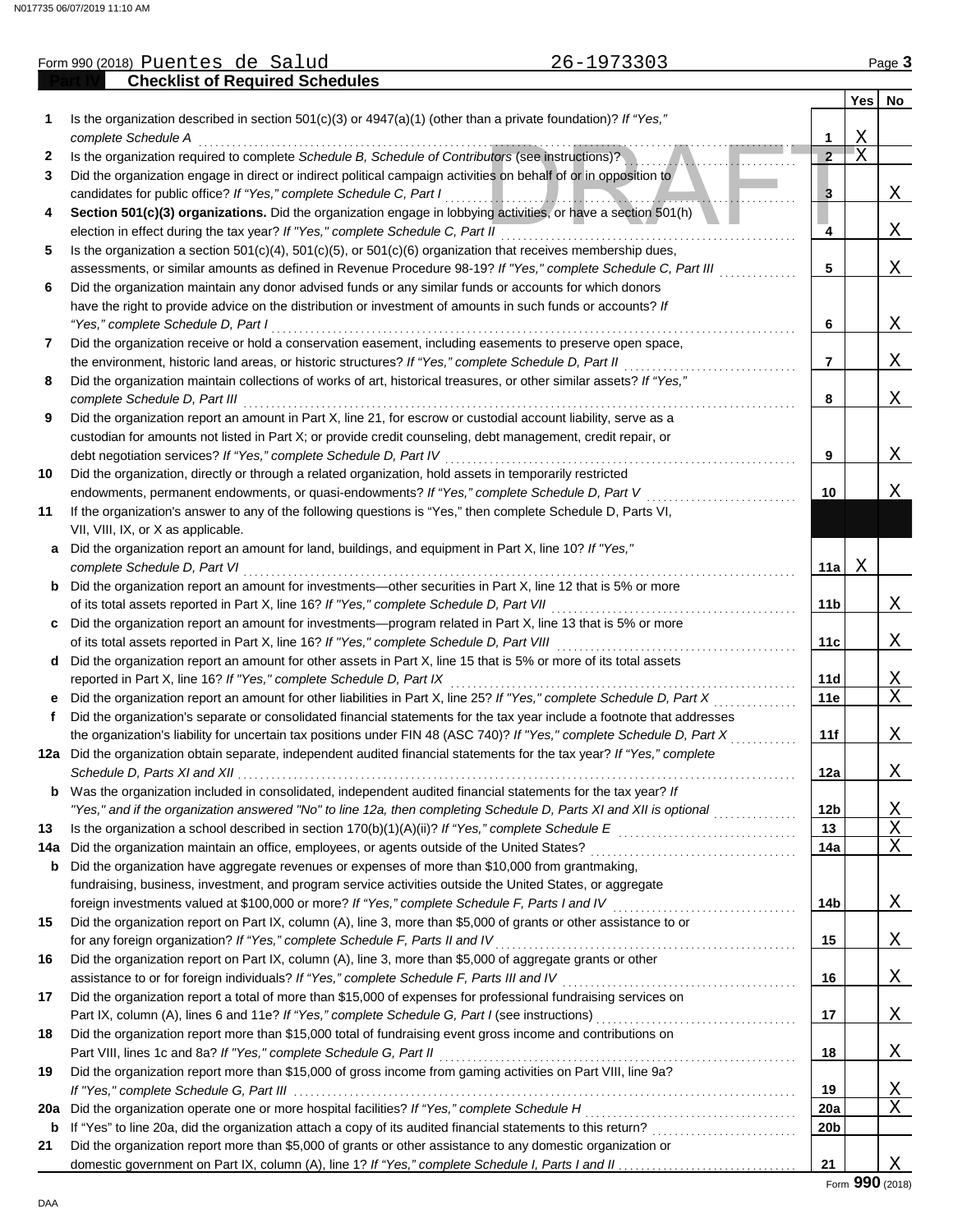|        | 26-1973303<br>Form 990 (2018) Puentes de Salud                                                                                                                                                                             |                 |     | Page 4    |
|--------|----------------------------------------------------------------------------------------------------------------------------------------------------------------------------------------------------------------------------|-----------------|-----|-----------|
|        | <b>Checklist of Required Schedules (continued)</b>                                                                                                                                                                         |                 |     |           |
|        |                                                                                                                                                                                                                            |                 | Yes | No        |
| 22     | Did the organization report more than \$5,000 of grants or other assistance to or for domestic individuals on                                                                                                              |                 |     |           |
|        | Part IX, column (A), line 2? If "Yes," complete Schedule I, Parts I and III<br>Did the organization answer "Yes" to Part VII, Section A, line 3, 4, or 5 about compensation of the                                         | 22              |     | Χ         |
| 23     | organization's current and former officers, directors, trustees, key employees, and highest compensated                                                                                                                    |                 |     |           |
|        | employees? If "Yes," complete Schedule J                                                                                                                                                                                   | 23              |     | Χ         |
|        | 24a Did the organization have a tax-exempt bond issue with an outstanding principal amount of more than                                                                                                                    |                 |     |           |
|        | \$100,000 as of the last day of the year, that was issued after December 31, 2002? If "Yes," answer lines 24b                                                                                                              |                 |     |           |
|        | through 24d and complete Schedule K. If "No," go to line 25a                                                                                                                                                               | 24a             |     | Χ         |
| b      | Did the organization invest any proceeds of tax-exempt bonds beyond a temporary period exception?                                                                                                                          | 24b             |     |           |
| c      | Did the organization maintain an escrow account other than a refunding escrow at any time during the year                                                                                                                  |                 |     |           |
|        | to defease any tax-exempt bonds?                                                                                                                                                                                           | 24c             |     |           |
|        | d Did the organization act as an "on behalf of" issuer for bonds outstanding at any time during the year?                                                                                                                  | 24d             |     |           |
|        | 25a Section 501(c)(3), 501(c)(4), and 501(c)(29) organizations. Did the organization engage in an excess benefit                                                                                                           |                 |     |           |
|        | transaction with a disqualified person during the year? If "Yes," complete Schedule L, Part I                                                                                                                              | 25a             |     | Χ         |
| b      | Is the organization aware that it engaged in an excess benefit transaction with a disqualified person in a prior                                                                                                           |                 |     |           |
|        | year, and that the transaction has not been reported on any of the organization's prior Forms 990 or 990-EZ?                                                                                                               |                 |     |           |
|        | If "Yes," complete Schedule L, Part I                                                                                                                                                                                      | 25 <sub>b</sub> |     | Χ         |
| 26     | Did the organization report any amount on Part X, line 5, 6, or 22 for receivables from or payables to any                                                                                                                 |                 |     |           |
|        | current or former officers, directors, trustees, key employees, highest compensated employees, or                                                                                                                          |                 |     |           |
|        | disqualified persons? If "Yes," complete Schedule L, Part II                                                                                                                                                               | 26              |     | Χ         |
| 27     | Did the organization provide a grant or other assistance to an officer, director, trustee, key employee,                                                                                                                   |                 |     |           |
|        | substantial contributor or employee thereof, a grant selection committee member, or to a 35% controlled                                                                                                                    |                 |     |           |
|        | entity or family member of any of these persons? If "Yes," complete Schedule L, Part III                                                                                                                                   | 27              |     | Χ         |
| 28     | Was the organization a party to a business transaction with one of the following parties (see Schedule L,                                                                                                                  |                 |     |           |
|        | Part IV instructions for applicable filing thresholds, conditions, and exceptions):                                                                                                                                        |                 |     | X         |
| а<br>b | A current or former officer, director, trustee, or key employee? If "Yes," complete Schedule L, Part IV<br>A family member of a current or former officer, director, trustee, or key employee? If "Yes," complete          | 28a             |     |           |
|        | Schedule L, Part IV                                                                                                                                                                                                        | 28b             |     | Χ         |
| c      | An entity of which a current or former officer, director, trustee, or key employee (or a family member thereof)                                                                                                            |                 |     |           |
|        | was an officer, director, trustee, or direct or indirect owner? If "Yes," complete Schedule L, Part IV                                                                                                                     | 28c             |     | Χ         |
| 29     | Did the organization receive more than \$25,000 in non-cash contributions? If "Yes," complete Schedule M                                                                                                                   | 29              | X   |           |
| 30     | Did the organization receive contributions of art, historical treasures, or other similar assets, or qualified                                                                                                             |                 |     |           |
|        | conservation contributions? If "Yes," complete Schedule M                                                                                                                                                                  | 30              |     | Χ         |
| 31     | Did the organization liquidate, terminate, or dissolve and cease operations? If "Yes," complete Schedule N, Part I                                                                                                         | 31              |     | X         |
|        | Did the organization sell, exchange, dispose of, or transfer more than 25% of its net assets? If "Yes,"                                                                                                                    |                 |     |           |
|        | complete Schedule N, Part II                                                                                                                                                                                               | 32              |     | Χ         |
| 33     | Did the organization own 100% of an entity disregarded as separate from the organization under Regulations                                                                                                                 |                 |     |           |
|        | sections 301.7701-2 and 301.7701-3? If "Yes," complete Schedule R, Part I                                                                                                                                                  | 33              |     | Χ         |
| 34     | Was the organization related to any tax-exempt or taxable entity? If "Yes," complete Schedule R, Part II, III,                                                                                                             |                 |     |           |
|        | or IV, and Part V, line 1                                                                                                                                                                                                  | 34              |     | <u>х</u>  |
| 35а    | Did the organization have a controlled entity within the meaning of section 512(b)(13)?                                                                                                                                    | 35a             |     | X         |
| b      | If "Yes" to line 35a, did the organization receive any payment from or engage in any transaction with a                                                                                                                    |                 |     |           |
|        | controlled entity within the meaning of section 512(b)(13)? If "Yes," complete Schedule R, Part V, line 2                                                                                                                  | 35 <sub>b</sub> |     |           |
| 36     | Section 501(c)(3) organizations. Did the organization make any transfers to an exempt non-charitable                                                                                                                       |                 |     |           |
|        | related organization? If "Yes," complete Schedule R, Part V, line 2                                                                                                                                                        | 36              |     | Χ         |
| 37     | Did the organization conduct more than 5% of its activities through an entity that is not a related organization                                                                                                           |                 |     |           |
| 38     | and that is treated as a partnership for federal income tax purposes? If "Yes," complete Schedule R, Part VI<br>Did the organization complete Schedule O and provide explanations in Schedule O for Part VI, lines 11b and | 37              |     | Χ         |
|        | 19? Note. All Form 990 filers are required to complete Schedule O.                                                                                                                                                         | 38              | Χ   |           |
|        | <b>Statements Regarding Other IRS Filings and Tax Compliance</b>                                                                                                                                                           |                 |     |           |
|        | Check if Schedule O contains a response or note to any line in this Part V                                                                                                                                                 |                 |     |           |
|        |                                                                                                                                                                                                                            |                 | Yes | <b>No</b> |
| 1a     | 13<br>Enter the number reported in Box 3 of Form 1096. Enter -0- if not applicable<br>1a                                                                                                                                   |                 |     |           |
| b      | 0<br>1 <sub>b</sub><br>Enter the number of Forms W-2G included in line 1a. Enter -0- if not applicable                                                                                                                     |                 |     |           |
| c      | Did the organization comply with backup withholding rules for reportable payments to vendors and                                                                                                                           |                 |     |           |
|        |                                                                                                                                                                                                                            | 1c              | Χ   |           |
|        |                                                                                                                                                                                                                            |                 |     |           |

DAA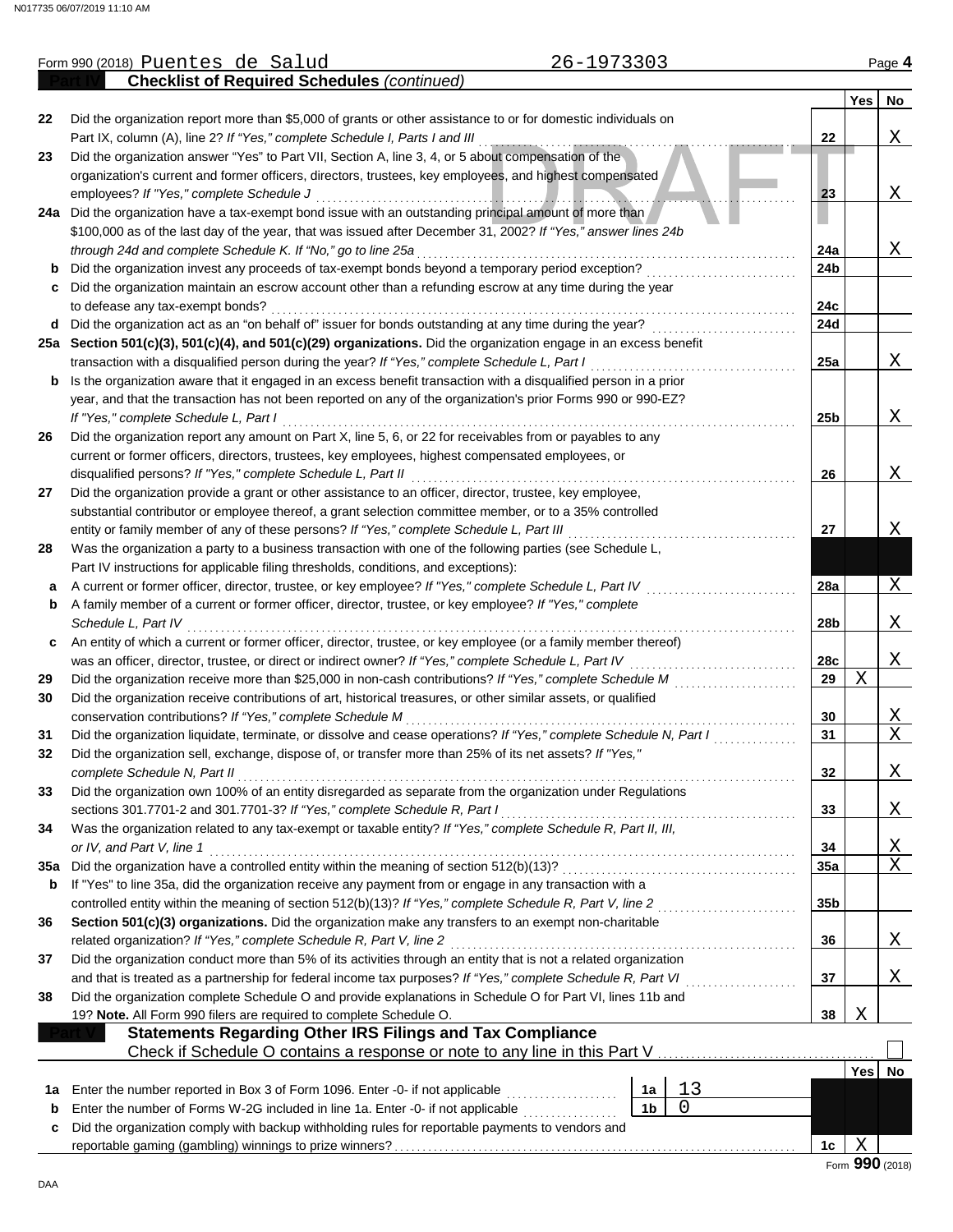|         | 26-1973303<br>Form 990 (2018) Puentes de Salud                                                                                                                                                                            |                 |              | Page 5                                    |
|---------|---------------------------------------------------------------------------------------------------------------------------------------------------------------------------------------------------------------------------|-----------------|--------------|-------------------------------------------|
|         | Statements Regarding Other IRS Filings and Tax Compliance (continued)                                                                                                                                                     |                 |              |                                           |
|         |                                                                                                                                                                                                                           |                 | Yes          | No                                        |
| 2a      | Enter the number of employees reported on Form W-3, Transmittal of Wage and Tax                                                                                                                                           |                 |              |                                           |
|         | 8<br>Statements, filed for the calendar year ending with or within the year covered by this return<br>2a                                                                                                                  |                 |              |                                           |
| b       | If at least one is reported on line 2a, did the organization file all required federal employment tax returns?                                                                                                            | 2 <sub>b</sub>  | $\mathbf{x}$ |                                           |
|         | Note. If the sum of lines 1a and 2a is greater than 250, you may be required to e-file (see instructions)                                                                                                                 |                 |              |                                           |
| За      | Did the organization have unrelated business gross income of \$1,000 or more during the year?                                                                                                                             | 3a              |              | X                                         |
| b       | If "Yes," has it filed a Form 990-T for this year? If "No" to line 3b, provide an explanation in Schedule O                                                                                                               | 3 <sub>b</sub>  |              |                                           |
| 4a      | At any time during the calendar year, did the organization have an interest in, or a signature or other authority over,                                                                                                   |                 |              |                                           |
|         | a financial account in a foreign country (such as a bank account, securities account, or other financial account)?                                                                                                        | 4a              |              | Χ                                         |
| b       | If "Yes," enter the name of the foreign country: ▶                                                                                                                                                                        |                 |              |                                           |
|         | See instructions for filing requirements for FinCEN Form 114, Report of Foreign Bank and Financial Accounts (FBAR).                                                                                                       | 5a              |              |                                           |
| 5а<br>b | Was the organization a party to a prohibited tax shelter transaction at any time during the tax year?<br>Did any taxable party notify the organization that it was or is a party to a prohibited tax shelter transaction? | 5 <sub>b</sub>  |              | $\overline{\mathrm{X}}$<br>$\overline{X}$ |
| c       | If "Yes" to line 5a or 5b, did the organization file Form 8886-T?                                                                                                                                                         | 5c              |              |                                           |
| 6a      | Does the organization have annual gross receipts that are normally greater than \$100,000, and did the                                                                                                                    |                 |              |                                           |
|         | organization solicit any contributions that were not tax deductible as charitable contributions?                                                                                                                          | 6a              |              | X                                         |
| b       | If "Yes," did the organization include with every solicitation an express statement that such contributions or                                                                                                            |                 |              |                                           |
|         | gifts were not tax deductible?                                                                                                                                                                                            | 6b              |              |                                           |
| 7       | Organizations that may receive deductible contributions under section 170(c).                                                                                                                                             |                 |              |                                           |
| a       | Did the organization receive a payment in excess of \$75 made partly as a contribution and partly for goods                                                                                                               |                 |              |                                           |
|         | and services provided to the payor?                                                                                                                                                                                       | 7a              |              | X                                         |
| b       | If "Yes," did the organization notify the donor of the value of the goods or services provided?                                                                                                                           | 7b              |              |                                           |
| с       | Did the organization sell, exchange, or otherwise dispose of tangible personal property for which it was                                                                                                                  |                 |              |                                           |
|         | required to file Form 8282?                                                                                                                                                                                               | 7c              |              | Χ                                         |
| d       | 7d<br>If "Yes," indicate the number of Forms 8282 filed during the year                                                                                                                                                   |                 |              |                                           |
| е       | Did the organization receive any funds, directly or indirectly, to pay premiums on a personal benefit contract?                                                                                                           | 7e              |              | $\overline{\mathrm{X}}$                   |
| f       | Did the organization, during the year, pay premiums, directly or indirectly, on a personal benefit contract?                                                                                                              | 7f              |              | $\mathbf X$                               |
| g       | If the organization received a contribution of qualified intellectual property, did the organization file Form 8899 as required?                                                                                          | 7g              |              |                                           |
| h       | If the organization received a contribution of cars, boats, airplanes, or other vehicles, did the organization file a Form 1098-C?                                                                                        | 7h              |              |                                           |
| 8       | Sponsoring organizations maintaining donor advised funds. Did a donor advised fund maintained by the                                                                                                                      |                 |              |                                           |
|         | sponsoring organization have excess business holdings at any time during the year?                                                                                                                                        | 8               |              |                                           |
| 9       | Sponsoring organizations maintaining donor advised funds.                                                                                                                                                                 |                 |              |                                           |
| a       | Did the sponsoring organization make any taxable distributions under section 4966?                                                                                                                                        | 9а              |              |                                           |
| b       | Did the sponsoring organization make a distribution to a donor, donor advisor, or related person?                                                                                                                         | 9 <sub>b</sub>  |              |                                           |
| 10      | Section 501(c)(7) organizations. Enter:                                                                                                                                                                                   |                 |              |                                           |
| а       | Initiation fees and capital contributions included on Part VIII, line 12<br>10a<br>10 <sub>b</sub><br>Gross receipts, included on Form 990, Part VIII, line 12, for public use of club facilities                         |                 |              |                                           |
| b<br>11 | Section 501(c)(12) organizations. Enter:                                                                                                                                                                                  |                 |              |                                           |
| a       | Gross income from members or shareholders<br>11a                                                                                                                                                                          |                 |              |                                           |
| b       | Gross income from other sources (Do not net amounts due or paid to other sources                                                                                                                                          |                 |              |                                           |
|         | against amounts due or received from them.)<br>11 <sub>b</sub>                                                                                                                                                            |                 |              |                                           |
| 12a     | Section 4947(a)(1) non-exempt charitable trusts. Is the organization filing Form 990 in lieu of Form 1041?                                                                                                                | 12a             |              |                                           |
| b       | If "Yes," enter the amount of tax-exempt interest received or accrued during the year<br>12 <sub>b</sub>                                                                                                                  |                 |              |                                           |
| 13      | Section 501(c)(29) qualified nonprofit health insurance issuers.                                                                                                                                                          |                 |              |                                           |
| а       | Is the organization licensed to issue qualified health plans in more than one state?                                                                                                                                      | 13a             |              |                                           |
|         | Note. See the instructions for additional information the organization must report on Schedule O.                                                                                                                         |                 |              |                                           |
| b       | Enter the amount of reserves the organization is required to maintain by the states in which                                                                                                                              |                 |              |                                           |
|         | 13 <sub>b</sub>                                                                                                                                                                                                           |                 |              |                                           |
| c       | 13 <sub>c</sub><br>Enter the amount of reserves on hand                                                                                                                                                                   |                 |              |                                           |
| 14a     | Did the organization receive any payments for indoor tanning services during the tax year?                                                                                                                                | 14a             |              | Χ                                         |
| b       |                                                                                                                                                                                                                           | 14 <sub>b</sub> |              |                                           |
| 15      | Is the organization subject to the section 4960 tax on payment(s) of more than \$1,000,000 in remuneration or                                                                                                             |                 |              |                                           |
|         | excess parachute payment(s) during the year?                                                                                                                                                                              | 15              |              | Χ                                         |
|         | If "Yes," see instructions and file Form 4720, Schedule N.                                                                                                                                                                |                 |              |                                           |
| 16      | Is the organization an educational institution subject to the section 4968 excise tax on net investment income?                                                                                                           | 16              |              | Χ                                         |
|         | If "Yes," complete Form 4720, Schedule O.                                                                                                                                                                                 |                 |              |                                           |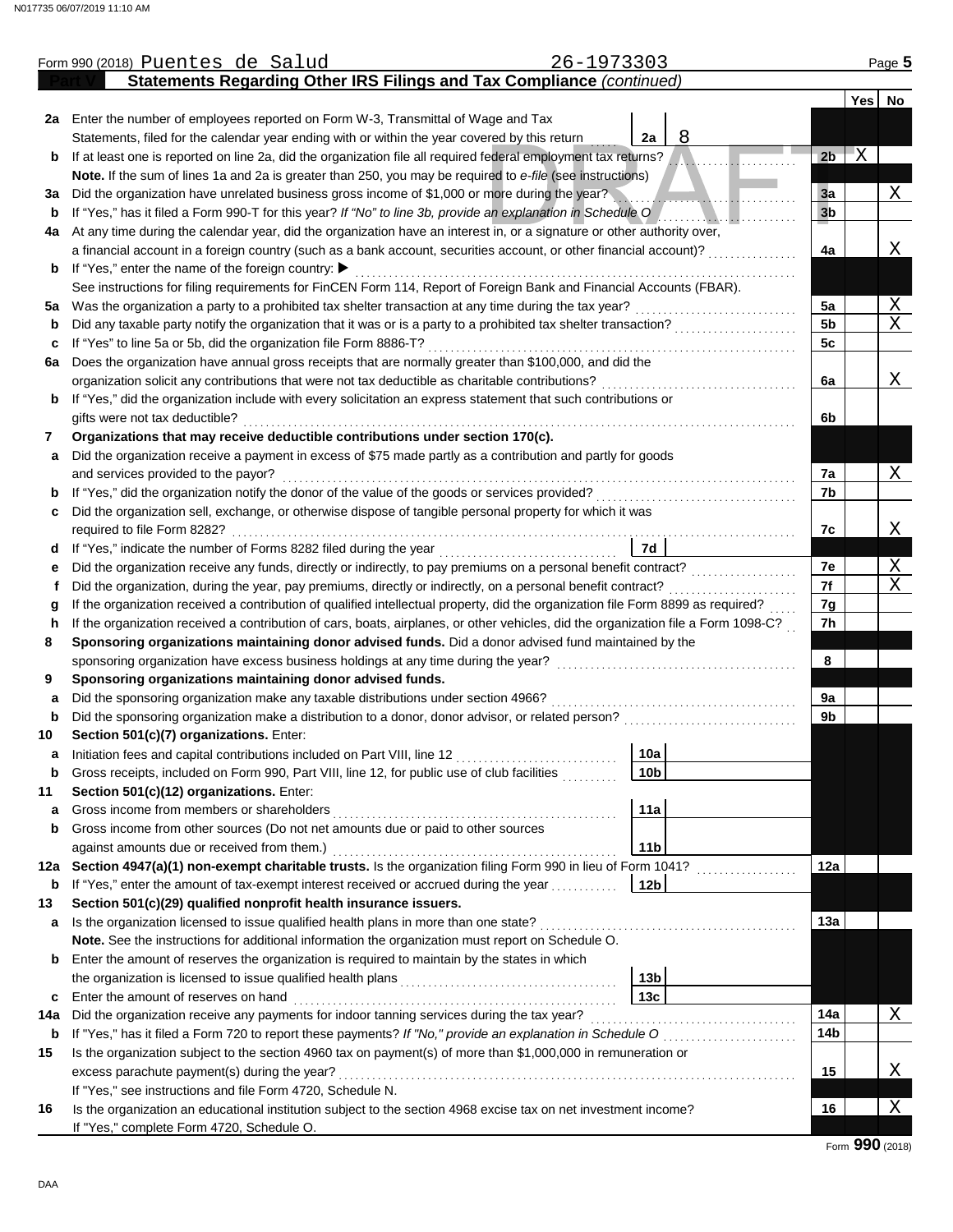|                   | 26-1973303<br>Form 990 (2018) Puentes de Salud                                                                                                                                                       |                 |                 | Page 6                  |
|-------------------|------------------------------------------------------------------------------------------------------------------------------------------------------------------------------------------------------|-----------------|-----------------|-------------------------|
|                   | Governance, Management, and Disclosure For each "Yes" response to lines 2 through 7b below, and for a "No"                                                                                           |                 |                 |                         |
|                   | response to line 8a, 8b, or 10b below, describe the circumstances, processes, or changes in Schedule O. See instructions.                                                                            |                 |                 |                         |
|                   |                                                                                                                                                                                                      |                 |                 | ΙXΙ                     |
|                   | <b>Section A. Governing Body and Management</b>                                                                                                                                                      |                 |                 |                         |
|                   |                                                                                                                                                                                                      |                 | Yes No          |                         |
| 1a                | 9<br>Enter the number of voting members of the governing body at the end of the tax year<br>1a                                                                                                       |                 |                 |                         |
|                   | If there are material differences in voting rights among members of the governing body, or                                                                                                           |                 |                 |                         |
|                   | if the governing body delegated broad authority to an executive committee or similar                                                                                                                 |                 |                 |                         |
|                   | committee, explain in Schedule O.<br>9<br>1b                                                                                                                                                         |                 |                 |                         |
| b<br>$\mathbf{2}$ | Enter the number of voting members included in line 1a, above, who are independent<br>Did any officer, director, trustee, or key employee have a family relationship or a business relationship with |                 |                 |                         |
|                   | any other officer, director, trustee, or key employee?                                                                                                                                               | $\mathbf{2}$    |                 | Χ                       |
| 3                 | Did the organization delegate control over management duties customarily performed by or under the direct                                                                                            |                 |                 |                         |
|                   | supervision of officers, directors, or trustees, or key employees to a management company or other person?                                                                                           | 3               |                 | <u>X</u>                |
| 4                 | Did the organization make any significant changes to its governing documents since the prior Form 990 was filed?                                                                                     | 4               |                 | $\overline{\mathrm{X}}$ |
| 5                 | Did the organization become aware during the year of a significant diversion of the organization's assets?                                                                                           | 5               |                 | $\overline{\text{X}}$   |
| 6                 | Did the organization have members or stockholders?                                                                                                                                                   | 6               |                 | $\mathbf X$             |
| 7a                | Did the organization have members, stockholders, or other persons who had the power to elect or appoint                                                                                              |                 |                 |                         |
|                   | one or more members of the governing body?                                                                                                                                                           | 7a              |                 | Χ                       |
| b                 | Are any governance decisions of the organization reserved to (or subject to approval by) members,                                                                                                    |                 |                 |                         |
|                   | stockholders, or persons other than the governing body?                                                                                                                                              | 7b              |                 | Χ                       |
| 8                 | Did the organization contemporaneously document the meetings held or written actions undertaken during the year by the following                                                                     |                 |                 |                         |
| a                 | The governing body?                                                                                                                                                                                  | 8a              | Χ               |                         |
| b                 | Each committee with authority to act on behalf of the governing body?                                                                                                                                | 8b              | $\overline{X}$  |                         |
| 9                 | Is there any officer, director, trustee, or key employee listed in Part VII, Section A, who cannot be reached at                                                                                     |                 |                 |                         |
|                   |                                                                                                                                                                                                      | 9               |                 | X                       |
|                   | Section B. Policies (This Section B requests information about policies not required by the Internal Revenue Code.)                                                                                  |                 |                 |                         |
|                   |                                                                                                                                                                                                      |                 | Yes l           | No<br>X                 |
| 10a               | Did the organization have local chapters, branches, or affiliates?<br><b>b</b> If "Yes," did the organization have written policies and procedures governing the activities of such chapters,        | 10a             |                 |                         |
|                   |                                                                                                                                                                                                      | 10 <sub>b</sub> |                 |                         |
|                   | 11a Has the organization provided a complete copy of this Form 990 to all members of its governing body before filing the form?                                                                      | 11a             | X               |                         |
| b                 | Describe in Schedule O the process, if any, used by the organization to review this Form 990.                                                                                                        |                 |                 |                         |
| 12a               | Did the organization have a written conflict of interest policy? If "No," go to line 13                                                                                                              | 12a             |                 | Χ                       |
| b                 | Were officers, directors, or trustees, and key employees required to disclose annually interests that could give rise to conflicts?                                                                  | 12 <sub>b</sub> |                 |                         |
| c                 | Did the organization regularly and consistently monitor and enforce compliance with the policy? If "Yes,"                                                                                            |                 |                 |                         |
|                   | describe in Schedule O how this was done                                                                                                                                                             | 12c             |                 |                         |
| 13                | Did the organization have a written whistleblower policy?                                                                                                                                            | 13              |                 | Χ                       |
| 14                | Did the organization have a written document retention and destruction policy?                                                                                                                       | 14              |                 | $\overline{X}$          |
| 15                | Did the process for determining compensation of the following persons include a review and approval by                                                                                               |                 |                 |                         |
|                   | independent persons, comparability data, and contemporaneous substantiation of the deliberation and decision?                                                                                        |                 |                 |                         |
| a                 | The organization's CEO, Executive Director, or top management official                                                                                                                               | 15a             |                 | X                       |
| b                 | Other officers or key employees of the organization                                                                                                                                                  | 15 <sub>b</sub> |                 | $\overline{X}$          |
|                   | If "Yes" to line 15a or 15b, describe the process in Schedule O (see instructions).                                                                                                                  |                 |                 |                         |
| 16a               | Did the organization invest in, contribute assets to, or participate in a joint venture or similar arrangement                                                                                       |                 |                 |                         |
|                   | with a taxable entity during the year?<br>If "Yes," did the organization follow a written policy or procedure requiring the organization to evaluate its                                             | 16a             |                 | X                       |
|                   | participation in joint venture arrangements under applicable federal tax law, and take steps to safeguard the                                                                                        |                 |                 |                         |
|                   |                                                                                                                                                                                                      | 16 <sub>b</sub> |                 |                         |
|                   | <b>Section C. Disclosure</b>                                                                                                                                                                         |                 |                 |                         |
| 17                | List the states with which a copy of this Form 990 is required to be filed $\blacktriangleright$ PA                                                                                                  |                 |                 |                         |
| 18                | Section 6104 requires an organization to make its Forms 1023 (1024 or 1024-A if applicable), 990, and 990-T (Section 501(c)                                                                          |                 |                 |                         |
|                   | (3)s only) available for public inspection. Indicate how you made these available. Check all that apply.                                                                                             |                 |                 |                         |
|                   | Another's website $ X $ Upon request<br>Other (explain in Schedule O)<br>Own website                                                                                                                 |                 |                 |                         |
| 19                | Describe in Schedule O whether (and if so, how) the organization made its governing documents, conflict of interest policy, and                                                                      |                 |                 |                         |
|                   | financial statements available to the public during the tax year.                                                                                                                                    |                 |                 |                         |
| 20                | State the name, address, and telephone number of the person who possesses the organization's books and records $\blacktriangleright$                                                                 |                 |                 |                         |
|                   | Esther Morales<br>1700 South Street                                                                                                                                                                  |                 |                 |                         |
|                   | Philadelphia<br>PA 19146<br>$215 - 454 - 8000$                                                                                                                                                       |                 |                 |                         |
| DAA               |                                                                                                                                                                                                      |                 | Form 990 (2018) |                         |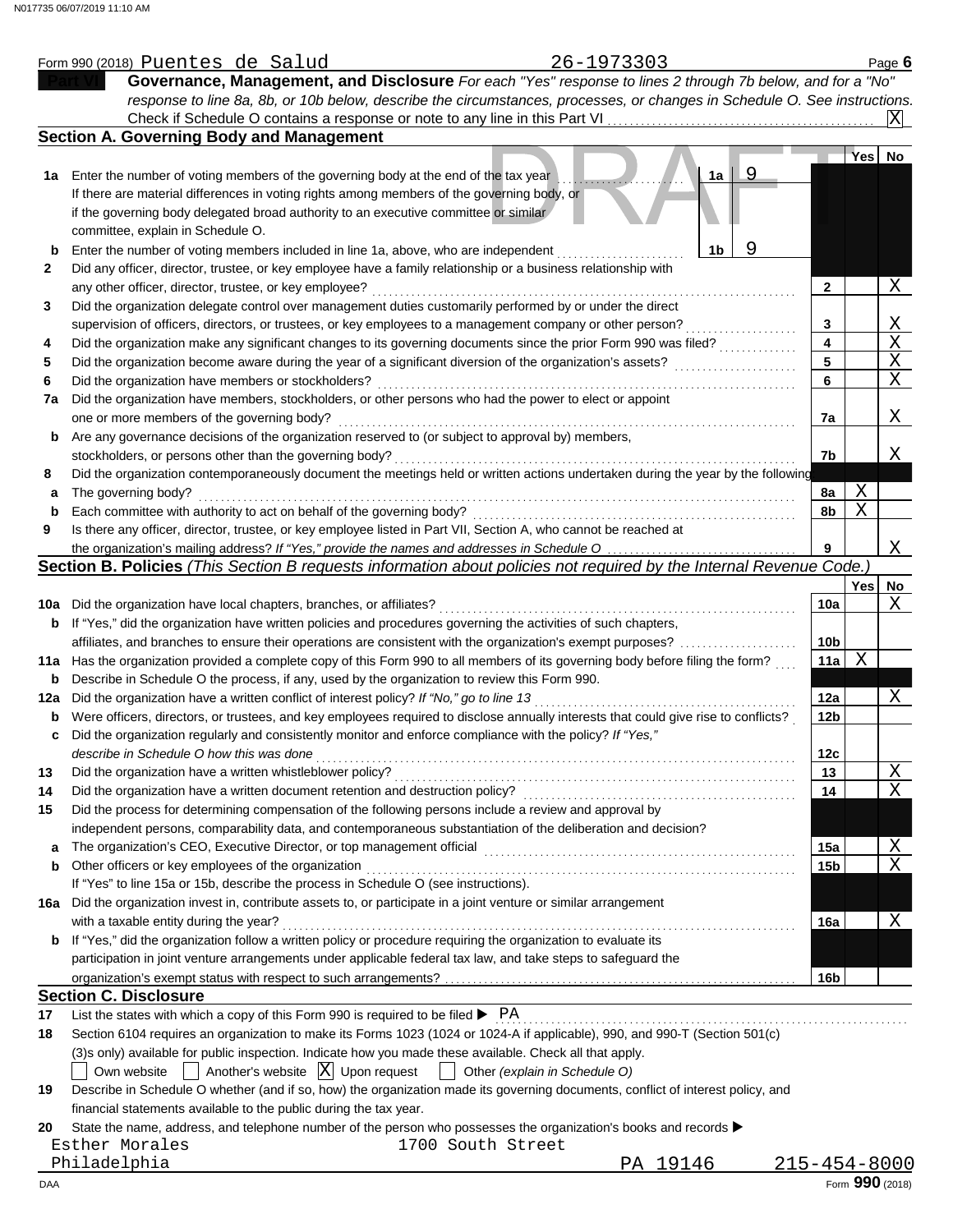| Form 990 (2018) Puentes de Salud                                                                                                                                                                                                                                                                           | 26-1973303 | Page 7 |
|------------------------------------------------------------------------------------------------------------------------------------------------------------------------------------------------------------------------------------------------------------------------------------------------------------|------------|--------|
| Compensation of Officers, Directors, Trustees, Key Employees, Highest Compensated Employees, and                                                                                                                                                                                                           |            |        |
| <b>Independent Contractors</b>                                                                                                                                                                                                                                                                             |            |        |
| Check if Schedule O contains a response or note to any line in this Part VII                                                                                                                                                                                                                               |            |        |
| Officers, Directors, Trustees, Key Employees, and Highest Compensated Employees<br>Section A.                                                                                                                                                                                                              |            |        |
| 1a Complete this table for all persons required to be listed. Report compensation for the calendar year ending with or within the<br>organization's tax year.                                                                                                                                              |            |        |
| • List all of the organization's current officers, directors, trustees (whether individuals or organizations), regardless of amount of<br>compensation. Enter -0- in columns $(D)$ , $(E)$ , and $(F)$ if no compensation was paid.                                                                        |            |        |
| • List all of the organization's current key employees, if any. See instructions for definition of "key employee."                                                                                                                                                                                         |            |        |
| • List the organization's five current highest compensated employees (other than an officer, director, trustee, or key employee)<br>who received reportable compensation (Box 5 of Form W-2 and/or Box 7 of Form 1099-MISC) of more than \$100,000 from the<br>organization and any related organizations. |            |        |
| J ict all of the ergenization's <b>former</b> efficers, less employees, and bighest compensated employees who resoured mere than                                                                                                                                                                           |            |        |

List all of the organization's **former** officers, key employees, and highest compensated employees who received more than ● List all of the organization's **former** officers, key employees, and highest compensate \$100,000 of reportable compensation from the organization and any related organizations.

List all of the organization's **former directors or trustees** that received, in the capacity as a former director or trustee of the • List all of the organization's **former directors or trustees** that received, in the capacity as a former director organization, more than \$10,000 of reportable compensation from the organization and any related organizat List persons in the following order: individual trustees or directors; institutional trustees; officers; key employees; highest compensated employees; and former such persons.

 $\overline{X}$  Check this box if neither the organization nor any related organization compensated any current officer, director, or trustee.

| (A)<br>Name and Title | (B)<br>Average<br>hours per<br>week<br>(list any<br>hours for | (C)<br>Position<br>(do not check more than one<br>box, unless person is both an<br>officer and a director/trustee) |                       |             |              |                                 |        | (D)<br>Reportable<br>compensation<br>from<br>the<br>organization | (F)<br>Reportable<br>compensation from<br>related<br>organizations<br>(W-2/1099-MISC) | (F)<br>Estimated<br>amount of<br>other<br>compensation<br>from the |  |
|-----------------------|---------------------------------------------------------------|--------------------------------------------------------------------------------------------------------------------|-----------------------|-------------|--------------|---------------------------------|--------|------------------------------------------------------------------|---------------------------------------------------------------------------------------|--------------------------------------------------------------------|--|
|                       | related<br>organizations<br>below dotted<br>line)             | Individual trustee<br>or director                                                                                  | Institutional trustee | Officer     | Key employee | Highest compensated<br>employee | Former | (W-2/1099-MISC)                                                  |                                                                                       | organization<br>and related<br>organizations                       |  |
| (1) Steven Larson,    | MD<br>10.00                                                   |                                                                                                                    |                       |             |              |                                 |        |                                                                  |                                                                                       |                                                                    |  |
| Executive Director    | 0.00                                                          | X                                                                                                                  |                       | X           |              |                                 |        | 0                                                                | 0                                                                                     | 0                                                                  |  |
| (2) Jack Ludmir, MD   |                                                               |                                                                                                                    |                       |             |              |                                 |        |                                                                  |                                                                                       |                                                                    |  |
| Co-Founder            | 0.25<br>0.00                                                  | X                                                                                                                  |                       | $\mathbf X$ |              |                                 |        | 0                                                                | 0                                                                                     | 0                                                                  |  |
| (3) Samantha Phillips | Beers                                                         |                                                                                                                    |                       |             |              |                                 |        |                                                                  |                                                                                       |                                                                    |  |
| Chair                 | 0.30<br>0.00                                                  | X                                                                                                                  |                       | X           |              |                                 |        | 0                                                                | 0                                                                                     | 0                                                                  |  |
| (4) David Suro        |                                                               |                                                                                                                    |                       |             |              |                                 |        |                                                                  |                                                                                       |                                                                    |  |
| Member                | 0.25<br>0.00                                                  | X                                                                                                                  |                       |             |              |                                 |        | 0                                                                | 0                                                                                     | 0                                                                  |  |
| (5) Edgar Ramirez     |                                                               |                                                                                                                    |                       |             |              |                                 |        |                                                                  |                                                                                       |                                                                    |  |
| Member                | 0.25<br>0.00                                                  | X                                                                                                                  |                       |             |              |                                 |        | 0                                                                | 0                                                                                     | 0                                                                  |  |
| (6) Kevin B. Mahoney  |                                                               |                                                                                                                    |                       |             |              |                                 |        |                                                                  |                                                                                       |                                                                    |  |
| Member                | 0.25<br>0.00                                                  | Χ                                                                                                                  |                       |             |              |                                 |        | 0                                                                | 0                                                                                     | 0                                                                  |  |
| (7) Mark Naples       |                                                               |                                                                                                                    |                       |             |              |                                 |        |                                                                  |                                                                                       |                                                                    |  |
| Member                | 0.25<br>0.00                                                  | Χ                                                                                                                  |                       |             |              |                                 |        | 0                                                                | 0                                                                                     | 0                                                                  |  |
| (8) Antonia M.        | Villarruel                                                    | $\overline{\texttt{PhD}}$ ,                                                                                        |                       | $RN$ ,      |              | FAAN                            |        |                                                                  |                                                                                       |                                                                    |  |
| Member                | 0.25<br>0.00                                                  | X                                                                                                                  |                       |             |              |                                 |        | 0                                                                | 0                                                                                     | 0                                                                  |  |
| (9) Maria Velasquez   |                                                               |                                                                                                                    |                       |             |              |                                 |        |                                                                  |                                                                                       |                                                                    |  |
| Member                | 0.25<br>0.00                                                  | X                                                                                                                  |                       |             |              |                                 |        | $\mathbf 0$                                                      | 0                                                                                     | $\mathbf 0$                                                        |  |
| (10)                  |                                                               |                                                                                                                    |                       |             |              |                                 |        |                                                                  |                                                                                       |                                                                    |  |
|                       |                                                               |                                                                                                                    |                       |             |              |                                 |        |                                                                  |                                                                                       |                                                                    |  |
| (11)                  |                                                               |                                                                                                                    |                       |             |              |                                 |        |                                                                  |                                                                                       |                                                                    |  |
|                       |                                                               |                                                                                                                    |                       |             |              |                                 |        |                                                                  |                                                                                       |                                                                    |  |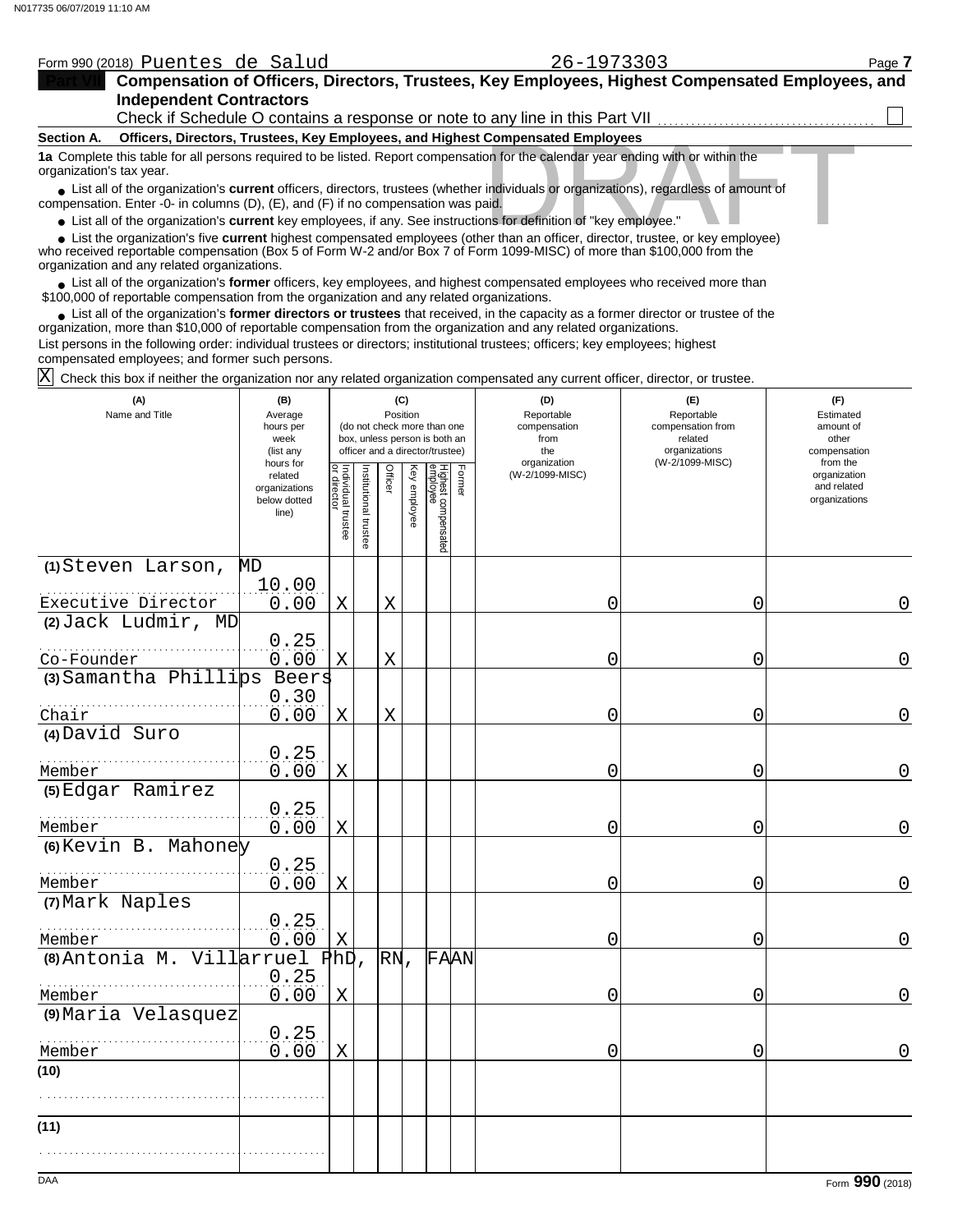| Form 990 (2018) Puentes de Salud                                                                                                                                                                                                                                                                                                                                                                                     |                                                                                                                                                                                     |                                   |                      |         |              |                                 |                                                                  | 26-1973303                                                                            |                                                                                                        |                                              | Page 8              |
|----------------------------------------------------------------------------------------------------------------------------------------------------------------------------------------------------------------------------------------------------------------------------------------------------------------------------------------------------------------------------------------------------------------------|-------------------------------------------------------------------------------------------------------------------------------------------------------------------------------------|-----------------------------------|----------------------|---------|--------------|---------------------------------|------------------------------------------------------------------|---------------------------------------------------------------------------------------|--------------------------------------------------------------------------------------------------------|----------------------------------------------|---------------------|
|                                                                                                                                                                                                                                                                                                                                                                                                                      |                                                                                                                                                                                     |                                   |                      |         |              |                                 |                                                                  |                                                                                       | Section A. Officers, Directors, Trustees, Key Employees, and Highest Compensated Employees (continued) |                                              |                     |
| (A)<br>Name and title                                                                                                                                                                                                                                                                                                                                                                                                | (B)<br>(C)<br>Position<br>Average<br>(do not check more than one<br>hours per<br>box, unless person is both an<br>week<br>officer and a director/trustee)<br>(list any<br>hours for |                                   |                      |         |              |                                 | (D)<br>Reportable<br>compensation<br>from<br>the<br>organization | (F)<br>Reportable<br>compensation from<br>related<br>organizations<br>(W-2/1099-MISC) | (F)<br>Estimated<br>amount of<br>other<br>compensation<br>from the                                     |                                              |                     |
|                                                                                                                                                                                                                                                                                                                                                                                                                      | related<br>organizations<br>below dotted<br>line)                                                                                                                                   | Individual trustee<br>or director | nstitutional trustee | Officer | Key employee | Highest compensated<br>employee | Former                                                           | (W-2/1099-MISC)                                                                       |                                                                                                        | organization<br>and related<br>organizations |                     |
|                                                                                                                                                                                                                                                                                                                                                                                                                      |                                                                                                                                                                                     |                                   |                      |         |              |                                 |                                                                  |                                                                                       |                                                                                                        |                                              |                     |
|                                                                                                                                                                                                                                                                                                                                                                                                                      |                                                                                                                                                                                     |                                   |                      |         |              |                                 |                                                                  |                                                                                       |                                                                                                        |                                              |                     |
|                                                                                                                                                                                                                                                                                                                                                                                                                      |                                                                                                                                                                                     |                                   |                      |         |              |                                 |                                                                  |                                                                                       |                                                                                                        |                                              |                     |
|                                                                                                                                                                                                                                                                                                                                                                                                                      |                                                                                                                                                                                     |                                   |                      |         |              |                                 |                                                                  |                                                                                       |                                                                                                        |                                              |                     |
|                                                                                                                                                                                                                                                                                                                                                                                                                      |                                                                                                                                                                                     |                                   |                      |         |              |                                 |                                                                  |                                                                                       |                                                                                                        |                                              |                     |
|                                                                                                                                                                                                                                                                                                                                                                                                                      |                                                                                                                                                                                     |                                   |                      |         |              |                                 |                                                                  |                                                                                       |                                                                                                        |                                              |                     |
|                                                                                                                                                                                                                                                                                                                                                                                                                      |                                                                                                                                                                                     |                                   |                      |         |              |                                 |                                                                  |                                                                                       |                                                                                                        |                                              |                     |
|                                                                                                                                                                                                                                                                                                                                                                                                                      |                                                                                                                                                                                     |                                   |                      |         |              |                                 |                                                                  |                                                                                       |                                                                                                        |                                              |                     |
| 1b.<br>Total from continuation sheets to Part VII, Section A<br>d                                                                                                                                                                                                                                                                                                                                                    |                                                                                                                                                                                     |                                   |                      |         |              |                                 |                                                                  |                                                                                       |                                                                                                        |                                              |                     |
| Total number of individuals (including but not limited to those listed above) who received more than \$100,000 of<br>$\mathbf{2}$<br>reportable compensation from the organization $\triangleright$ 0                                                                                                                                                                                                                |                                                                                                                                                                                     |                                   |                      |         |              |                                 |                                                                  |                                                                                       |                                                                                                        |                                              |                     |
| Did the organization list any former officer, director, or trustee, key employee, or highest compensated<br>3<br>employee on line 1a? If "Yes," complete Schedule J for such individual<br>For any individual listed on line 1a, is the sum of reportable compensation and other compensation from the<br>4<br>organization and related organizations greater than \$150,000? If "Yes," complete Schedule J for such |                                                                                                                                                                                     |                                   |                      |         |              |                                 |                                                                  |                                                                                       |                                                                                                        | 3<br>4                                       | Yes No<br>Χ<br>Χ    |
| Did any person listed on line 1a receive or accrue compensation from any unrelated organization or individual<br>5<br>for services rendered to the organization? If "Yes," complete Schedule J for such person                                                                                                                                                                                                       |                                                                                                                                                                                     |                                   |                      |         |              |                                 |                                                                  |                                                                                       |                                                                                                        | 5                                            | X                   |
| <b>Section B. Independent Contractors</b>                                                                                                                                                                                                                                                                                                                                                                            |                                                                                                                                                                                     |                                   |                      |         |              |                                 |                                                                  |                                                                                       |                                                                                                        |                                              |                     |
| Complete this table for your five highest compensated independent contractors that received more than \$100,000 of<br>1<br>compensation from the organization. Report compensation for the calendar year ending with or within the organization's tax year.                                                                                                                                                          |                                                                                                                                                                                     |                                   |                      |         |              |                                 |                                                                  |                                                                                       |                                                                                                        |                                              |                     |
|                                                                                                                                                                                                                                                                                                                                                                                                                      | (A)<br>Name and business address                                                                                                                                                    |                                   |                      |         |              |                                 |                                                                  |                                                                                       | (B)<br>Description of services                                                                         |                                              | (C)<br>Compensation |
|                                                                                                                                                                                                                                                                                                                                                                                                                      |                                                                                                                                                                                     |                                   |                      |         |              |                                 |                                                                  |                                                                                       |                                                                                                        |                                              |                     |
|                                                                                                                                                                                                                                                                                                                                                                                                                      |                                                                                                                                                                                     |                                   |                      |         |              |                                 |                                                                  |                                                                                       |                                                                                                        |                                              |                     |
|                                                                                                                                                                                                                                                                                                                                                                                                                      |                                                                                                                                                                                     |                                   |                      |         |              |                                 |                                                                  |                                                                                       |                                                                                                        |                                              |                     |
|                                                                                                                                                                                                                                                                                                                                                                                                                      |                                                                                                                                                                                     |                                   |                      |         |              |                                 |                                                                  |                                                                                       |                                                                                                        |                                              |                     |
|                                                                                                                                                                                                                                                                                                                                                                                                                      |                                                                                                                                                                                     |                                   |                      |         |              |                                 |                                                                  |                                                                                       |                                                                                                        |                                              |                     |
|                                                                                                                                                                                                                                                                                                                                                                                                                      |                                                                                                                                                                                     |                                   |                      |         |              |                                 |                                                                  |                                                                                       |                                                                                                        |                                              |                     |
| Total number of independent contractors (including but not limited to those listed above) who<br>2<br>received more than \$100,000 of compensation from the organization ▶                                                                                                                                                                                                                                           |                                                                                                                                                                                     |                                   |                      |         |              |                                 |                                                                  |                                                                                       | $\Omega$                                                                                               |                                              |                     |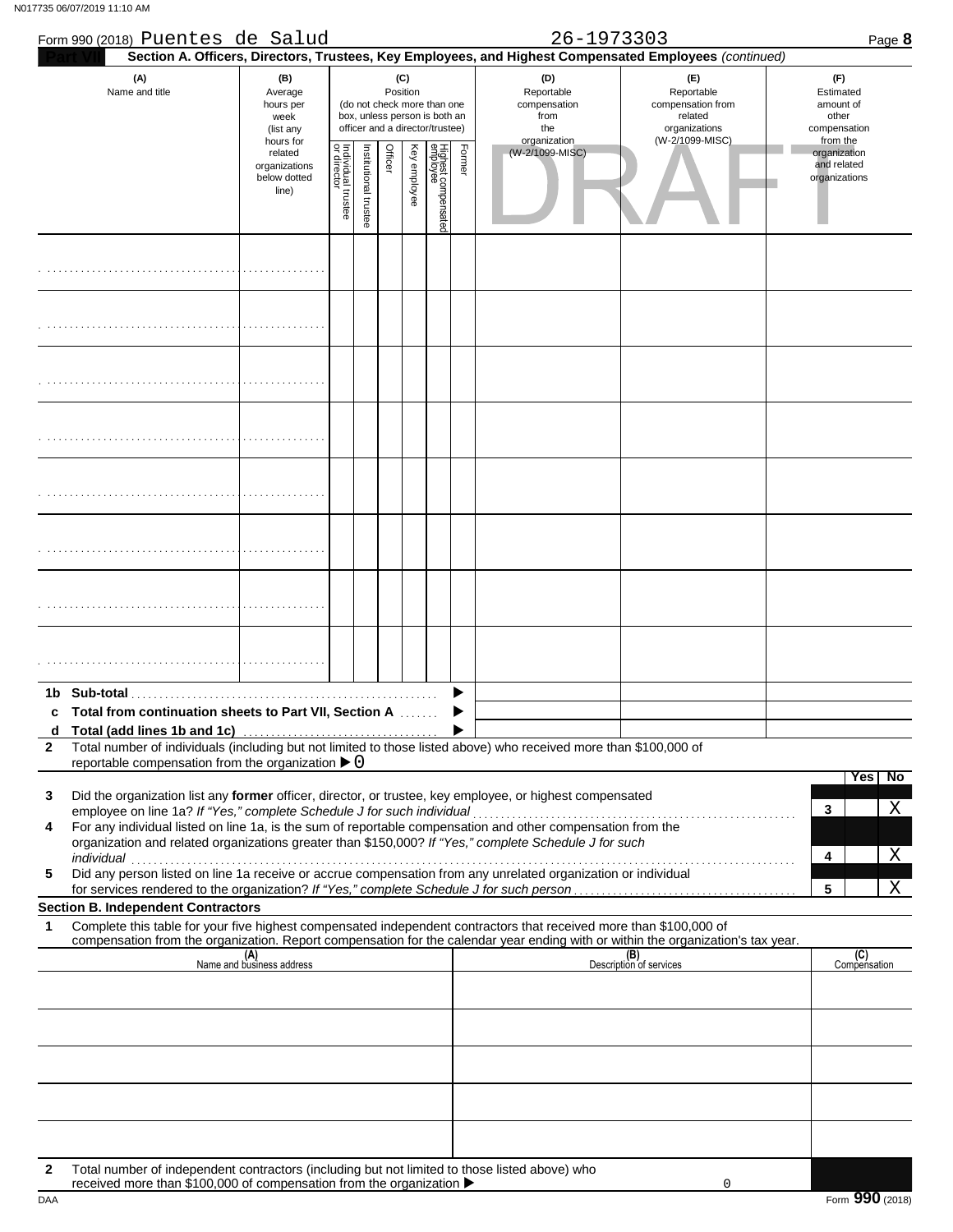|                                                                                                         | <b>Statement of Revenue</b><br>Check if Schedule O contains a response or note to any line in this Part VIII |                                                         |                |    |                       |               |                             |                       |                              |  |  |  |
|---------------------------------------------------------------------------------------------------------|--------------------------------------------------------------------------------------------------------------|---------------------------------------------------------|----------------|----|-----------------------|---------------|-----------------------------|-----------------------|------------------------------|--|--|--|
|                                                                                                         |                                                                                                              |                                                         |                |    |                       | (A)           |                             | (C)                   | (D)                          |  |  |  |
|                                                                                                         |                                                                                                              |                                                         |                |    |                       | Total revenue | (B)<br>Related or<br>exempt | Unrelated<br>business | Revenue<br>excluded from tax |  |  |  |
|                                                                                                         |                                                                                                              |                                                         |                |    |                       |               | function<br>revenue         | revenue               | under sections<br>512-514    |  |  |  |
|                                                                                                         |                                                                                                              | 1a Federated campaigns                                  | 1a             |    | 42,735                |               |                             |                       |                              |  |  |  |
| Program Service Revenue Contributions, Gifts, Grant<br>Program Service Revenue and Other Similar Amount |                                                                                                              | <b>b</b> Membership dues                                | 1b             |    |                       |               |                             |                       |                              |  |  |  |
|                                                                                                         |                                                                                                              | c Fundraising events                                    | 1 <sup>c</sup> |    |                       |               |                             |                       |                              |  |  |  |
|                                                                                                         |                                                                                                              | d Related organizations                                 | 1d             |    |                       |               |                             |                       |                              |  |  |  |
|                                                                                                         |                                                                                                              | <b>e</b> Government grants (contributions)              | 1e             |    |                       |               |                             |                       |                              |  |  |  |
|                                                                                                         |                                                                                                              | f All other contributions, gifts, grants,               |                |    |                       |               |                             |                       |                              |  |  |  |
|                                                                                                         |                                                                                                              | and similar amounts not included above                  | 1f             |    | 564,646               |               |                             |                       |                              |  |  |  |
|                                                                                                         |                                                                                                              | <b>q</b> Noncash contributions included in lines 1a-1f: |                | \$ | 26,544                |               |                             |                       |                              |  |  |  |
|                                                                                                         |                                                                                                              |                                                         |                |    | $\blacktriangleright$ | 607,381       |                             |                       |                              |  |  |  |
|                                                                                                         |                                                                                                              |                                                         |                |    | Busn. Code            |               |                             |                       |                              |  |  |  |
|                                                                                                         | 2a                                                                                                           | Healthy Women                                           |                | .  | 621110                | 61,218        | 61,218                      |                       |                              |  |  |  |
|                                                                                                         | b                                                                                                            | Patient Co-Pays                                         |                |    | 621500                | 42,709        | 42,709                      |                       |                              |  |  |  |
|                                                                                                         | c                                                                                                            | puentes a las artes                                     |                |    | 611710                | 33,065        | 33,065                      |                       |                              |  |  |  |
|                                                                                                         | d                                                                                                            | Lab Fee Income                                          |                |    | 621110                | 19,977        | 19,977                      |                       |                              |  |  |  |
|                                                                                                         | е                                                                                                            | Program Income Other                                    |                |    | 621110                | 3,990         | 3,990                       |                       |                              |  |  |  |
|                                                                                                         |                                                                                                              | f All other program service revenue                     |                |    |                       |               |                             |                       |                              |  |  |  |
|                                                                                                         |                                                                                                              | g Total. Add lines 2a-2f                                |                |    |                       | 160,959       |                             |                       |                              |  |  |  |
|                                                                                                         | 3                                                                                                            | Investment income (including dividends, interest,       |                |    |                       |               |                             |                       |                              |  |  |  |
|                                                                                                         |                                                                                                              | and other similar amounts)                              |                |    |                       | 269           |                             |                       | 269                          |  |  |  |
|                                                                                                         | Income from investment of tax-exempt bond proceed<br>4                                                       |                                                         |                |    |                       |               |                             |                       |                              |  |  |  |
|                                                                                                         | 5                                                                                                            |                                                         |                |    |                       |               |                             |                       |                              |  |  |  |
|                                                                                                         |                                                                                                              | (i) Real                                                |                |    | (ii) Personal         |               |                             |                       |                              |  |  |  |
|                                                                                                         |                                                                                                              | <b>6a</b> Gross rents                                   |                |    |                       |               |                             |                       |                              |  |  |  |
|                                                                                                         | b                                                                                                            | Less: rental exps.                                      |                |    |                       |               |                             |                       |                              |  |  |  |
|                                                                                                         | c<br>d                                                                                                       | Rental inc. or (loss)                                   |                |    |                       |               |                             |                       |                              |  |  |  |
|                                                                                                         | <b>7a</b> Gross amount from<br>(i) Securities<br>(ii) Other<br>sales of assets<br>other than inventory       |                                                         |                |    |                       |               |                             |                       |                              |  |  |  |
|                                                                                                         |                                                                                                              |                                                         |                |    |                       |               |                             |                       |                              |  |  |  |
|                                                                                                         |                                                                                                              | <b>b</b> Less: cost or other                            |                |    |                       |               |                             |                       |                              |  |  |  |
|                                                                                                         |                                                                                                              | basis & sales exps.                                     |                |    |                       |               |                             |                       |                              |  |  |  |
|                                                                                                         |                                                                                                              | c Gain or (loss)                                        |                |    |                       |               |                             |                       |                              |  |  |  |
|                                                                                                         |                                                                                                              |                                                         |                |    |                       |               |                             |                       |                              |  |  |  |
|                                                                                                         |                                                                                                              | 8a Gross income from fundraising events                 |                |    |                       |               |                             |                       |                              |  |  |  |
|                                                                                                         |                                                                                                              | (not including \$                                       |                |    |                       |               |                             |                       |                              |  |  |  |
|                                                                                                         |                                                                                                              | of contributions reported on line 1c).                  |                |    |                       |               |                             |                       |                              |  |  |  |
|                                                                                                         |                                                                                                              | See Part IV, line 18                                    | a              |    |                       |               |                             |                       |                              |  |  |  |
| Other Revenue                                                                                           |                                                                                                              | <b>b</b> Less: direct expenses                          | b              |    |                       |               |                             |                       |                              |  |  |  |
|                                                                                                         |                                                                                                              | c Net income or (loss) from fundraising events          |                |    |                       |               |                             |                       |                              |  |  |  |
|                                                                                                         |                                                                                                              | 9a Gross income from gaming activities.                 |                |    |                       |               |                             |                       |                              |  |  |  |
|                                                                                                         |                                                                                                              | See Part IV, line 19                                    | a              |    |                       |               |                             |                       |                              |  |  |  |
|                                                                                                         |                                                                                                              | <b>b</b> Less: direct expenses                          | b              |    |                       |               |                             |                       |                              |  |  |  |
|                                                                                                         |                                                                                                              | <b>c</b> Net income or (loss) from gaming activities    |                |    |                       |               |                             |                       |                              |  |  |  |
|                                                                                                         |                                                                                                              | 10a Gross sales of inventory, less                      |                |    |                       |               |                             |                       |                              |  |  |  |
|                                                                                                         |                                                                                                              | returns and allowances                                  | a              |    |                       |               |                             |                       |                              |  |  |  |
|                                                                                                         |                                                                                                              | <b>b</b> Less: cost of goods sold                       | $\mathbf b$    |    |                       |               |                             |                       |                              |  |  |  |
|                                                                                                         |                                                                                                              | <b>c</b> Net income or (loss) from sales of inventory   |                |    | ▶                     |               |                             |                       |                              |  |  |  |
|                                                                                                         |                                                                                                              | Miscellaneous Revenue                                   |                |    | <b>Busn. Code</b>     |               |                             |                       |                              |  |  |  |
|                                                                                                         |                                                                                                              | 11a Other Revenue                                       |                |    | 900099                | 50            | 50                          |                       |                              |  |  |  |
|                                                                                                         | b                                                                                                            |                                                         |                |    |                       |               |                             |                       |                              |  |  |  |
|                                                                                                         |                                                                                                              |                                                         |                |    |                       |               |                             |                       |                              |  |  |  |
|                                                                                                         |                                                                                                              |                                                         |                |    |                       |               |                             |                       |                              |  |  |  |
|                                                                                                         |                                                                                                              |                                                         |                |    | $\blacktriangleright$ | 50            |                             |                       |                              |  |  |  |
|                                                                                                         |                                                                                                              | 12 Total revenue. See instructions.                     |                |    | $\blacktriangleright$ | 768, 659      | 161,009                     | $\overline{0}$        | 269                          |  |  |  |

Form 990 (2018) Page **9** Puentes de Salud 26-1973303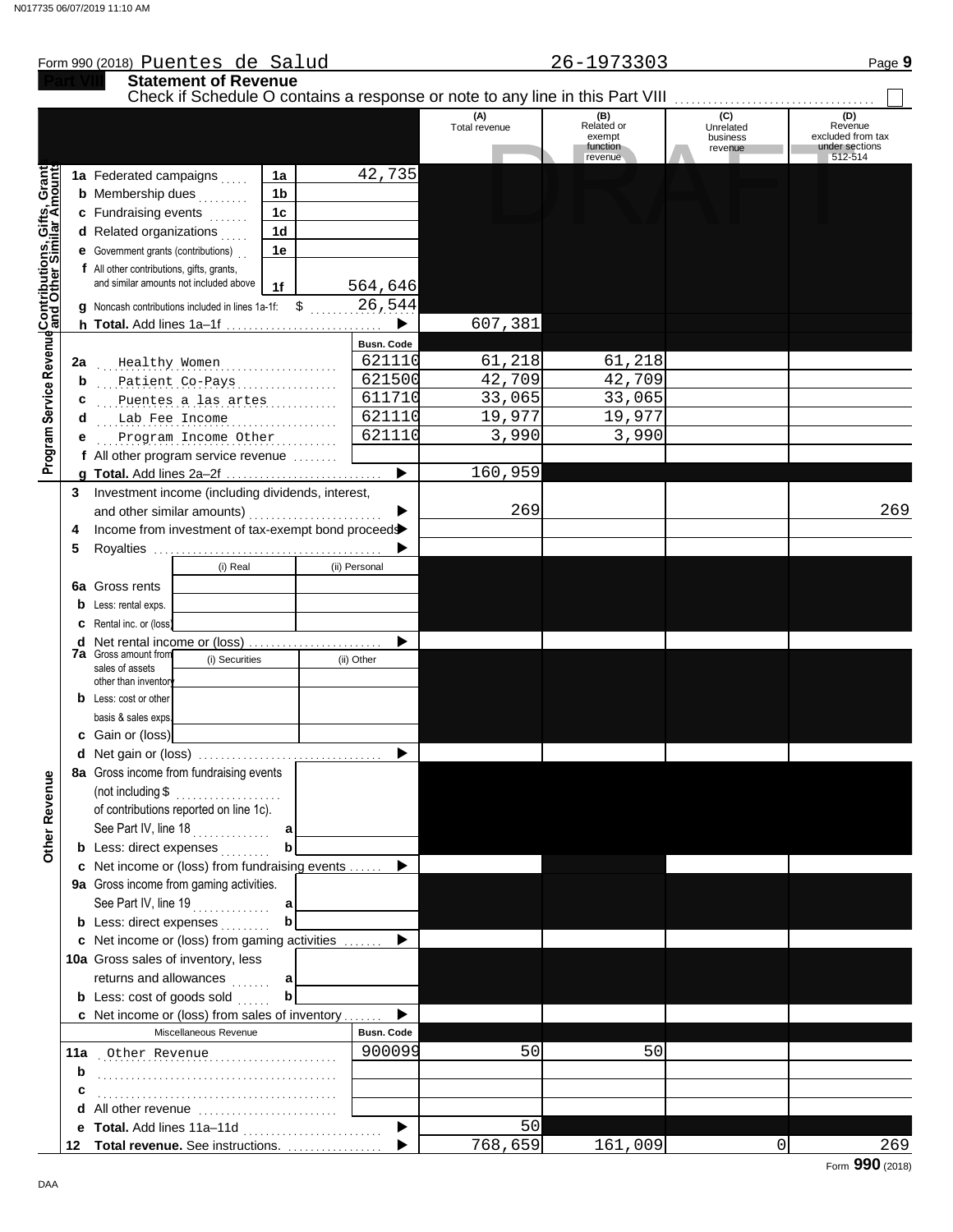#### **Statement of Functional Expenses** Form 990 (2018) Page **10** Puentes de Salud 26-1973303 DAA Form **990** (2018) *Section 501(c)(3) and 501(c)(4) organizations must complete all columns. All other organizations must complete column (A). Do not include amounts reported on lines 6b, 7b, 8b, 9b, and 10b of Part VIII.* **1 2 3 4 5 6 7 8 9 10 11 a** Management . . . . . . . . . . . . . . . . . . . . . . . . . . . . . **b** Legal **c** Accounting . . . . . . . . . . . . . . . . . . . . . . . . . . . . . . . **d** Lobbying . . . . . . . . . . . . . . . . . . . . . . . . . . . . . . . . . . **e f g** Other. (If line 11g amount exceeds 10% of line 25, column **12** Advertising and promotion . . . . . . . . . . . . . | **13 14 15 16 17 18 19 20 21 22 23 24 a b c d e** All other expenses . . . . . . . . . . . . . . . . . . . . . . . . **25** Total functional expenses. Add lines 1 through 24e . . . | **26** Grants and other assistance to domestic organizations and domestic governments. See Part IV, line 21 . . . . . . . . | Grants and other assistance to domestic individuals. See Part IV, line 22 Grants and other assistance to foreign organizations, foreign governments, and foreign individuals. See Part IV, lines 15 and 16 . . . . . . . Benefits paid to or for members . . . . . . . . . . Compensation of current officers, directors, trustees, and key employees . . . . . . . Compensation not included above, to disqualified persons (as defined under section 4958(f)(1)) and persons described in section 4958(c)(3)(B)  $\begin{bmatrix} \dots \end{bmatrix}$ Other salaries and wages . . . . . . . . . . . . . . . . . Pension plan accruals and contributions (include section 401(k) and 403(b) employer contributions) Other employee benefits . . . . . . . . . . . . . . . . . . Payroll taxes . . . . . . . . . . . . . . . . . . . . . . . . . . . . . . Fees for services (non-employees): . . . . . . . . . . . . . . . . . . . . . . . . . . . . . . . . . . . . . Professional fundraising services. See Part IV, line 17 Investment management fees .............. Office expenses . . . . . . . . . . . . . . . . . . . . . . . . . . Information technology . . . . . . . . . . . . . . . . . . . . Royalties . . . . . . . . . . . . . . . . . . . . . . . . . . . . . . . . . Occupancy . . . . . . . . . . . . . . . . . . . . . . . . . . . . . . . Travel . . . . . . . . . . . . . . . . . . . . . . . . . . . . . . . . . . . . Payments of travel or entertainment expenses for any federal, state, or local public officials Conferences, conventions, and meetings . Interest . . . . . . . . . . . . . . . . . . . . . . . . . . . . . . . . . . . Payments to affiliates ...................... Depreciation, depletion, and amortization . Insurance . . . . . . . . . . . . . . . . . . . . . . . . . . . . . . . . . Other expenses. Itemize expenses not covered above (List miscellaneous expenses in line 24e. If line 24e amount exceeds 10% of line 25, column (A) amount, list line 24e expenses on Schedule O.) fundraising solicitation. Check here  $\blacktriangleright$  | if organization reported in column (B) joint costs from a combined educational campaign and following SOP 98-2 (ASC 958-720) **(A) (B) (C) (D)** Total expenses Program service Management and expenses expenses (D)<br>Fundraising expenses . . . . . . . . . . . . . . . . . . . . . . . . . . . . . . . . . . . . . . . . . . . Program expenses 82,362 82,362 . . . . . . . . . . . . . . . . . . . . . . . . . . . . . . . . . . . . . . . . . . . Equipment expense 3,777 3,777 . Equipment Repair & Mainte . . . . . . . 956 . . . . . . . . . . . . . 956 . . . . . . . . . . . . . . . . . . . . . . . . . . . . . . . . . . . . . . . . . . . Miscellaneous expense 150 150 Check if Schedule O contains a response or note to any line in this Part IX **Joint costs.** Complete this line only if the (A) amount, list line 11g expenses on Schedule O.) . . . . . . 484,546 395,230 89,316  $\begin{array}{c|c} 6,454 & 4,669 & 1,785 \\ 1,668 & 17,239 & 4,429 \end{array}$ 21,668 27,406 27,406 3,428 52 3,376  $\begin{array}{c|cc} 4,084 & 1,155 & 2,929 \\ \hline 7,632 & 16,478 & 1,154 \end{array}$ 17,632 29,862 27,190 2,672 3,615 1,977 1,638 <u>44,617 43,195 1,422</u><br>2,946 2,893 53 2,946 2,893 53 733,503 596,217 137,286 0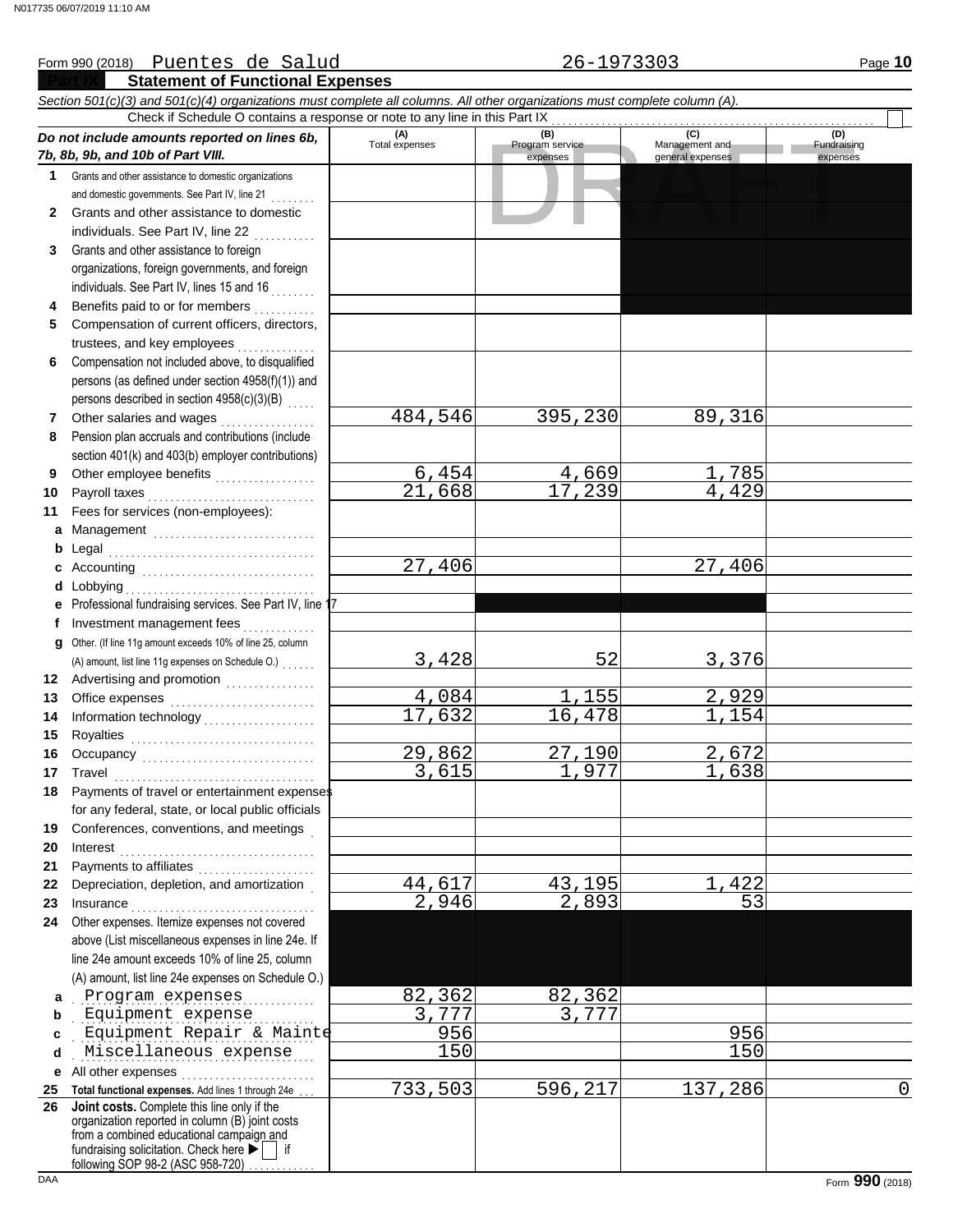|                             |          | <b>Balance Sheet</b>                                                                                |                 |                    |                    |                 |                    |
|-----------------------------|----------|-----------------------------------------------------------------------------------------------------|-----------------|--------------------|--------------------|-----------------|--------------------|
|                             |          | Check if Schedule O contains a response or note to any line in this Part X                          |                 |                    |                    |                 |                    |
|                             |          |                                                                                                     |                 |                    | (A)                |                 | (B)                |
|                             |          |                                                                                                     |                 |                    | Beginning of year  |                 | End of year        |
|                             | 1        | Cash-non-interest bearing                                                                           |                 |                    | 231,093            | $\Box$ 1        | 382,225            |
|                             | 2        |                                                                                                     |                 |                    | $134, 365$ 2       |                 | 134,634            |
|                             | 3        |                                                                                                     | $30,000$ 3      |                    | 30,000             |                 |                    |
|                             | 4        | Accounts receivable, net                                                                            |                 |                    | $36,192$   4       |                 | 16,978             |
|                             | 5        | Loans and other receivables from current and former officers, directors,                            |                 |                    |                    |                 |                    |
|                             |          | trustees, key employees, and highest compensated employees.                                         |                 |                    |                    |                 |                    |
|                             |          | Complete Part II of Schedule L                                                                      |                 | 5                  |                    |                 |                    |
|                             | 6        | Loans and other receivables from other disqualified persons (as defined under section               |                 |                    |                    |                 |                    |
|                             |          | $4958(f)(1)$ , persons described in section $4958(c)(3)(B)$ , and contributing employers and        |                 |                    |                    |                 |                    |
|                             |          | sponsoring organizations of section 501(c)(9) voluntary employees' beneficiary                      |                 |                    |                    |                 |                    |
|                             |          |                                                                                                     |                 |                    |                    | 6               |                    |
|                             |          |                                                                                                     |                 |                    |                    | $\overline{7}$  |                    |
| Assets                      | 7        |                                                                                                     |                 |                    |                    |                 |                    |
|                             | 8        | Inventories for sale or use                                                                         |                 |                    |                    | 8<br>9          |                    |
|                             | 9        |                                                                                                     |                 |                    | 21,572             |                 | 23,655             |
|                             |          | 10a Land, buildings, and equipment: cost or                                                         |                 |                    |                    |                 |                    |
|                             |          | other basis. Complete Part VI of Schedule D                                                         | 10a             | 765,343<br>173,520 |                    |                 |                    |
|                             |          | <b>b</b> Less: accumulated depreciation<br>.                                                        | 10 <sub>b</sub> |                    | 636,440            | 10 <sub>c</sub> | 591,823            |
|                             | 11       |                                                                                                     |                 |                    | 11                 |                 |                    |
|                             | 12       |                                                                                                     |                 | 12                 |                    |                 |                    |
|                             | 13       |                                                                                                     |                 | 13                 |                    |                 |                    |
|                             | 14       | Intangible assets                                                                                   |                 |                    |                    | 14              |                    |
|                             | 15       |                                                                                                     |                 |                    |                    | 15              |                    |
|                             | 16       |                                                                                                     |                 |                    | 1,089,662          | 16              | 179,315            |
|                             | 17       |                                                                                                     |                 |                    | 36,129             | 17              | 90,626             |
|                             | 18       | Grants payable                                                                                      |                 |                    |                    | 18              |                    |
|                             | 19       | Deferred revenue                                                                                    |                 |                    |                    | 19              |                    |
|                             | 20       |                                                                                                     |                 |                    | 20                 |                 |                    |
|                             | 21       | Escrow or custodial account liability. Complete Part IV of Schedule D                               |                 | .                  |                    | 21              |                    |
| Liabilities                 | 22       | Loans and other payables to current and former officers, directors,                                 |                 |                    |                    |                 |                    |
|                             |          | trustees, key employees, highest compensated employees, and                                         |                 |                    |                    |                 |                    |
|                             |          | disqualified persons. Complete Part II of Schedule L                                                |                 | .                  |                    | 22              |                    |
|                             | 23       | Secured mortgages and notes payable to unrelated third parties<br>[[[[[[[[[[[[[[[[[[[[]]]]]]        |                 |                    |                    | 23              |                    |
|                             | 24       | Unsecured notes and loans payable to unrelated third parties                                        |                 |                    |                    | 24              |                    |
|                             | 25       | Other liabilities (including federal income tax, payables to related third                          |                 |                    |                    |                 |                    |
|                             |          | parties, and other liabilities not included on lines 17-24). Complete Part X                        |                 |                    |                    |                 |                    |
|                             |          | of Schedule D                                                                                       |                 |                    |                    | 25              |                    |
|                             |          |                                                                                                     |                 |                    | 36,129             | 26              | 90,626             |
|                             |          | Organizations that follow SFAS 117 (ASC 958), check here $\blacktriangleright \boxed{\text{X}}$ and |                 |                    |                    |                 |                    |
|                             |          | complete lines 27 through 29, and lines 33 and 34.                                                  |                 |                    |                    |                 |                    |
|                             | 27       | Unrestricted net assets                                                                             |                 |                    | 883,176<br>170,357 | 27<br>28        | 909,312<br>179,377 |
|                             | 28       | Permanently restricted net assets                                                                   |                 | 29                 |                    |                 |                    |
|                             | 29       | Organizations that do not follow SFAS 117 (ASC 958), check here ▶ and                               |                 |                    |                    |                 |                    |
|                             |          |                                                                                                     |                 |                    |                    |                 |                    |
| Net Assets or Fund Balances |          | complete lines 30 through 34.                                                                       |                 |                    |                    |                 |                    |
|                             | 30       | Capital stock or trust principal, or current funds                                                  |                 |                    |                    | 30<br>31        |                    |
|                             | 31       | Retained earnings, endowment, accumulated income, or other funds                                    |                 |                    |                    | 32              |                    |
|                             | 32       | Total net assets or fund balances                                                                   |                 |                    | , 053, 533         | 33              | 088,689            |
|                             | 33<br>34 |                                                                                                     |                 |                    | 1,089,662          | 34              | 1,179,315          |
|                             |          |                                                                                                     |                 |                    |                    |                 |                    |

Puentes de Salud 26-1973303

Form **990** (2018)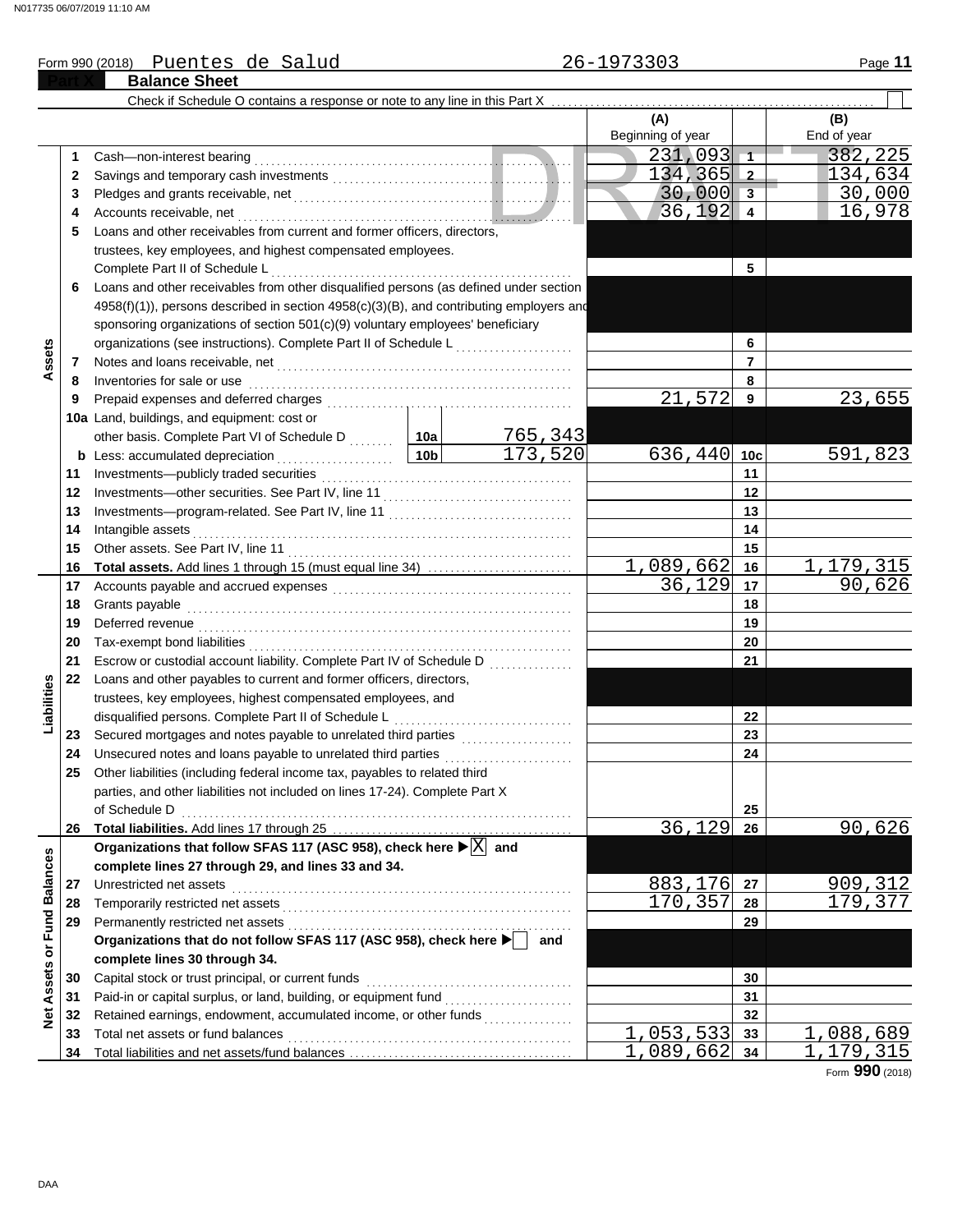|              | 26-1973303<br>Form 990 (2018) Puentes de Salud                                                                                                                                                                                 |                         |                | Page 12   |  |
|--------------|--------------------------------------------------------------------------------------------------------------------------------------------------------------------------------------------------------------------------------|-------------------------|----------------|-----------|--|
|              | <b>Reconciliation of Net Assets</b>                                                                                                                                                                                            |                         |                |           |  |
|              |                                                                                                                                                                                                                                |                         |                |           |  |
|              |                                                                                                                                                                                                                                | $\overline{1}$          |                | 768,659   |  |
| $\mathbf{2}$ |                                                                                                                                                                                                                                | $\overline{2}$          |                | 733,503   |  |
| 3            |                                                                                                                                                                                                                                | $\overline{\mathbf{3}}$ |                | 35,156    |  |
| 4            | Net assets or fund balances at beginning of year (must equal Part X, line 33, column (A))                                                                                                                                      | $\overline{4}$          |                | 1,053,533 |  |
| 5            | Net unrealized gains (losses) on investments entertainments and the control of the control of the control of the control of the control of the control of the control of the control of the control of the control of the cont | 5                       |                |           |  |
| 6            | Donated services and use of facilities <b>construction</b> and the service of the service of the services and use of facilities                                                                                                | 6                       |                |           |  |
| 7            | Investment expenses                                                                                                                                                                                                            | $\overline{7}$          |                |           |  |
| 8            | Prior period adjustments                                                                                                                                                                                                       | 8                       |                |           |  |
| 9            | Other changes in net assets or fund balances (explain in Schedule O)                                                                                                                                                           | 9                       |                |           |  |
| 10           | Net assets or fund balances at end of year. Combine lines 3 through 9 (must equal Part X, line                                                                                                                                 |                         |                |           |  |
|              | 33, column (B))                                                                                                                                                                                                                | 10                      |                | 1,088,689 |  |
|              | <b>Financial Statements and Reporting</b>                                                                                                                                                                                      |                         |                |           |  |
|              |                                                                                                                                                                                                                                |                         |                |           |  |
|              |                                                                                                                                                                                                                                |                         |                | Yes No    |  |
| 1            | X Accrual<br>Accounting method used to prepare the Form 990:<br>Cash<br>Other                                                                                                                                                  |                         |                |           |  |
|              | If the organization changed its method of accounting from a prior year or checked "Other," explain in                                                                                                                          |                         |                |           |  |
|              | Schedule O.                                                                                                                                                                                                                    |                         |                |           |  |
|              | 2a Were the organization's financial statements compiled or reviewed by an independent accountant?                                                                                                                             |                         | 2a             | X         |  |
|              | If "Yes," check a box below to indicate whether the financial statements for the year were compiled or                                                                                                                         |                         |                |           |  |
|              | reviewed on a separate basis, consolidated basis, or both:                                                                                                                                                                     |                         |                |           |  |
|              | $ \mathrm{X} $<br>Separate basis<br><b>Consolidated basis</b><br>Both consolidated and separate basis<br>$\mathbf{1}$                                                                                                          |                         |                |           |  |
|              | <b>b</b> Were the organization's financial statements audited by an independent accountant?                                                                                                                                    |                         | 2 <sub>b</sub> | X         |  |
|              | If "Yes," check a box below to indicate whether the financial statements for the year were audited on a                                                                                                                        |                         |                |           |  |
|              | separate basis, consolidated basis, or both:                                                                                                                                                                                   |                         |                |           |  |
|              | Separate basis<br><b>Consolidated basis</b><br>  Both consolidated and separate basis                                                                                                                                          |                         |                |           |  |
|              | c If "Yes" to line 2a or 2b, does the organization have a committee that assumes responsibility for oversight                                                                                                                  |                         |                |           |  |
|              | of the audit, review, or compilation of its financial statements and selection of an independent accountant?                                                                                                                   |                         | 2c             | X         |  |
|              | If the organization changed either its oversight process or selection process during the tax year, explain in                                                                                                                  |                         |                |           |  |
|              | Schedule O.                                                                                                                                                                                                                    |                         |                |           |  |
|              | 3a As a result of a federal award, was the organization required to undergo an audit or audits as set forth in                                                                                                                 |                         |                |           |  |
|              | the Single Audit Act and OMB Circular A-133?                                                                                                                                                                                   |                         | 3a             | Χ         |  |
|              | <b>b</b> If "Yes," did the organization undergo the required audit or audits? If the organization did not undergo the                                                                                                          |                         |                |           |  |
|              | required audit or audits, explain why in Schedule O and describe any steps taken to undergo such audits                                                                                                                        |                         | 3 <sub>b</sub> |           |  |

Form **990** (2018)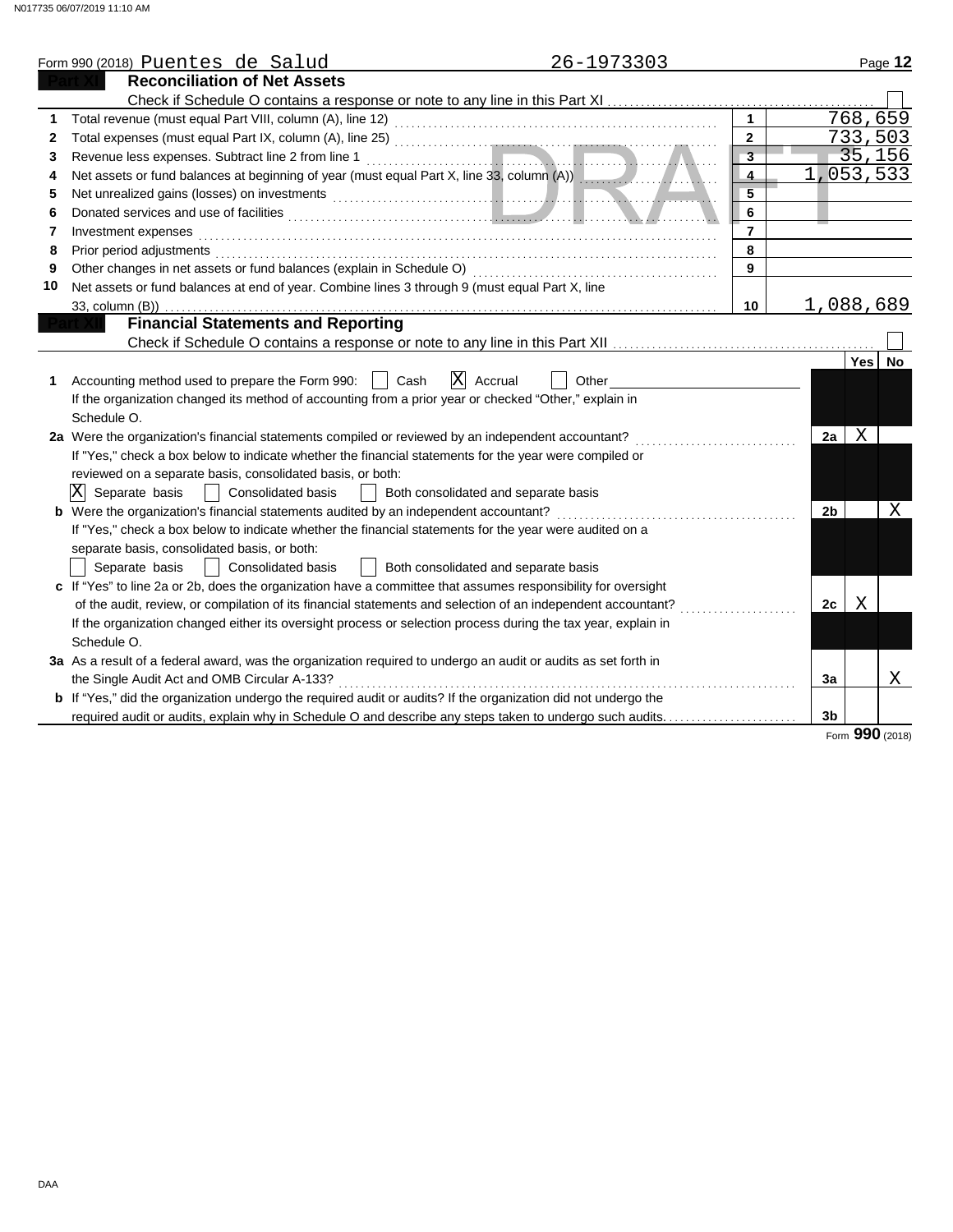|         | <b>SCHEDULE A</b>               | <b>Public Charity Status and Public Support</b>                                                                                                                                                                                                                                                                                                                                                                                                                                  | OMB No. 1545-0047 |
|---------|---------------------------------|----------------------------------------------------------------------------------------------------------------------------------------------------------------------------------------------------------------------------------------------------------------------------------------------------------------------------------------------------------------------------------------------------------------------------------------------------------------------------------|-------------------|
|         | (Form 990 or 990-EZ)            | Complete if the organization is a section 501(c)(3) organization or a section 4947(a)(1) nonexempt charitable trust.                                                                                                                                                                                                                                                                                                                                                             | <b>2018</b>       |
|         | Department of the Treasury      | Attach to Form 990 or Form 990-EZ.                                                                                                                                                                                                                                                                                                                                                                                                                                               |                   |
|         | <b>Internal Revenue Service</b> | Go to www.irs.gov/Form990 for instructions and the latest information.                                                                                                                                                                                                                                                                                                                                                                                                           |                   |
|         | Name of the organization        | <b>Employer identification number</b>                                                                                                                                                                                                                                                                                                                                                                                                                                            |                   |
|         |                                 | Puentes de Salud<br>26-1973303                                                                                                                                                                                                                                                                                                                                                                                                                                                   |                   |
|         |                                 | Reason for Public Charity Status (All organizations must complete this part.) See instructions.                                                                                                                                                                                                                                                                                                                                                                                  |                   |
|         |                                 | The organization is not a private foundation because it is: (For lines 1 through 12, check only one box.)                                                                                                                                                                                                                                                                                                                                                                        |                   |
| 1       |                                 | A church, convention of churches, or association of churches described in section 170(b)(1)(A)(i).                                                                                                                                                                                                                                                                                                                                                                               |                   |
| 2       |                                 | A school described in section 170(b)(1)(A)(ii). (Attach Schedule E (Form 990 or 990-EZ).)                                                                                                                                                                                                                                                                                                                                                                                        |                   |
| 3       |                                 | A hospital or a cooperative hospital service organization described in section 170(b)(1)(A)(iii).                                                                                                                                                                                                                                                                                                                                                                                |                   |
| 4       |                                 | A medical research organization operated in conjunction with a hospital described in section 170(b)(1)(A)(iii). Enter the hospital's name,                                                                                                                                                                                                                                                                                                                                       |                   |
|         | city, and state:                |                                                                                                                                                                                                                                                                                                                                                                                                                                                                                  |                   |
| 5       |                                 | An organization operated for the benefit of a college or university owned or operated by a governmental unit described in                                                                                                                                                                                                                                                                                                                                                        |                   |
|         |                                 | section 170(b)(1)(A)(iv). (Complete Part II.)                                                                                                                                                                                                                                                                                                                                                                                                                                    |                   |
| 6       |                                 | A federal, state, or local government or governmental unit described in section 170(b)(1)(A)(v).                                                                                                                                                                                                                                                                                                                                                                                 |                   |
| ΙX<br>7 |                                 | An organization that normally receives a substantial part of its support from a governmental unit or from the general public<br>described in section 170(b)(1)(A)(vi). (Complete Part II.)                                                                                                                                                                                                                                                                                       |                   |
| 8       |                                 | A community trust described in section 170(b)(1)(A)(vi). (Complete Part II.)                                                                                                                                                                                                                                                                                                                                                                                                     |                   |
| 9       | university:                     | An agricultural research organization described in section 170(b)(1)(A)(ix) operated in conjunction with a land-grant college<br>or university or a non-land-grant college of agriculture (see instructions). Enter the name, city, and state of the college or                                                                                                                                                                                                                  |                   |
| 10      |                                 | An organization that normally receives: (1) more than 33 1/3% of its support from contributions, membership fees, and gross<br>receipts from activities related to its exempt functions—subject to certain exceptions, and (2) no more than 33 1/3% of its<br>support from gross investment income and unrelated business taxable income (less section 511 tax) from businesses<br>acquired by the organization after June 30, 1975. See section 509(a)(2). (Complete Part III.) |                   |
| 11      |                                 | An organization organized and operated exclusively to test for public safety. See section 509(a)(4).                                                                                                                                                                                                                                                                                                                                                                             |                   |
| 12      |                                 | An organization organized and operated exclusively for the benefit of, to perform the functions of, or to carry out the purposes<br>of one or more publicly supported organizations described in section 509(a)(1) or section 509(a)(2). See section 509(a)(3).<br>Check the box in lines 12a through 12d that describes the type of supporting organization and complete lines 12e, 12f, and 12g.                                                                               |                   |
| a       |                                 | Type I. A supporting organization operated, supervised, or controlled by its supported organization(s), typically by giving<br>the supported organization(s) the power to regularly appoint or elect a majority of the directors or trustees of the<br>supporting organization. You must complete Part IV, Sections A and B.                                                                                                                                                     |                   |
| b       |                                 | Type II. A supporting organization supervised or controlled in connection with its supported organization(s), by having<br>control or management of the supporting organization vested in the same persons that control or manage the supported<br>organization(s). You must complete Part IV, Sections A and C.                                                                                                                                                                 |                   |
| c       |                                 | Type III functionally integrated. A supporting organization operated in connection with, and functionally integrated with,<br>its supported organization(s) (see instructions). You must complete Part IV, Sections A, D, and E.                                                                                                                                                                                                                                                 |                   |
| d       |                                 | Type III non-functionally integrated. A supporting organization operated in connection with its supported organization(s)<br>that is not functionally integrated. The organization generally must satisfy a distribution requirement and an attentiveness<br>requirement (see instructions). You must complete Part IV, Sections A and D, and Part V.                                                                                                                            |                   |
| е       |                                 | Check this box if the organization received a written determination from the IRS that it is a Type I, Type II, Type III<br>functionally integrated, or Type III non-functionally integrated supporting organization.                                                                                                                                                                                                                                                             |                   |
| f       |                                 |                                                                                                                                                                                                                                                                                                                                                                                                                                                                                  |                   |

**g** Provide the following information about the supported organization(s).

| (i) Name of supported<br>organization | (ii) EIN | (iii) Type of organization<br>(described on lines 1-10<br>above (see instructions)) | (iv) Is the organization<br>listed in your governing<br>document? |    |  |  |  |  |  |  |  |  | (v) Amount of monetary<br>support (see<br>instructions) | (vi) Amount of<br>other support (see<br>instructions) |
|---------------------------------------|----------|-------------------------------------------------------------------------------------|-------------------------------------------------------------------|----|--|--|--|--|--|--|--|--|---------------------------------------------------------|-------------------------------------------------------|
|                                       |          |                                                                                     | Yes                                                               | No |  |  |  |  |  |  |  |  |                                                         |                                                       |
| (A)                                   |          |                                                                                     |                                                                   |    |  |  |  |  |  |  |  |  |                                                         |                                                       |
| (B)                                   |          |                                                                                     |                                                                   |    |  |  |  |  |  |  |  |  |                                                         |                                                       |
| (C)                                   |          |                                                                                     |                                                                   |    |  |  |  |  |  |  |  |  |                                                         |                                                       |
| (D)                                   |          |                                                                                     |                                                                   |    |  |  |  |  |  |  |  |  |                                                         |                                                       |
| (E)                                   |          |                                                                                     |                                                                   |    |  |  |  |  |  |  |  |  |                                                         |                                                       |
| Total                                 |          |                                                                                     |                                                                   |    |  |  |  |  |  |  |  |  |                                                         |                                                       |

**For Paperwork Reduction Act Notice, see the Instructions for Form 990 or 990-EZ.**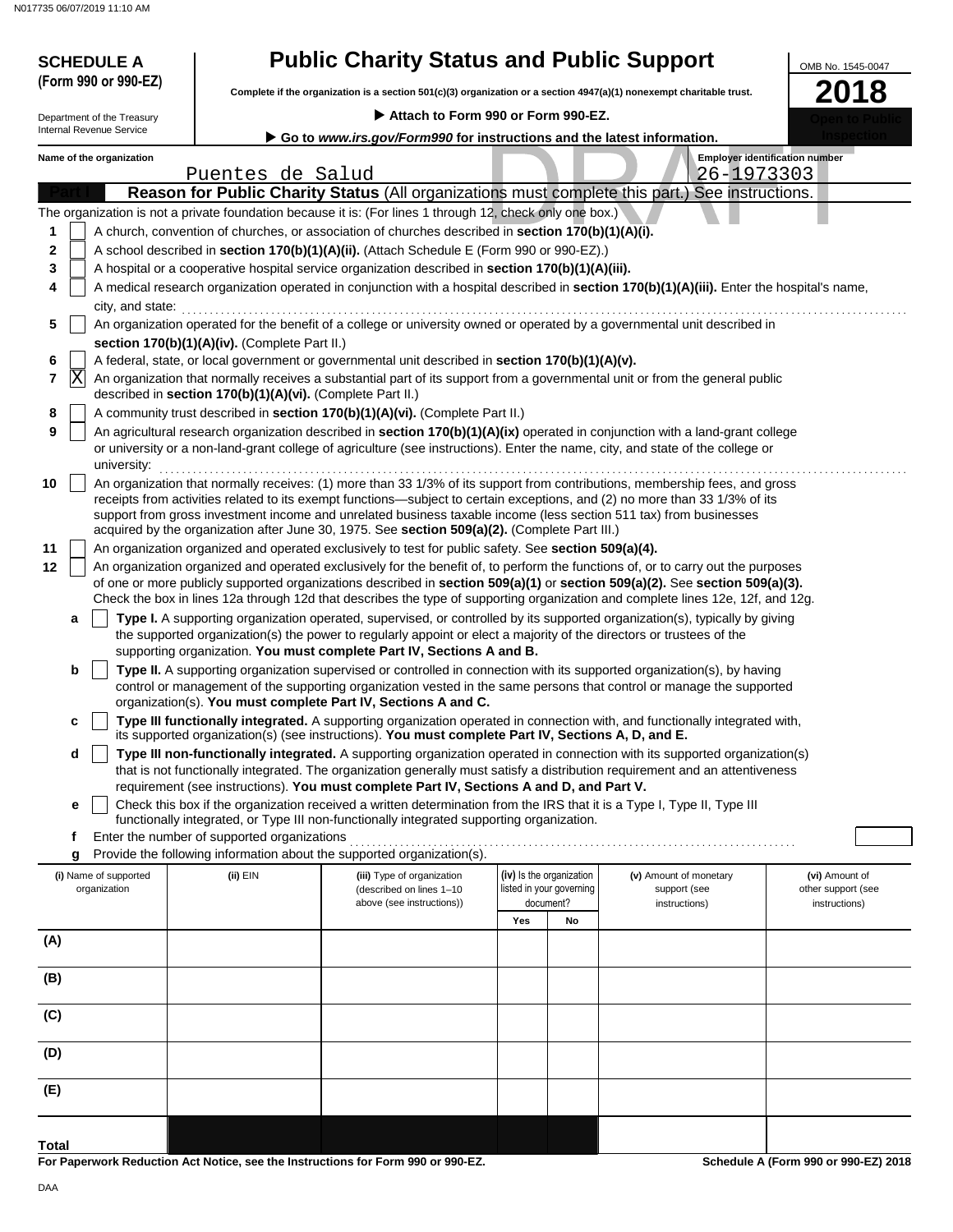|              | Schedule A (Form 990 or 990-EZ) 2018                                                                                                                                                                                         | Puentes de Salud |          |            |            | 26-1973303 | Page 2                             |  |
|--------------|------------------------------------------------------------------------------------------------------------------------------------------------------------------------------------------------------------------------------|------------------|----------|------------|------------|------------|------------------------------------|--|
|              | Support Schedule for Organizations Described in Sections 170(b)(1)(A)(iv) and 170(b)(1)(A)(vi)                                                                                                                               |                  |          |            |            |            |                                    |  |
|              | (Complete only if you checked the box on line 5, 7, or 8 of Part I or if the organization failed to qualify under<br>Part III. If the organization fails to qualify under the tests listed below, please complete Part III.) |                  |          |            |            |            |                                    |  |
|              |                                                                                                                                                                                                                              |                  |          |            |            |            |                                    |  |
|              | <b>Section A. Public Support</b>                                                                                                                                                                                             |                  |          |            |            |            |                                    |  |
|              | Calendar year (or fiscal year beginning in)<br>$\blacktriangleright$                                                                                                                                                         | (a) 2014         | (b) 2015 | $(c)$ 2016 | $(d)$ 2017 | $(e)$ 2018 | (f) Total                          |  |
| 1            | Gifts, grants, contributions, and                                                                                                                                                                                            |                  |          |            |            |            |                                    |  |
|              | membership fees received. (Do not                                                                                                                                                                                            |                  |          |            |            |            |                                    |  |
|              | include any "unusual grants.")                                                                                                                                                                                               | 688,645          | 430,057  | 377,740    | 424,974    | 607,381    | 2,528,797                          |  |
| $\mathbf{2}$ | Tax revenues levied for the                                                                                                                                                                                                  |                  |          |            |            |            |                                    |  |
|              | organization's benefit and either paid                                                                                                                                                                                       |                  |          |            |            |            |                                    |  |
|              | to or expended on its behalf                                                                                                                                                                                                 |                  |          |            |            |            |                                    |  |
| 3            | The value of services or facilities                                                                                                                                                                                          |                  |          |            |            |            |                                    |  |
|              | furnished by a governmental unit to the                                                                                                                                                                                      |                  |          |            |            |            |                                    |  |
|              | organization without charge                                                                                                                                                                                                  |                  |          |            |            |            |                                    |  |
| 4            | Total. Add lines 1 through 3                                                                                                                                                                                                 | 688,645          | 430,057  | 377,740    | 424,974    | 607,381    | 2,528,797                          |  |
| 5            | The portion of total contributions by<br>each person (other than a                                                                                                                                                           |                  |          |            |            |            |                                    |  |
|              | governmental unit or publicly                                                                                                                                                                                                |                  |          |            |            |            |                                    |  |
|              | supported organization) included on                                                                                                                                                                                          |                  |          |            |            |            |                                    |  |
|              | line 1 that exceeds 2% of the amount                                                                                                                                                                                         |                  |          |            |            |            |                                    |  |
|              | shown on line 11, column (f)                                                                                                                                                                                                 |                  |          |            |            |            | 435,519                            |  |
| 6            | Public support. Subtract line 5 from line 4<br><b>Section B. Total Support</b>                                                                                                                                               |                  |          |            |            |            | 2,093,278                          |  |
|              | Calendar year (or fiscal year beginning in)<br>$\blacktriangleright$                                                                                                                                                         | (a) 2014         | (b) 2015 | $(c)$ 2016 | $(d)$ 2017 | $(e)$ 2018 | (f) Total                          |  |
| 7            | Amounts from line 4                                                                                                                                                                                                          | 688,645          | 430,057  | 377,740    | 424,974    | 607,381    | 2,528,797                          |  |
| 8            | Gross income from interest, dividends,                                                                                                                                                                                       |                  |          |            |            |            |                                    |  |
|              | payments received on securities loans,                                                                                                                                                                                       |                  |          |            |            |            |                                    |  |
|              | rents, royalties, and income from                                                                                                                                                                                            | 228              | 268      | 268        | 268        | 269        | 1,301                              |  |
|              | similar sources                                                                                                                                                                                                              |                  |          |            |            |            |                                    |  |
| 9            | Net income from unrelated business                                                                                                                                                                                           |                  |          |            |            |            |                                    |  |
|              | activities, whether or not the business<br>is regularly carried on                                                                                                                                                           |                  |          |            |            |            |                                    |  |
|              |                                                                                                                                                                                                                              |                  |          |            |            |            |                                    |  |
| 10           | Other income. Do not include gain or<br>loss from the sale of capital assets                                                                                                                                                 |                  |          |            |            |            |                                    |  |
|              | (Explain in Part VI.)                                                                                                                                                                                                        |                  |          |            |            | 50         | 50                                 |  |
| 11           | Total support. Add lines 7 through 10                                                                                                                                                                                        |                  |          |            |            |            | 2,530,148                          |  |
| 12           | Gross receipts from related activities, etc. (see instructions)                                                                                                                                                              |                  |          |            |            | 12         | 381,276                            |  |
| 13           | First five years. If the Form 990 is for the organization's first, second, third, fourth, or fifth tax year as a section 501(c)(3)                                                                                           |                  |          |            |            |            |                                    |  |
|              |                                                                                                                                                                                                                              |                  |          |            |            |            |                                    |  |
|              | Section C. Computation of Public Support Percentage                                                                                                                                                                          |                  |          |            |            |            |                                    |  |
| 14           | Public support percentage for 2018 (line 6, column (f) divided by line 11, column (f)) [[[[[[[[[[[[[[[[[[[[[[                                                                                                                |                  |          |            |            | 14         | 82.73%                             |  |
| 15           | Public support percentage from 2017 Schedule A, Part II, line 14                                                                                                                                                             |                  |          |            |            | 15         | 99.95%                             |  |
| 16a          | 33 1/3% support test-2018. If the organization did not check the box on line 13, and line 14 is 33 1/3% or more, check this                                                                                                  |                  |          |            |            |            |                                    |  |
|              | box and stop here. The organization qualifies as a publicly supported organization                                                                                                                                           |                  |          |            |            |            | $\blacktriangleright$ $\mathbf{X}$ |  |
| b            | 33 1/3% support test-2017. If the organization did not check a box on line 13 or 16a, and line 15 is 33 1/3% or more, check                                                                                                  |                  |          |            |            |            |                                    |  |
|              | this box and stop here. The organization qualifies as a publicly supported organization                                                                                                                                      |                  |          |            |            |            |                                    |  |
|              | 17a 10%-facts-and-circumstances test-2018. If the organization did not check a box on line 13, 16a, or 16b, and line 14 is                                                                                                   |                  |          |            |            |            |                                    |  |
|              | 10% or more, and if the organization meets the "facts-and-circumstances" test, check this box and stop here. Explain in                                                                                                      |                  |          |            |            |            |                                    |  |
|              | Part VI how the organization meets the "facts-and-circumstances" test. The organization qualifies as a publicly supported                                                                                                    |                  |          |            |            |            |                                    |  |
|              | organization                                                                                                                                                                                                                 |                  |          |            |            |            |                                    |  |
| b            | 10%-facts-and-circumstances test-2017. If the organization did not check a box on line 13, 16a, 16b, or 17a, and line                                                                                                        |                  |          |            |            |            |                                    |  |
|              | 15 is 10% or more, and if the organization meets the "facts-and-circumstances" test, check this box and stop here.                                                                                                           |                  |          |            |            |            |                                    |  |
|              | Explain in Part VI how the organization meets the "facts-and-circumstances" test. The organization qualifies as a publicly                                                                                                   |                  |          |            |            |            |                                    |  |
|              | supported organization<br>Private foundation. If the organization did not check a box on line 13, 16a, 16b, 17a, or 17b, check this box and see                                                                              |                  |          |            |            |            |                                    |  |
| 18           |                                                                                                                                                                                                                              |                  |          |            |            |            |                                    |  |
|              | instructions                                                                                                                                                                                                                 |                  |          |            |            |            |                                    |  |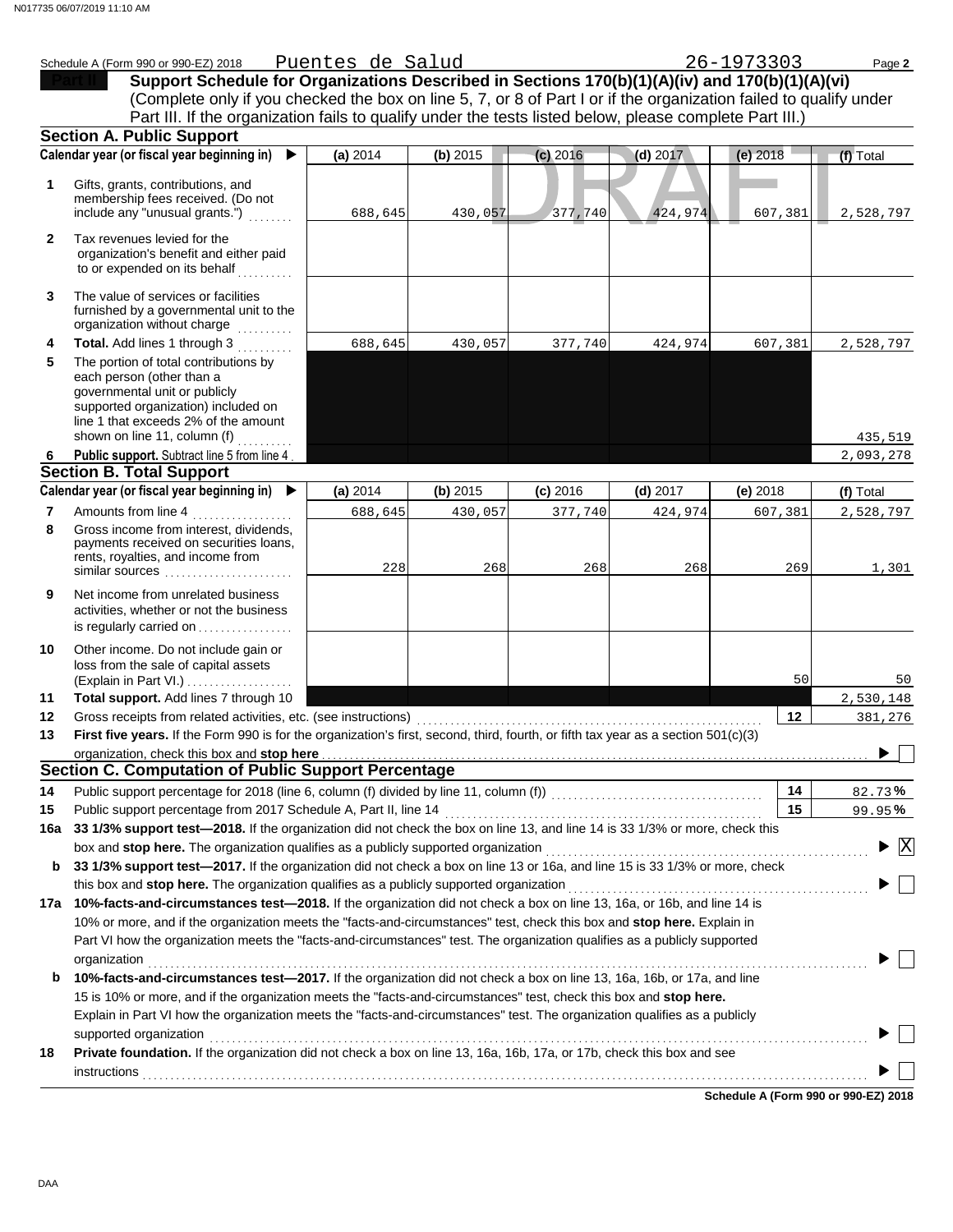|              | Schedule A (Form 990 or 990-EZ) 2018                                                                                                                                                                                                                                                                                                                                       | Puentes de Salud |            |            |            | 26-1973303 | Page 3    |
|--------------|----------------------------------------------------------------------------------------------------------------------------------------------------------------------------------------------------------------------------------------------------------------------------------------------------------------------------------------------------------------------------|------------------|------------|------------|------------|------------|-----------|
|              | Support Schedule for Organizations Described in Section 509(a)(2)                                                                                                                                                                                                                                                                                                          |                  |            |            |            |            |           |
|              | (Complete only if you checked the box on line 10 of Part I or if the organization failed to qualify under Part II.                                                                                                                                                                                                                                                         |                  |            |            |            |            |           |
|              | If the organization fails to qualify under the tests listed below, please complete Part II.)                                                                                                                                                                                                                                                                               |                  |            |            |            |            |           |
|              | <b>Section A. Public Support</b>                                                                                                                                                                                                                                                                                                                                           |                  |            |            |            |            |           |
|              | Calendar year (or fiscal year beginning in)<br>$\blacktriangleright$                                                                                                                                                                                                                                                                                                       | (a) 2014         | $(b)$ 2015 | $(c)$ 2016 | (d) 2017   | $(e)$ 2018 | (f) Total |
| 1            | Gifts, grants, contributions, and membership<br>fees received. (Do not include any "unusual grants.")                                                                                                                                                                                                                                                                      |                  |            |            |            |            |           |
| $\mathbf{2}$ | Gross receipts from admissions, merchandise<br>sold or services performed, or facilities<br>furnished in any activity that is related to the<br>organization's tax-exempt purpose                                                                                                                                                                                          |                  |            |            |            |            |           |
| 3            | Gross receipts from activities that are not an<br>unrelated trade or business under section 513                                                                                                                                                                                                                                                                            |                  |            |            |            |            |           |
| 4            | Tax revenues levied for the<br>organization's benefit and either paid<br>to or expended on its behalf                                                                                                                                                                                                                                                                      |                  |            |            |            |            |           |
| 5            | The value of services or facilities<br>furnished by a governmental unit to the<br>organization without charge                                                                                                                                                                                                                                                              |                  |            |            |            |            |           |
| 6            | Total. Add lines 1 through 5<br>.                                                                                                                                                                                                                                                                                                                                          |                  |            |            |            |            |           |
| 7a l         | Amounts included on lines 1, 2, and 3<br>received from disqualified persons                                                                                                                                                                                                                                                                                                |                  |            |            |            |            |           |
| b            | Amounts included on lines 2 and 3<br>received from other than disqualified<br>persons that exceed the greater of \$5,000<br>or 1% of the amount on line 13 for the year                                                                                                                                                                                                    |                  |            |            |            |            |           |
| c            | Add lines 7a and 7b                                                                                                                                                                                                                                                                                                                                                        |                  |            |            |            |            |           |
| 8            | Public support. (Subtract line 7c from<br>line 6.) $\ldots$                                                                                                                                                                                                                                                                                                                |                  |            |            |            |            |           |
|              | <b>Section B. Total Support</b>                                                                                                                                                                                                                                                                                                                                            |                  |            |            |            |            |           |
|              | Calendar year (or fiscal year beginning in)                                                                                                                                                                                                                                                                                                                                | (a) 2014         | (b) 2015   | $(c)$ 2016 | $(d)$ 2017 | $(e)$ 2018 | (f) Total |
| 9            | Amounts from line 6<br>.                                                                                                                                                                                                                                                                                                                                                   |                  |            |            |            |            |           |
| 10a          | Gross income from interest, dividends,<br>payments received on securities loans, rents,<br>royalties, and income from similar sources.                                                                                                                                                                                                                                     |                  |            |            |            |            |           |
| b            | Unrelated business taxable income (less<br>section 511 taxes) from businesses<br>acquired after June 30, 1975                                                                                                                                                                                                                                                              |                  |            |            |            |            |           |
|              | Add lines 10a and 10b                                                                                                                                                                                                                                                                                                                                                      |                  |            |            |            |            |           |
| 11           | Net income from unrelated business<br>activities not included in line 10b, whether<br>or not the business is regularly carried on                                                                                                                                                                                                                                          |                  |            |            |            |            |           |
| 12           | Other income. Do not include gain or<br>loss from the sale of capital assets<br>(Explain in Part VI.)                                                                                                                                                                                                                                                                      |                  |            |            |            |            |           |
| 13           | Total support. (Add lines 9, 10c, 11,<br>and 12.)<br>.                                                                                                                                                                                                                                                                                                                     |                  |            |            |            |            |           |
| 14           | First five years. If the Form 990 is for the organization's first, second, third, fourth, or fifth tax year as a section 501(c)(3)<br>organization, check this box and stop here <b>constant to the constant of the constant of the constant of the constant of the constant of the constant of the constant of the constant of the constant of the constant of the co</b> |                  |            |            |            |            |           |
|              | <b>Section C. Computation of Public Support Percentage</b>                                                                                                                                                                                                                                                                                                                 |                  |            |            |            |            |           |
| 15           |                                                                                                                                                                                                                                                                                                                                                                            |                  |            |            |            | 15         | %         |
| 16           |                                                                                                                                                                                                                                                                                                                                                                            |                  |            |            |            | 16         | %         |
|              | Section D. Computation of Investment Income Percentage                                                                                                                                                                                                                                                                                                                     |                  |            |            |            |            |           |
| 17           |                                                                                                                                                                                                                                                                                                                                                                            |                  |            |            |            | 17         | %         |
| 18           | Investment income percentage from 2017 Schedule A, Part III, line 17                                                                                                                                                                                                                                                                                                       |                  |            |            |            | 18         | $\%$      |
|              | 19a 33 1/3% support tests-2018. If the organization did not check the box on line 14, and line 15 is more than 33 1/3%, and line                                                                                                                                                                                                                                           |                  |            |            |            |            |           |
|              |                                                                                                                                                                                                                                                                                                                                                                            |                  |            |            |            |            |           |
| b            | 33 1/3% support tests-2017. If the organization did not check a box on line 14 or line 19a, and line 16 is more than 33 1/3%, and<br>line 18 is not more than 33 1/3%, check this box and stop here. The organization qualifies as a publicly supported organization                                                                                                       |                  |            |            |            |            |           |
| 20           |                                                                                                                                                                                                                                                                                                                                                                            |                  |            |            |            |            |           |
|              |                                                                                                                                                                                                                                                                                                                                                                            |                  |            |            |            |            |           |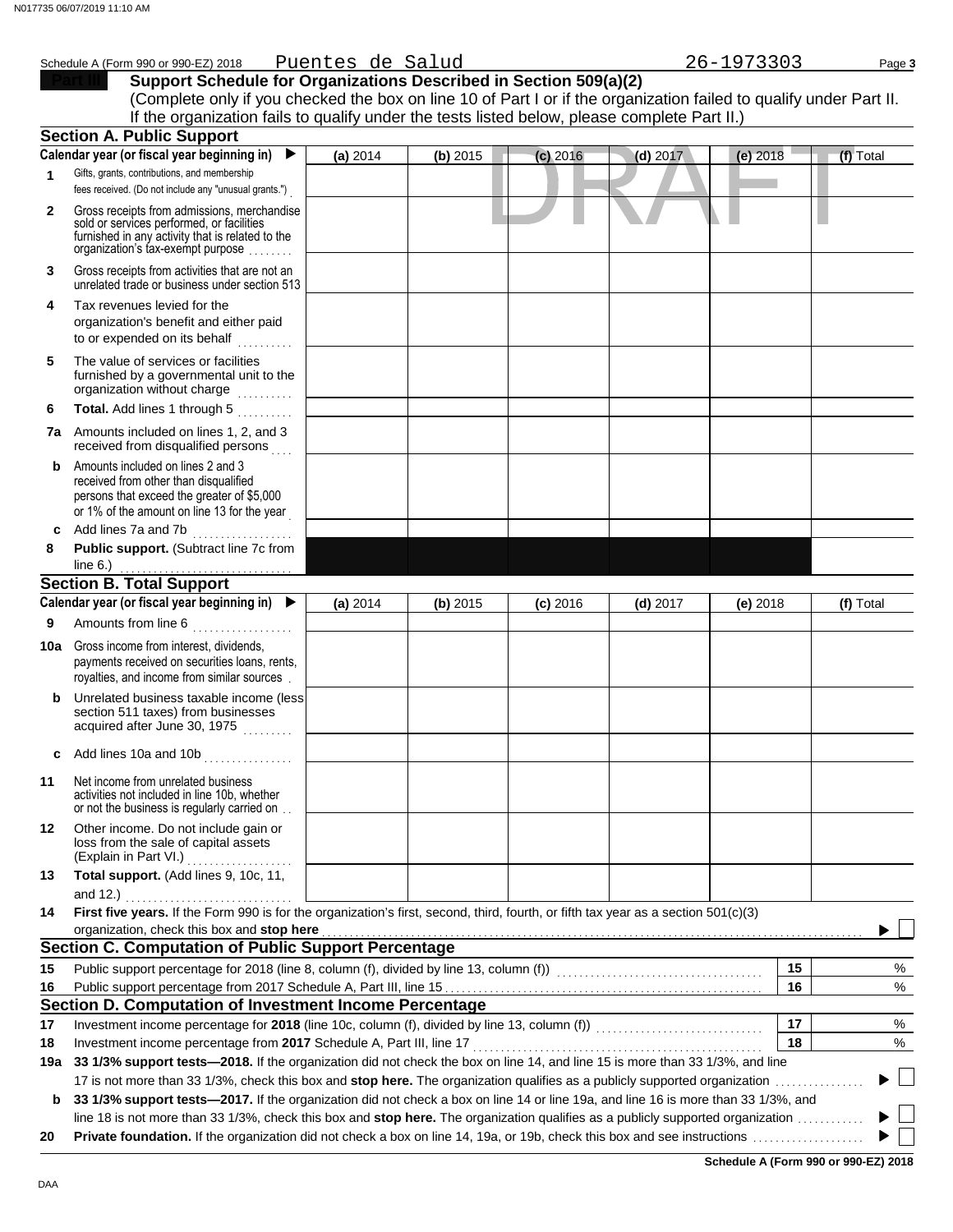#### Schedule A (Form 990 or 990-EZ) 2018 Page **4** Puentes de Salud

#### **Supporting Organizations**

Sections A, D, and E. If you checked 12d of Part I, complete Sections A and D, and complete Part V.) (Complete only if you checked a box in line 12 on Part I. If you checked 12a of Part I, complete Sections A and B. If you checked 12b of Part I, complete Sections A and C. If you checked 12c of Part I, complete

### **Section A. All Supporting Organizations**

- Are all of the organization's supported organizations listed by name in the organization's governing documents? *If "No," describe in Part VI how the supported organizations are designated. If designated by class or purpose, describe the designation. If historic and continuing relationship, explain.* **1**
- Did the organization have any supported organization that does not have an IRS determination of status under section 509(a)(1) or (2)? *If "Yes," explain in Part VI how the organization determined that the supported organization was described in section 509(a)(1) or (2).* **2**
- **3a** Did the organization have a supported organization described in section 501(c)(4), (5), or (6)? *If "Yes," answer (b) and (c) below.*
- **b** Did the organization confirm that each supported organization qualified under section 501(c)(4), (5), or (6) and satisfied the public support tests under section 509(a)(2)? *If "Yes," describe in Part VI when and how the organization made the determination.*
- **c** Did the organization ensure that all support to such organizations was used exclusively for section 170(c)(2)(B) purposes? *If "Yes," explain in Part VI what controls the organization put in place to ensure such use.*
- **4a** Was any supported organization not organized in the United States ("foreign supported organization")? *If "Yes," and if you checked 12a or 12b in Part I, answer (b) and (c) below.*
- **b** Did the organization have ultimate control and discretion in deciding whether to make grants to the foreign supported organization? *If "Yes," describe in Part VI how the organization had such control and discretion despite being controlled or supervised by or in connection with its supported organizations.*
- **c** Did the organization support any foreign supported organization that does not have an IRS determination under sections 501(c)(3) and 509(a)(1) or (2)? *If "Yes," explain in Part VI what controls the organization used to ensure that all support to the foreign supported organization was used exclusively for section 170(c)(2)(B) purposes.*
- **5a** Did the organization add, substitute, or remove any supported organizations during the tax year? *If "Yes," answer (b) and (c) below (if applicable). Also, provide detail in Part VI, including (i) the names and EIN numbers of the supported organizations added, substituted, or removed; (ii) the reasons for each such action; (iii) the authority under the organization's organizing document authorizing such action; and (iv) how the action was accomplished (such as by amendment to the organizing document).*
- **b Type I or Type II only.** Was any added or substituted supported organization part of a class already designated in the organization's organizing document?
- **c Substitutions only.** Was the substitution the result of an event beyond the organization's control?
- **6** Did the organization provide support (whether in the form of grants or the provision of services or facilities) to anyone other than (i) its supported organizations, (ii) individuals that are part of the charitable class benefited by one or more of its supported organizations, or (iii) other supporting organizations that also support or benefit one or more of the filing organization's supported organizations? *If "Yes," provide detail in Part VI.*
- **7** Did the organization provide a grant, loan, compensation, or other similar payment to a substantial contributor (as defined in section 4958(c)(3)(C)), a family member of a substantial contributor, or a 35% controlled entity with regard to a substantial contributor? *If "Yes," complete Part I of Schedule L (Form 990 or 990-EZ).*
- **8** Did the organization make a loan to a disqualified person (as defined in section 4958) not described in line 7? *If "Yes," complete Part I of Schedule L (Form 990 or 990-EZ).*
- **9a** Was the organization controlled directly or indirectly at any time during the tax year by one or more disqualified persons as defined in section 4946 (other than foundation managers and organizations described in section 509(a)(1) or (2))? *If "Yes," provide detail in Part VI.*
- **b** Did one or more disqualified persons (as defined in line 9a) hold a controlling interest in any entity in which the supporting organization had an interest? *If "Yes," provide detail in Part VI.*
- **c** Did a disqualified person (as defined in line 9a) have an ownership interest in, or derive any personal benefit from, assets in which the supporting organization also had an interest? *If "Yes," provide detail in Part VI.*
- **10a** Was the organization subject to the excess business holdings rules of section 4943 because of section 4943(f) (regarding certain Type II supporting organizations, and all Type III non-functionally integrated supporting organizations)? *If "Yes," answer 10b below.*
- **b** Did the organization have any excess business holdings in the tax year? *(Use Schedule C, Form 4720, to determine whether the organization had excess business holdings.)*



Yes | No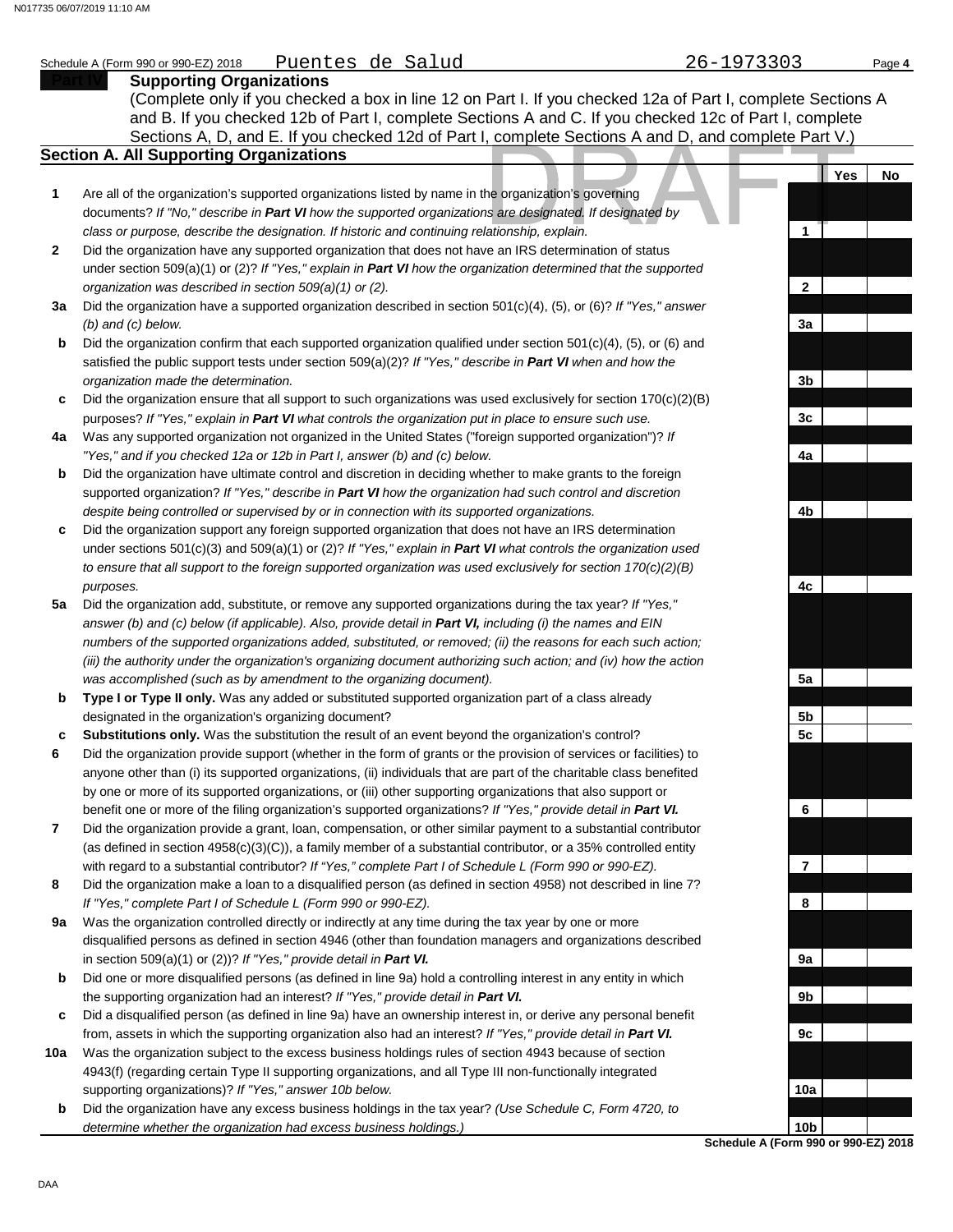|              | Puentes de Salud<br>Schedule A (Form 990 or 990-EZ) 2018                                                               | 26-1973303      |     | Page 5 |
|--------------|------------------------------------------------------------------------------------------------------------------------|-----------------|-----|--------|
|              | <b>Supporting Organizations (continued)</b>                                                                            |                 |     |        |
|              |                                                                                                                        |                 | Yes | No     |
| 11           | Has the organization accepted a gift or contribution from any of the following persons?                                |                 |     |        |
|              | a A person who directly or indirectly controls, either alone or together with persons described in (b) and (c)         |                 |     |        |
|              | below, the governing body of a supported organization?                                                                 | 11a             |     |        |
|              | <b>b</b> A family member of a person described in (a) above?                                                           | 11 <sub>b</sub> |     |        |
| c            | A 35% controlled entity of a person described in (a) or (b) above? If "Yes" to a, b, or c, provide detail in Part VI.  | 11c             |     |        |
|              | <b>Section B. Type I Supporting Organizations</b>                                                                      |                 |     |        |
|              |                                                                                                                        |                 | Yes | No     |
| 1            | Did the directors, trustees, or membership of one or more supported organizations have the power to                    |                 |     |        |
|              | regularly appoint or elect at least a majority of the organization's directors or trustees at all times during the     |                 |     |        |
|              | tax year? If "No," describe in Part VI how the supported organization(s) effectively operated, supervised, or          |                 |     |        |
|              | controlled the organization's activities. If the organization had more than one supported organization,                |                 |     |        |
|              | describe how the powers to appoint and/or remove directors or trustees were allocated among the supported              |                 |     |        |
|              | organizations and what conditions or restrictions, if any, applied to such powers during the tax year.                 | 1               |     |        |
| $\mathbf{2}$ |                                                                                                                        |                 |     |        |
|              | Did the organization operate for the benefit of any supported organization other than the supported                    |                 |     |        |
|              | organization(s) that operated, supervised, or controlled the supporting organization? If "Yes," explain in Part        |                 |     |        |
|              | VI how providing such benefit carried out the purposes of the supported organization(s) that operated,                 |                 |     |        |
|              | supervised, or controlled the supporting organization.                                                                 | $\mathbf 2$     |     |        |
|              | <b>Section C. Type II Supporting Organizations</b>                                                                     |                 |     |        |
|              |                                                                                                                        |                 | Yes | No     |
| 1            | Were a majority of the organization's directors or trustees during the tax year also a majority of the directors       |                 |     |        |
|              | or trustees of each of the organization's supported organization(s)? If "No," describe in Part VI how control          |                 |     |        |
|              | or management of the supporting organization was vested in the same persons that controlled or managed                 |                 |     |        |
|              | the supported organization(s).                                                                                         | 1               |     |        |
|              | <b>Section D. All Type III Supporting Organizations</b>                                                                |                 |     |        |
|              |                                                                                                                        |                 | Yes | No     |
| 1            | Did the organization provide to each of its supported organizations, by the last day of the fifth month of the         |                 |     |        |
|              | organization's tax year, (i) a written notice describing the type and amount of support provided during the prior tax  |                 |     |        |
|              | year, (ii) a copy of the Form 990 that was most recently filed as of the date of notification, and (iii) copies of the |                 |     |        |
|              | organization's governing documents in effect on the date of notification, to the extent not previously provided?       | 1               |     |        |
| $\mathbf{2}$ | Were any of the organization's officers, directors, or trustees either (i) appointed or elected by the supported       |                 |     |        |
|              | organization(s) or (ii) serving on the governing body of a supported organization? If "No," explain in Part VI how     |                 |     |        |
|              | the organization maintained a close and continuous working relationship with the supported organization(s).            | $\overline{2}$  |     |        |
| 3            | By reason of the relationship described in (2), did the organization's supported organizations have a                  |                 |     |        |
|              | significant voice in the organization's investment policies and in directing the use of the organization's             |                 |     |        |
|              | income or assets at all times during the tax year? If "Yes," describe in Part VI the role the organization's           |                 |     |        |
|              | supported organizations played in this regard.                                                                         | 3               |     |        |
|              | Section E. Type III Functionally-Integrated Supporting Organizations                                                   |                 |     |        |

**1** *Check the box next to the method that the organization used to satisfy the Integral Part Test during the year (see instructions).*

- The organization satisfied the Activities Test. *Complete line 2 below.* **a**
- The organization is the parent of each of its supported organizations. *Complete line 3 below.* **b**
- The organization supported a governmental entity. *Describe in Part VI how you supported a government entity (see instructions).* **c**

- **a** Did substantially all of the organization's activities during the tax year directly further the exempt purposes of the supported organization(s) to which the organization was responsive? *If "Yes," then in Part VI identify those supported organizations and explain how these activities directly furthered their exempt purposes, how the organization was responsive to those supported organizations, and how the organization determined that these activities constituted substantially all of its activities.*
- **b** Did the activities described in (a) constitute activities that, but for the organization's involvement, one or more of the organization's supported organization(s) would have been engaged in? *If "Yes," explain in Part VI the reasons for the organization's position that its supported organization(s) would have engaged in these activities but for the organization's involvement.*
- **3** Parent of Supported Organizations. *Answer (a) and (b) below.*
- **a** Did the organization have the power to regularly appoint or elect a majority of the officers, directors, or trustees of each of the supported organizations? *Provide details in Part VI.*
- **b** Did the organization exercise a substantial degree of direction over the policies, programs, and activities of each of its supported organizations? *If "Yes," describe in Part VI the role played by the organization in this regard.*

Yes | No **2a 2b 3a 3b**

**<sup>2</sup>** Activities Test. *Answer (a) and (b) below.*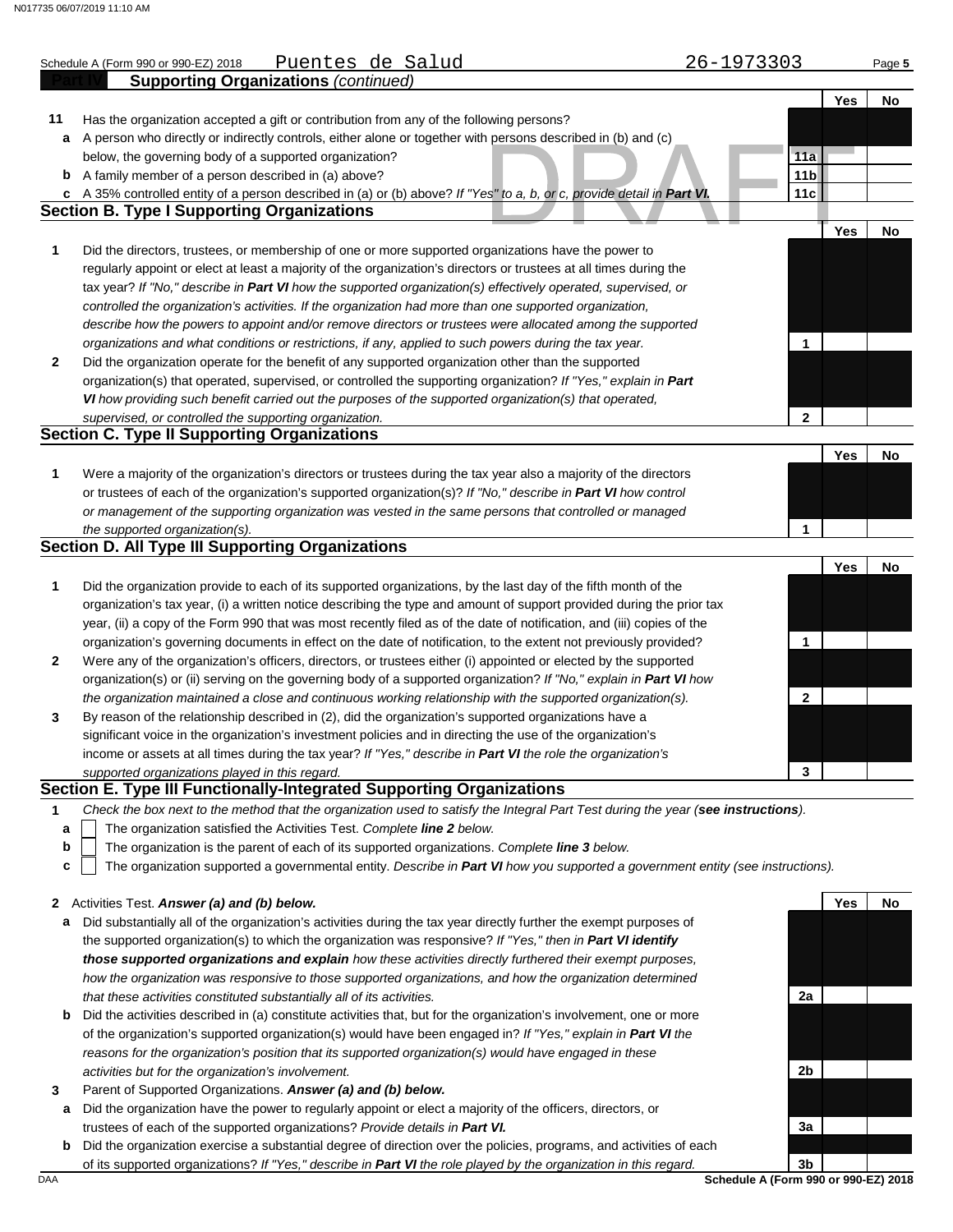|                    | <u>Puentes de Salud</u><br>Schedule A (Form 990 or 990-EZ) 2018                                                                  |  |                         | 26-1973303     |  | Page 6                         |  |  |
|--------------------|----------------------------------------------------------------------------------------------------------------------------------|--|-------------------------|----------------|--|--------------------------------|--|--|
|                    | Type III Non-Functionally Integrated 509(a)(3) Supporting Organizations                                                          |  |                         |                |  |                                |  |  |
| $\mathbf{1}$       | Check here if the organization satisfied the Integral Part Test as a qualifying trust on Nov. 20, 1970 (explain in Part VI). See |  |                         |                |  |                                |  |  |
|                    | instructions. All other Type III non-functionally integrated supporting organizations must complete Sections A through E.        |  |                         |                |  |                                |  |  |
|                    | <b>Section A - Adjusted Net Income</b>                                                                                           |  |                         | (A) Prior Year |  | (B) Current Year<br>(optional) |  |  |
| 1                  | Net short-term capital gain                                                                                                      |  | 1                       |                |  |                                |  |  |
| $\mathbf{2}$       | Recoveries of prior-year distributions                                                                                           |  | $\overline{2}$          |                |  |                                |  |  |
| 3                  | Other gross income (see instructions)                                                                                            |  | 3                       |                |  |                                |  |  |
| 4                  | Add lines 1 through 3.                                                                                                           |  | 4                       |                |  |                                |  |  |
| 5                  | Depreciation and depletion                                                                                                       |  | 5                       |                |  |                                |  |  |
| 6                  | Portion of operating expenses paid or incurred for production or                                                                 |  |                         |                |  |                                |  |  |
|                    | collection of gross income or for management, conservation, or                                                                   |  |                         |                |  |                                |  |  |
|                    | maintenance of property held for production of income (see instructions)                                                         |  | 6                       |                |  |                                |  |  |
| 7                  | Other expenses (see instructions)                                                                                                |  | $\overline{\mathbf{r}}$ |                |  |                                |  |  |
| 8                  | Adjusted Net Income (subtract lines 5, 6, and 7 from line 4)                                                                     |  | 8                       |                |  |                                |  |  |
|                    | <b>Section B - Minimum Asset Amount</b>                                                                                          |  |                         | (A) Prior Year |  | (B) Current Year<br>(optional) |  |  |
| 1                  | Aggregate fair market value of all non-exempt-use assets (see                                                                    |  |                         |                |  |                                |  |  |
|                    | instructions for short tax year or assets held for part of year):                                                                |  |                         |                |  |                                |  |  |
|                    | a Average monthly value of securities                                                                                            |  | 1a                      |                |  |                                |  |  |
|                    | <b>b</b> Average monthly cash balances                                                                                           |  | 1b                      |                |  |                                |  |  |
| C.                 | Fair market value of other non-exempt-use assets                                                                                 |  | 1c                      |                |  |                                |  |  |
| d                  | <b>Total</b> (add lines 1a, 1b, and 1c)                                                                                          |  | 1d                      |                |  |                                |  |  |
| е                  | Discount claimed for blockage or other                                                                                           |  |                         |                |  |                                |  |  |
|                    | factors (explain in detail in <b>Part VI)</b> :                                                                                  |  |                         |                |  |                                |  |  |
| $\mathbf{2}$       | Acquisition indebtedness applicable to non-exempt-use assets                                                                     |  | 2                       |                |  |                                |  |  |
| 3                  | Subtract line 2 from line 1d.                                                                                                    |  | 3                       |                |  |                                |  |  |
| 4                  | Cash deemed held for exempt use. Enter 1-1/2% of line 3 (for greater amount,                                                     |  |                         |                |  |                                |  |  |
| see instructions). |                                                                                                                                  |  | 4                       |                |  |                                |  |  |
| 5                  | Net value of non-exempt-use assets (subtract line 4 from line 3)                                                                 |  | 5                       |                |  |                                |  |  |
| 6                  | Multiply line 5 by .035.                                                                                                         |  | 6                       |                |  |                                |  |  |
| 7                  | Recoveries of prior-year distributions                                                                                           |  | $\overline{7}$          |                |  |                                |  |  |
| 8                  | Minimum Asset Amount (add line 7 to line 6)                                                                                      |  | 8                       |                |  |                                |  |  |
|                    | <b>Section C - Distributable Amount</b>                                                                                          |  |                         |                |  | <b>Current Year</b>            |  |  |
| 1                  | Adjusted net income for prior year (from Section A, line 8, Column A)                                                            |  | 1                       |                |  |                                |  |  |
| $\mathbf{2}$       | Enter 85% of line 1.                                                                                                             |  | $\overline{2}$          |                |  |                                |  |  |
| 3                  | Minimum asset amount for prior year (from Section B, line 8, Column A)                                                           |  | 3                       |                |  |                                |  |  |
| 4                  | Enter greater of line 2 or line 3.                                                                                               |  | 4                       |                |  |                                |  |  |
| 5                  | Income tax imposed in prior year                                                                                                 |  | 5                       |                |  |                                |  |  |
| 6                  | <b>Distributable Amount.</b> Subtract line 5 from line 4, unless subject to                                                      |  |                         |                |  |                                |  |  |
|                    | emergency temporary reduction (see instructions).                                                                                |  | 6                       |                |  |                                |  |  |

**7**  $\vert$  Check here if the current year is the organization's first as a non-functionally integrated Type III supporting organization (see instructions).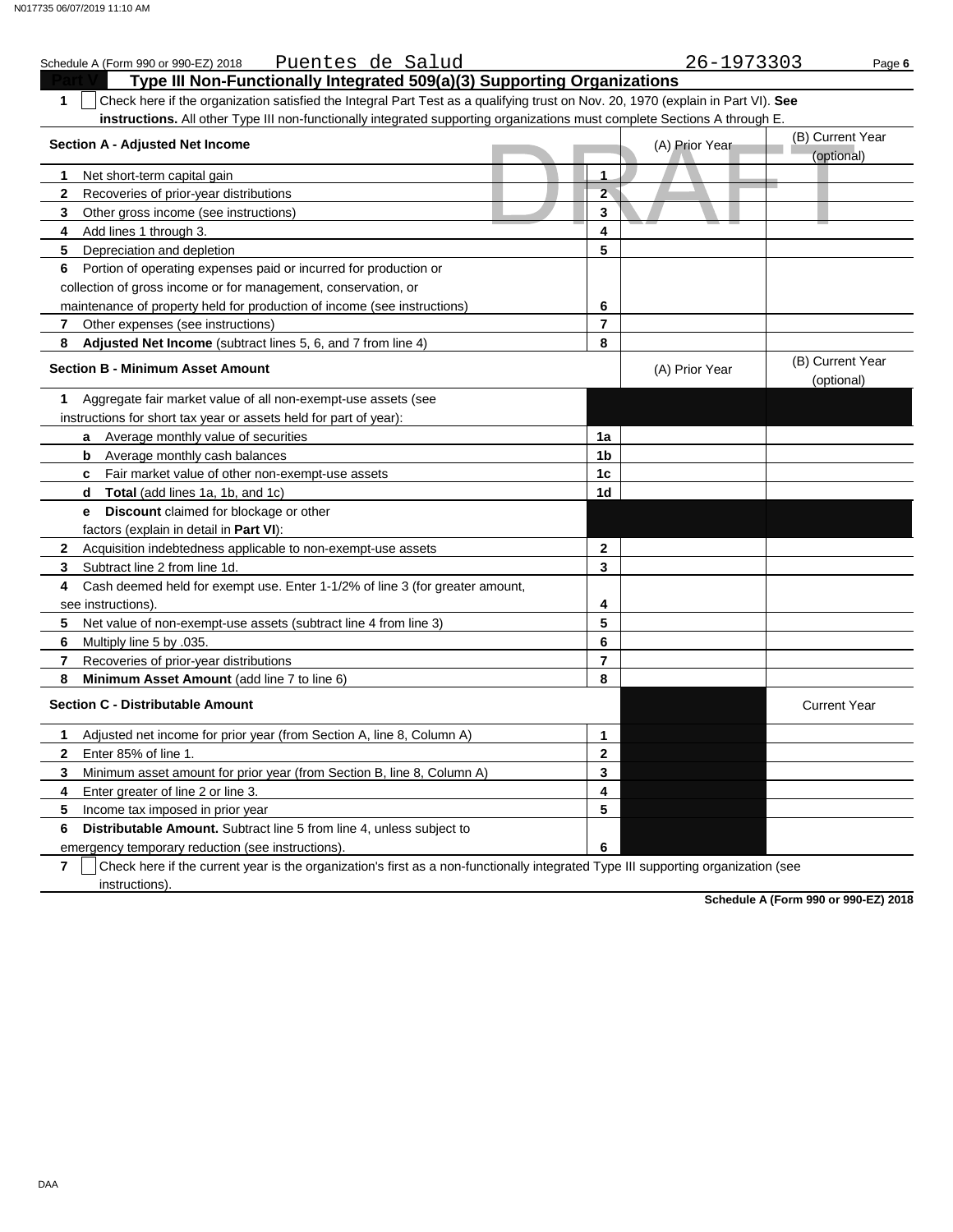|                | Puentes de Salud<br>Schedule A (Form 990 or 990-EZ) 2018                                   |                             | 26-1973303                            | Page 7                                  |
|----------------|--------------------------------------------------------------------------------------------|-----------------------------|---------------------------------------|-----------------------------------------|
|                | Type III Non-Functionally Integrated 509(a)(3) Supporting Organizations (continued)        |                             |                                       |                                         |
|                | <b>Section D - Distributions</b>                                                           |                             |                                       | <b>Current Year</b>                     |
| 1              | Amounts paid to supported organizations to accomplish exempt purposes                      |                             |                                       |                                         |
| $\mathbf{2}$   | Amounts paid to perform activity that directly furthers exempt purposes of supported       |                             |                                       |                                         |
|                | organizations, in excess of income from activity                                           |                             |                                       |                                         |
| 3              | Administrative expenses paid to accomplish exempt purposes of supported organizations      |                             |                                       |                                         |
| 4              | Amounts paid to acquire exempt-use assets                                                  |                             |                                       |                                         |
| 5              | Qualified set-aside amounts (prior IRS approval required)                                  |                             |                                       |                                         |
| 6              | Other distributions (describe in Part VI). See instructions.                               |                             |                                       |                                         |
| 7              | Total annual distributions. Add lines 1 through 6.                                         |                             |                                       |                                         |
| 8              | Distributions to attentive supported organizations to which the organization is responsive |                             |                                       |                                         |
|                | (provide details in Part VI). See instructions.                                            |                             |                                       |                                         |
| 9              | Distributable amount for 2018 from Section C, line 6                                       |                             |                                       |                                         |
| 10             | Line 8 amount divided by line 9 amount                                                     |                             |                                       |                                         |
|                |                                                                                            | (i)                         | (ii)                                  | (iii)                                   |
|                | <b>Section E - Distribution Allocations (see instructions)</b>                             | <b>Excess Distributions</b> | <b>Underdistributions</b><br>Pre-2018 | <b>Distributable</b><br>Amount for 2018 |
| 1              | Distributable amount for 2018 from Section C, line 6                                       |                             |                                       |                                         |
| $\mathbf{2}$   | Underdistributions, if any, for years prior to 2018                                        |                             |                                       |                                         |
|                | (reasonable cause required-explain in Part VI). See                                        |                             |                                       |                                         |
|                | instructions.                                                                              |                             |                                       |                                         |
| 3              | Excess distributions carryover, if any, to 2018                                            |                             |                                       |                                         |
|                |                                                                                            |                             |                                       |                                         |
|                |                                                                                            |                             |                                       |                                         |
|                | c From 2015                                                                                |                             |                                       |                                         |
|                |                                                                                            |                             |                                       |                                         |
|                |                                                                                            |                             |                                       |                                         |
|                | f Total of lines 3a through e                                                              |                             |                                       |                                         |
|                | g Applied to underdistributions of prior years                                             |                             |                                       |                                         |
|                | h Applied to 2018 distributable amount                                                     |                             |                                       |                                         |
|                | Carryover from 2013 not applied (see instructions)                                         |                             |                                       |                                         |
|                | Remainder. Subtract lines 3g, 3h, and 3i from 3f.                                          |                             |                                       |                                         |
| 4              | Distributions for 2018 from                                                                |                             |                                       |                                         |
|                | \$<br>Section D, line 7:                                                                   |                             |                                       |                                         |
|                | a Applied to underdistributions of prior years                                             |                             |                                       |                                         |
|                | <b>b</b> Applied to 2018 distributable amount                                              |                             |                                       |                                         |
|                | c Remainder. Subtract lines 4a and 4b from 4.                                              |                             |                                       |                                         |
| 5              | Remaining underdistributions for years prior to 2018, if                                   |                             |                                       |                                         |
|                | any. Subtract lines 3g and 4a from line 2. For result                                      |                             |                                       |                                         |
|                | greater than zero, explain in Part VI. See instructions.                                   |                             |                                       |                                         |
| 6              | Remaining underdistributions for 2018. Subtract lines 3h                                   |                             |                                       |                                         |
|                | and 4b from line 1. For result greater than zero, explain in                               |                             |                                       |                                         |
|                | Part VI. See instructions.                                                                 |                             |                                       |                                         |
| $\overline{7}$ | Excess distributions carryover to 2019. Add lines 3j                                       |                             |                                       |                                         |
|                | and 4c.                                                                                    |                             |                                       |                                         |
| 8              | Breakdown of line 7:                                                                       |                             |                                       |                                         |
|                | a Excess from 2014                                                                         |                             |                                       |                                         |
|                |                                                                                            |                             |                                       |                                         |
|                | c Excess from 2016                                                                         |                             |                                       |                                         |
|                | d Excess from 2017.                                                                        |                             |                                       |                                         |
|                | e Excess from 2018                                                                         |                             |                                       |                                         |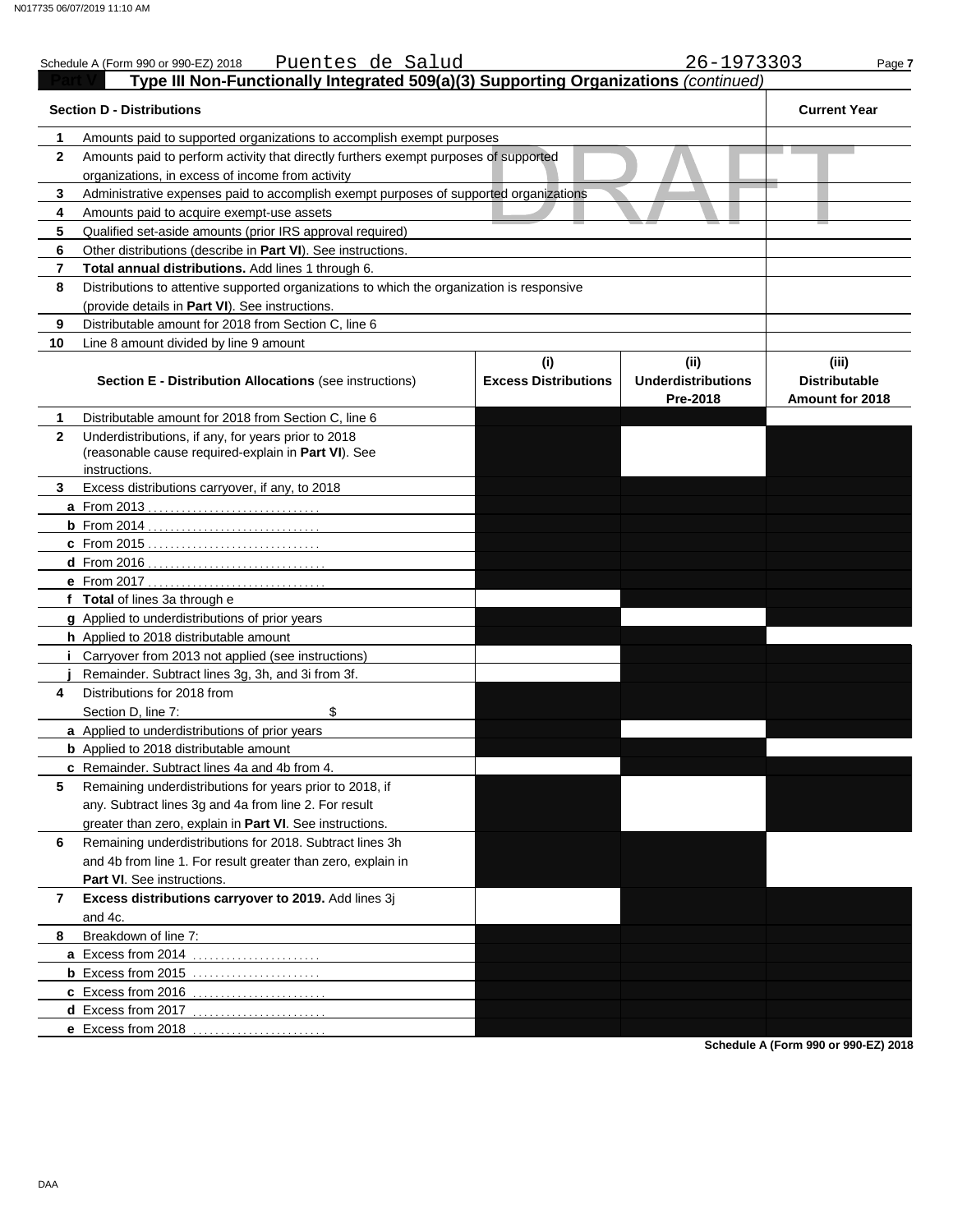|              | Schedule A (Form 990 or 990-EZ) 2018   | Puentes de Salud |                                                                                                | 26-1973303                                                                                                                                                                                                                              | Page 8 |
|--------------|----------------------------------------|------------------|------------------------------------------------------------------------------------------------|-----------------------------------------------------------------------------------------------------------------------------------------------------------------------------------------------------------------------------------------|--------|
|              |                                        |                  |                                                                                                | Supplemental Information. Provide the explanations required by Part II, line 10; Part II, line 17a or 17b; Part<br>III, line 12; Part IV, Section A, lines 1, 2, 3b, 3c, 4b, 4c, 5a, 6, 9a, 9b, 9c, 11a, 11b, and 11c; Part IV, Section |        |
|              |                                        |                  |                                                                                                | B, lines 1 and 2; Part IV, Section C, line 1; Part IV, Section D, lines 2 and 3; Part IV, Section E, lines 1c, 2a, 2b,                                                                                                                  |        |
|              |                                        |                  | lines 2, 5, and 6. Also complete this part for any additional information. (See instructions.) | 3a, and 3b; Part V, line 1; Part V, Section B, line 1e; Part V, Section D, lines 5, 6, and 8; and Part V, Section E,                                                                                                                    |        |
|              |                                        |                  |                                                                                                |                                                                                                                                                                                                                                         |        |
|              | Part II, Line 10 - Other Income Detail |                  |                                                                                                |                                                                                                                                                                                                                                         |        |
| Misc. Income |                                        |                  | 50                                                                                             |                                                                                                                                                                                                                                         |        |
|              |                                        |                  |                                                                                                |                                                                                                                                                                                                                                         |        |
|              |                                        |                  |                                                                                                |                                                                                                                                                                                                                                         |        |
|              |                                        |                  |                                                                                                |                                                                                                                                                                                                                                         |        |
|              |                                        |                  |                                                                                                |                                                                                                                                                                                                                                         |        |
|              |                                        |                  |                                                                                                |                                                                                                                                                                                                                                         |        |
|              |                                        |                  |                                                                                                |                                                                                                                                                                                                                                         |        |
|              |                                        |                  |                                                                                                |                                                                                                                                                                                                                                         |        |
|              |                                        |                  |                                                                                                |                                                                                                                                                                                                                                         |        |
|              |                                        |                  |                                                                                                |                                                                                                                                                                                                                                         |        |
|              |                                        |                  |                                                                                                |                                                                                                                                                                                                                                         |        |
|              |                                        |                  |                                                                                                |                                                                                                                                                                                                                                         |        |
|              |                                        |                  |                                                                                                |                                                                                                                                                                                                                                         |        |
|              |                                        |                  |                                                                                                |                                                                                                                                                                                                                                         |        |
|              |                                        |                  |                                                                                                |                                                                                                                                                                                                                                         |        |
|              |                                        |                  |                                                                                                |                                                                                                                                                                                                                                         |        |
|              |                                        |                  |                                                                                                |                                                                                                                                                                                                                                         |        |
|              |                                        |                  |                                                                                                |                                                                                                                                                                                                                                         |        |
|              |                                        |                  |                                                                                                |                                                                                                                                                                                                                                         |        |
|              |                                        |                  |                                                                                                |                                                                                                                                                                                                                                         |        |
|              |                                        |                  |                                                                                                |                                                                                                                                                                                                                                         |        |
|              |                                        |                  |                                                                                                |                                                                                                                                                                                                                                         |        |
|              |                                        |                  |                                                                                                |                                                                                                                                                                                                                                         |        |
|              |                                        |                  |                                                                                                |                                                                                                                                                                                                                                         |        |
|              |                                        |                  |                                                                                                |                                                                                                                                                                                                                                         |        |
|              |                                        |                  |                                                                                                |                                                                                                                                                                                                                                         |        |
|              |                                        |                  |                                                                                                |                                                                                                                                                                                                                                         |        |
|              |                                        |                  |                                                                                                |                                                                                                                                                                                                                                         |        |
|              |                                        |                  |                                                                                                |                                                                                                                                                                                                                                         |        |
|              |                                        |                  |                                                                                                |                                                                                                                                                                                                                                         |        |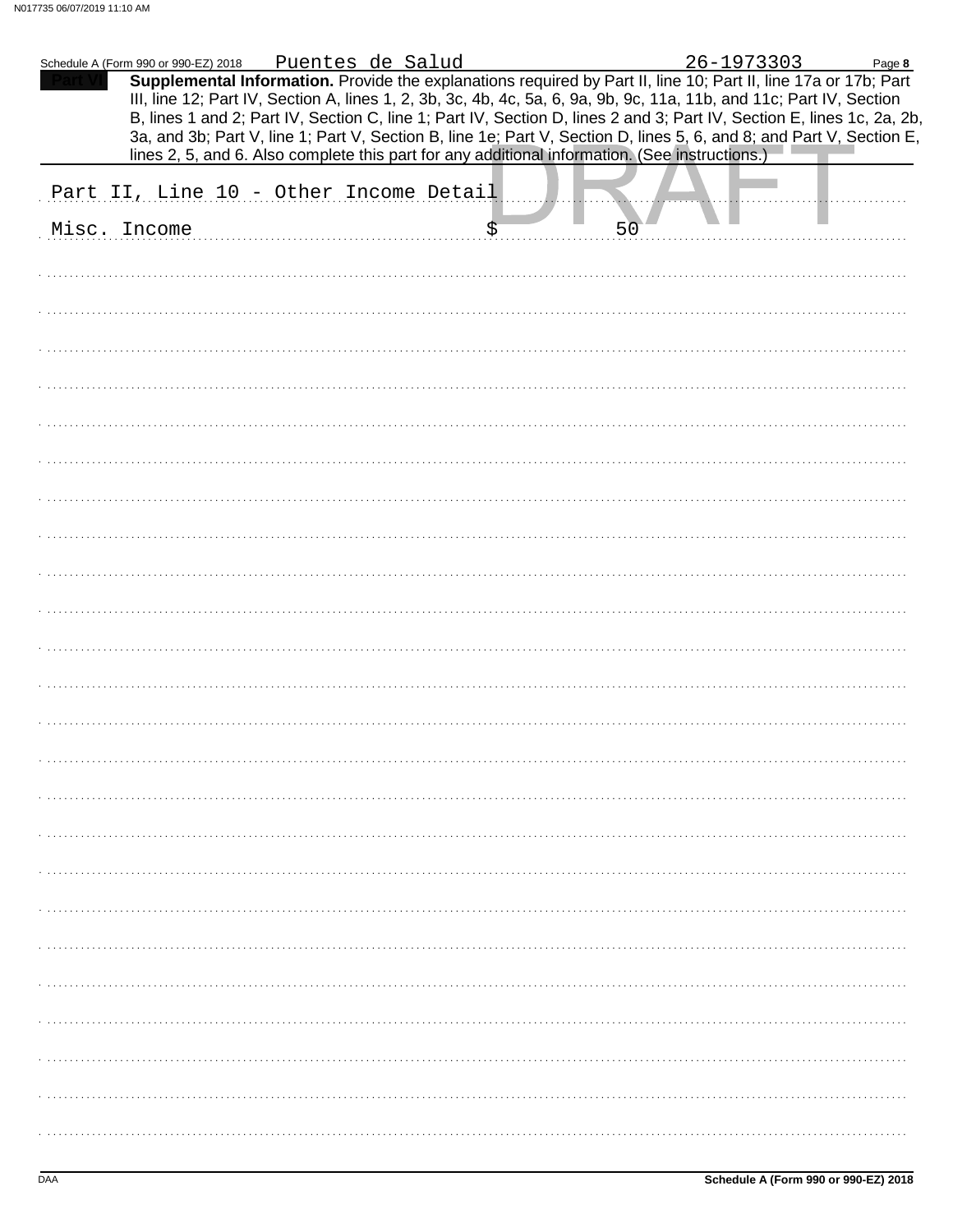| <b>Schedule B</b><br>(Form 990, 990-EZ,<br>or 990-PF)<br>Department of the Treasury<br>Internal Revenue Service | <b>Schedule of Contributors</b><br>Attach to Form 990, Form 990-EZ, or Form 990-PF.<br>Go to www.irs.gov/Form990 for the latest information. | OMB No. 1545-0047<br>2018             |
|-----------------------------------------------------------------------------------------------------------------|----------------------------------------------------------------------------------------------------------------------------------------------|---------------------------------------|
| Name of the organization                                                                                        |                                                                                                                                              | <b>Employer identification number</b> |
| Puentes de Salud<br>Organization type (check one):                                                              | 26-1973303                                                                                                                                   |                                       |
| Filers of:                                                                                                      | Section:                                                                                                                                     |                                       |
| Form 990 or 990-EZ                                                                                              | $ {\rm X} $<br>3 ) (enter number) organization<br>501(c)                                                                                     |                                       |
|                                                                                                                 | $4947(a)(1)$ nonexempt charitable trust not treated as a private foundation                                                                  |                                       |
|                                                                                                                 | 527 political organization                                                                                                                   |                                       |
| Form 990-PF                                                                                                     | $501(c)(3)$ exempt private foundation                                                                                                        |                                       |
|                                                                                                                 | $4947(a)(1)$ nonexempt charitable trust treated as a private foundation                                                                      |                                       |
|                                                                                                                 | $501(c)(3)$ taxable private foundation                                                                                                       |                                       |
|                                                                                                                 |                                                                                                                                              |                                       |

Check if your organization is covered by the **General Rule** or a **Special Rule. Note:** Only a section 501(c)(7), (8), or (10) organization can check boxes for both the General Rule and a Special Rule. See instructions.

### **General Rule**

For an organization filing Form 990, 990-EZ, or 990-PF that received, during the year, contributions totaling \$5,000 or more (in money or property) from any one contributor. Complete Parts I and II. See instructions for determining a contributor's total contributions.

#### **Special Rules**

| $X$ For an organization described in section 501(c)(3) filing Form 990 or 990-EZ that met the 33 <sup>1</sup> /3% support test of the |
|---------------------------------------------------------------------------------------------------------------------------------------|
| regulations under sections 509(a)(1) and 170(b)(1)(A)(vi), that checked Schedule A (Form 990 or 990-EZ), Part II, line                |
| 13, 16a, or 16b, and that received from any one contributor, during the year, total contributions of the greater of (1)               |
| \$5,000; or (2) 2% of the amount on (i) Form 990, Part VIII, line 1h; or (ii) Form 990-EZ, line 1. Complete Parts I and II.           |

literary, or educational purposes, or for the prevention of cruelty to children or animals. Complete Parts I (entering) For an organization described in section 501(c)(7), (8), or (10) filing Form 990 or 990-EZ that received from any one contributor, during the year, total contributions of more than \$1,000 *exclusively* for religious, charitable, scientific, "N/A" in column (b) instead of the contributor name and address), II, and III.

For an organization described in section  $501(c)(7)$ ,  $(8)$ , or  $(10)$  filing Form 990 or 990-EZ that received from any one contributor, during the year, contributions *exclusively* for religious, charitable, etc., purposes, but no such contributions totaled more than \$1,000. If this box is checked, enter here the total contributions that were received during the year for an *exclusively* religious, charitable, etc., purpose. Don't complete any of the parts unless the **General Rule** applies to this organization because it received *nonexclusively* religious, charitable, etc., contributions totaling \$5,000 or more during the year . . . . . . . . . . . . . . . . . . . . . . . . . . . . . . . . . . . . . . . . . . . . . . . . . . . . . . . . . . . . . . . . . . . . . . . . .  $\triangleright$  \$

990-EZ, or 990-PF), but it **must** answer "No" on Part IV, line 2, of its Form 990; or check the box on line H of its Form 990-EZ or on its Form 990-PF, Part I, line 2, to certify that it doesn't meet the filing requirements of Schedule B (Form 990, 990-EZ, or 990-PF). **Caution:** An organization that isn't covered by the General Rule and/or the Special Rules doesn't file Schedule B (Form 990,

**For Paperwork Reduction Act Notice, see the instructions for Form 990, 990-EZ, or 990-PF.**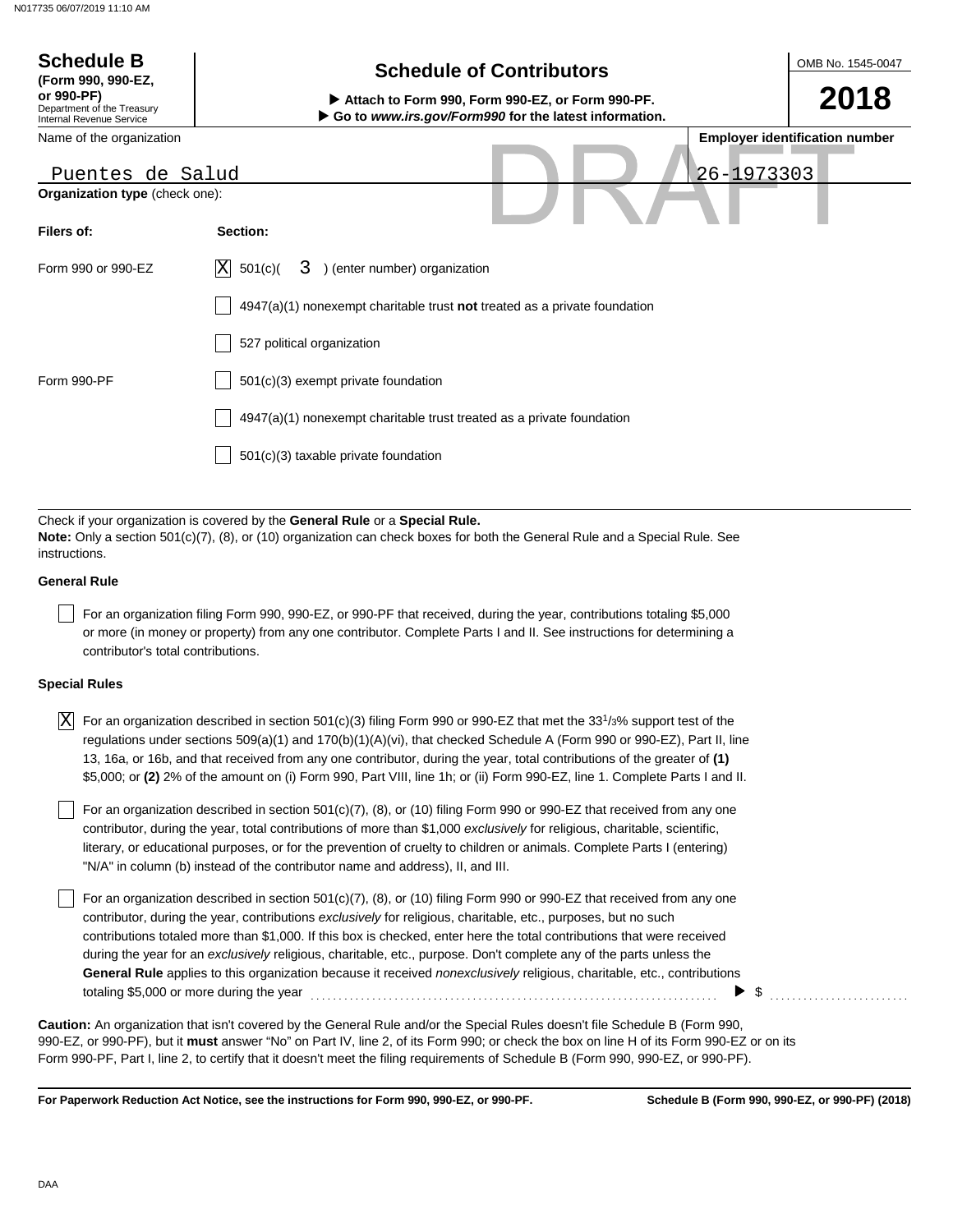|               | Schedule B (Form 990, 990-EZ, or 990-PF) (2018)                                                |                                   | Page 1 of 2<br>Page 2                                                                                            |
|---------------|------------------------------------------------------------------------------------------------|-----------------------------------|------------------------------------------------------------------------------------------------------------------|
|               | Name of organization                                                                           |                                   | <b>Employer identification number</b>                                                                            |
|               | Puentes de Salud                                                                               |                                   | 26-1973303                                                                                                       |
|               | Contributors (see instructions). Use duplicate copies of Part I if additional space is needed. |                                   |                                                                                                                  |
| (a)<br>No.    | (b)<br>Name, address, and ZIP + 4                                                              | (c)<br><b>Total contributions</b> | (d)<br>Type of contribution                                                                                      |
| $1$           | Philadelphia Foundation<br>1835 Market Street, Suite 2410<br>Philadelphia<br>PA 19103          | 50,000<br>\$                      | $\overline{\text{X}}$<br>Person<br>Payroll<br>Noncash<br>(Complete Part II for<br>noncash contributions.)        |
| (a)<br>No.    | (b)<br>Name, address, and ZIP + 4                                                              | (c)<br><b>Total contributions</b> | (d)<br>Type of contribution                                                                                      |
| 2             | United Way<br>1709 Benjamin Franklin Parkway<br>PA 19103<br>Philadelphia                       | 42,735<br>\$                      | X<br>Person<br>Payroll<br>Noncash<br>(Complete Part II for<br>noncash contributions.)                            |
| (a)<br>No.    | (b)<br>Name, address, and ZIP + 4                                                              | (c)<br><b>Total contributions</b> | (d)<br>Type of contribution                                                                                      |
| $3$           | Samuel S. Fels Fund<br>1528 Walnut Street, Suite 1002<br>Philadelphia<br>PA 19102              | 15,000<br>$\sim$                  | ΙX<br>Person<br>Payroll<br>Noncash<br>(Complete Part II for<br>noncash contributions.)                           |
| (a)           | (b)                                                                                            | (c)                               | (d)                                                                                                              |
| No.           | Name, address, and ZIP + 4                                                                     | <b>Total contributions</b>        | Type of contribution                                                                                             |
| $\frac{4}{1}$ | Scattergood Foundation - Justice at<br>1501 Cherry Street<br>Philadelphia<br>PA 19102          | 21,295                            | ΙX<br>Person<br>Payroll<br>Noncash<br>(Complete Part II for<br>noncash contributions.)                           |
| (a)<br>No.    | (b)<br>Name, address, and ZIP + 4                                                              | (c)<br><b>Total contributions</b> | (d)<br>Type of contribution                                                                                      |
| .5            | Samit Charitable Trust<br>1 Penn Plaza Suite 2414<br>NY 10119<br>New York                      | 25,000<br>\$                      | ΙX<br>Person<br>Payroll<br><b>Noncash</b><br>(Complete Part II for<br>noncash contributions.)                    |
| (a)<br>No.    | (b)<br>Name, address, and ZIP + 4                                                              | (c)<br><b>Total contributions</b> | (d)<br>Type of contribution                                                                                      |
| .6            | Jill Kirshner<br>24895 Pioneer Way NW<br>Poulsbo<br>WA 98370                                   | 127,000<br>\$                     | $\overline{\text{X}}$<br>Person<br>Payroll<br><b>Noncash</b><br>(Complete Part II for<br>noncash contributions.) |

**Schedule B (Form 990, 990-EZ, or 990-PF) (2018)**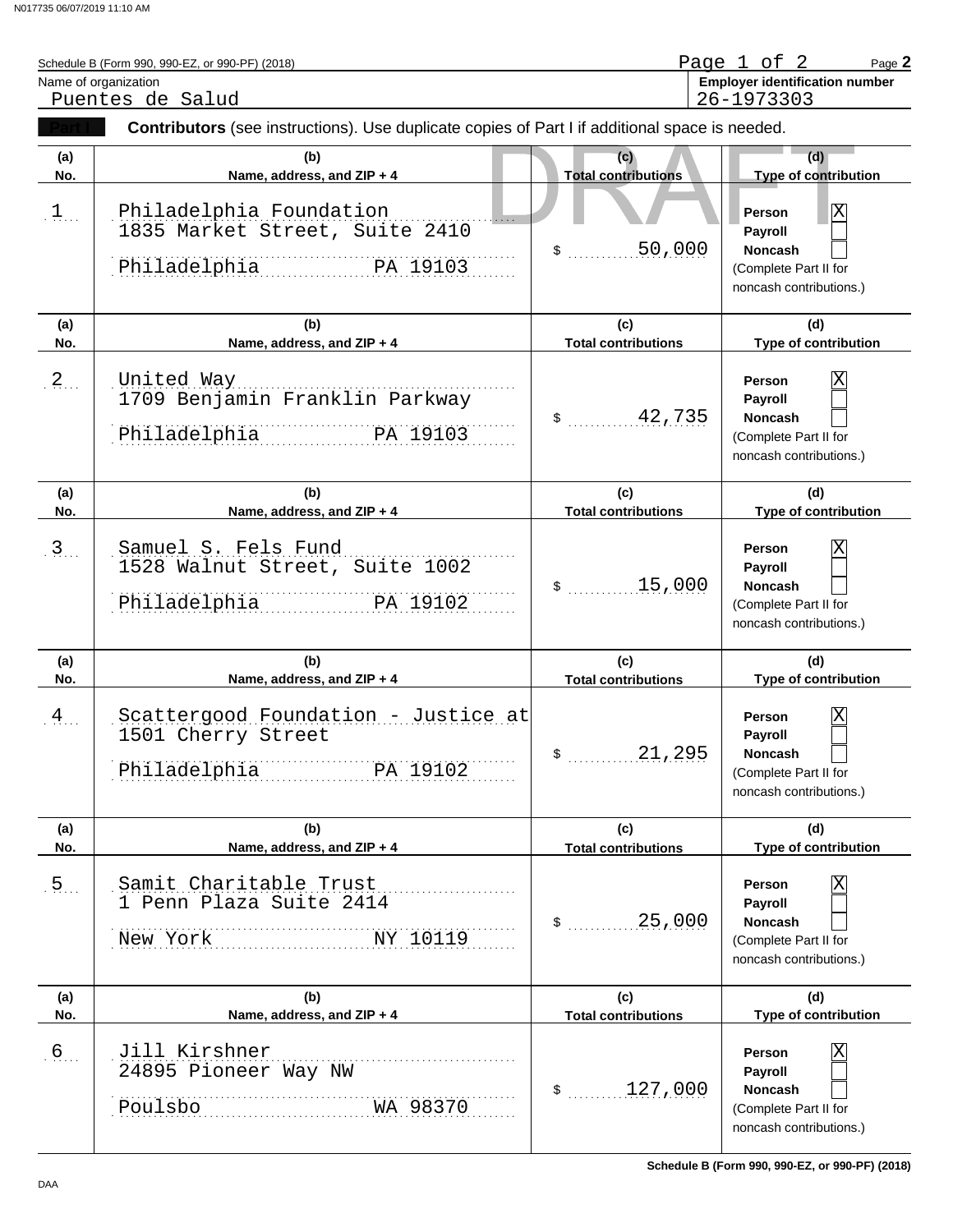|            | Schedule B (Form 990, 990-EZ, or 990-PF) (2018)                                                |                                   | Page 2 of 2<br>Page 2                                                                                     |
|------------|------------------------------------------------------------------------------------------------|-----------------------------------|-----------------------------------------------------------------------------------------------------------|
|            | Name of organization<br>Puentes de Salud                                                       |                                   | <b>Employer identification number</b><br>26-1973303                                                       |
|            | Contributors (see instructions). Use duplicate copies of Part I if additional space is needed. |                                   |                                                                                                           |
| (a)<br>No. | (b)<br>Name, address, and ZIP + 4                                                              | (c)<br><b>Total contributions</b> | (d)<br>Type of contribution                                                                               |
| $7$        | Independence Blue Cross BSN<br>1901 Market Street<br>Philadelphia PA 19103                     | 75,000<br>\$                      | $\overline{\text{X}}$<br>Person<br>Payroll<br>Noncash<br>(Complete Part II for<br>noncash contributions.) |
| (a)<br>No. | (b)<br>Name, address, and ZIP + 4                                                              | (c)<br><b>Total contributions</b> | (d)<br>Type of contribution                                                                               |
| .8.        | Anonymous                                                                                      | 75,000<br>\$                      | Χ<br>Person<br>Payroll<br>Noncash<br>(Complete Part II for<br>noncash contributions.)                     |
| (a)<br>No. | (b)<br>Name, address, and ZIP + 4                                                              | (c)<br><b>Total contributions</b> | (d)<br>Type of contribution                                                                               |
|            |                                                                                                | \$                                | Person<br>Payroll<br>Noncash<br>(Complete Part II for<br>noncash contributions.)                          |
| (a)<br>No. | (b)<br>Name, address, and ZIP + 4                                                              | (c)<br><b>Total contributions</b> | (d)<br>Type of contribution                                                                               |
|            |                                                                                                | \$                                | Person<br>Payroll<br>Noncash<br>(Complete Part II for<br>noncash contributions.)                          |
| (a)<br>No. | (b)<br>Name, address, and ZIP + 4                                                              | (c)<br><b>Total contributions</b> | (d)<br>Type of contribution                                                                               |
|            |                                                                                                | \$                                | <b>Person</b><br>Payroll<br><b>Noncash</b><br>(Complete Part II for<br>noncash contributions.)            |
| (a)<br>No. | (b)<br>Name, address, and ZIP + 4                                                              | (c)<br><b>Total contributions</b> | (d)<br>Type of contribution                                                                               |
| .          |                                                                                                | \$                                | <b>Person</b><br>Payroll<br><b>Noncash</b><br>(Complete Part II for<br>noncash contributions.)            |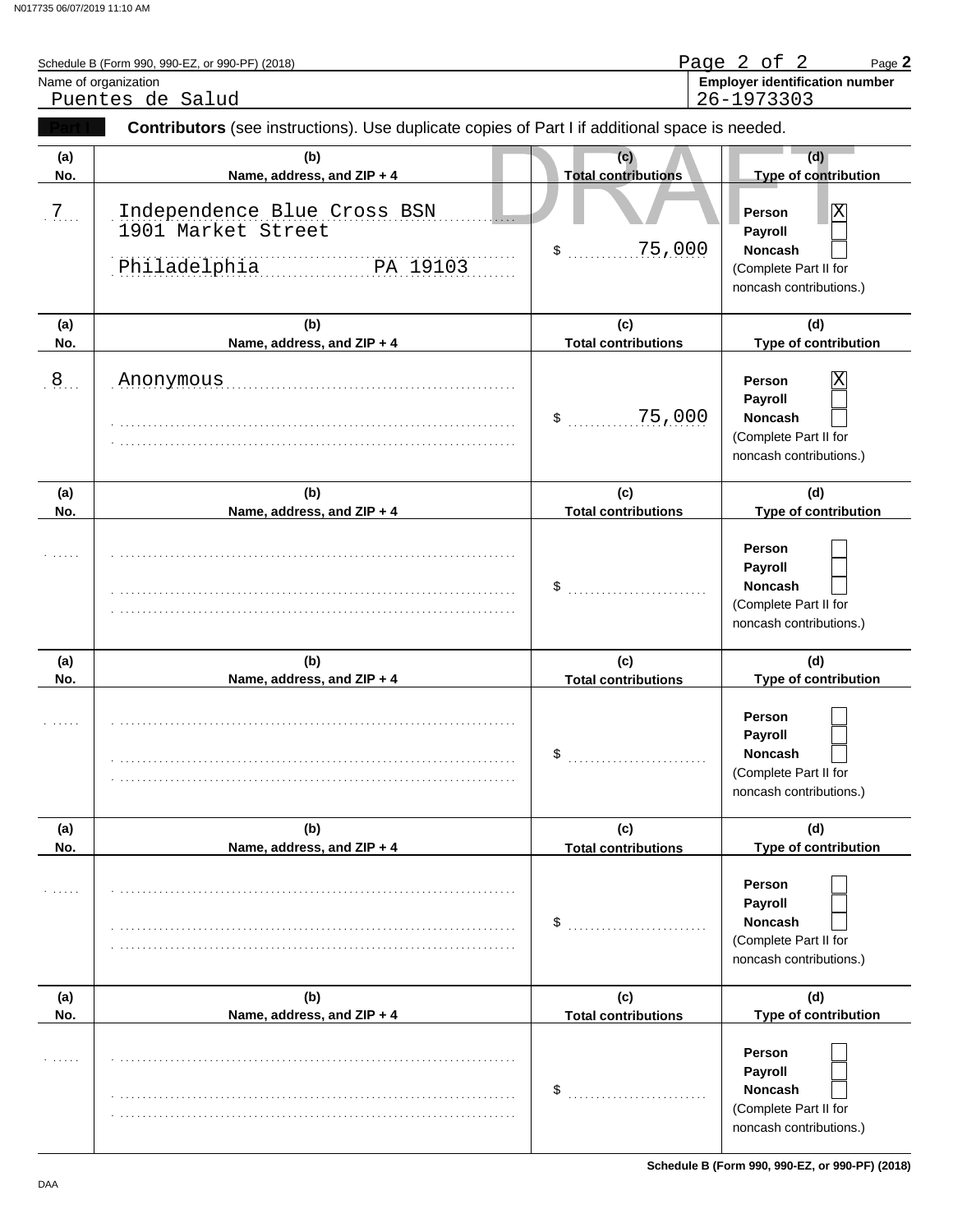**(Form 990)**

Department of the Treasury Internal Revenue Service

### **SCHEDULE D Supplemental Financial Statements**

 **Attach to Form 990. Part IV, line 6, 7, 8, 9, 10, 11a, 11b, 11c, 11d, 11e, 11f, 12a, or 12b. Complete if the organization answered "Yes" on Form 990,**

| ► Go to www.irs.gov/Form990 for instructions and the latest information. |  |
|--------------------------------------------------------------------------|--|
|                                                                          |  |



|              | Name of the organization                                                                                                                              |                                                    | <b>Employer identification number</b> |
|--------------|-------------------------------------------------------------------------------------------------------------------------------------------------------|----------------------------------------------------|---------------------------------------|
|              |                                                                                                                                                       |                                                    |                                       |
|              | Puentes de Salud                                                                                                                                      |                                                    | 26-1973303                            |
|              | Organizations Maintaining Donor Advised Funds or Other Similar Funds or Accounts.                                                                     |                                                    |                                       |
|              | Complete if the organization answered "Yes" on Form 990, Part IV, line 6.                                                                             |                                                    |                                       |
|              |                                                                                                                                                       | (a) Donor advised funds                            | (b) Funds and other accounts          |
| 1            | Total number at end of year                                                                                                                           |                                                    |                                       |
| 2<br>3       |                                                                                                                                                       |                                                    |                                       |
| 4            | Aggregate value of grants from (during year)<br>Aggregate value at end of year                                                                        |                                                    |                                       |
| 5            | Did the organization inform all donors and donor advisors in writing that the assets held in donor advised                                            |                                                    |                                       |
|              |                                                                                                                                                       |                                                    | Yes<br>No                             |
| 6            | Did the organization inform all grantees, donors, and donor advisors in writing that grant funds can be used                                          |                                                    |                                       |
|              | only for charitable purposes and not for the benefit of the donor or donor advisor, or for any other purpose                                          |                                                    |                                       |
|              | conferring impermissible private benefit?                                                                                                             |                                                    | Yes<br>No.                            |
|              | <b>Conservation Easements.</b>                                                                                                                        |                                                    |                                       |
|              | Complete if the organization answered "Yes" on Form 990, Part IV, line 7.                                                                             |                                                    |                                       |
|              | Purpose(s) of conservation easements held by the organization (check all that apply).                                                                 |                                                    |                                       |
|              | Preservation of land for public use (e.g., recreation or education)                                                                                   | Preservation of a historically important land area |                                       |
|              | Protection of natural habitat                                                                                                                         | Preservation of a certified historic structure     |                                       |
|              | Preservation of open space                                                                                                                            |                                                    |                                       |
| $\mathbf{2}$ | Complete lines 2a through 2d if the organization held a qualified conservation contribution in the form of a conservation                             |                                                    |                                       |
|              | easement on the last day of the tax year.                                                                                                             |                                                    | Held at the End of the Tax Year       |
| a            | Total number of conservation easements                                                                                                                |                                                    | 2a                                    |
|              |                                                                                                                                                       |                                                    | 2 <sub>b</sub>                        |
|              | Number of conservation easements on a certified historic structure included in (a) [[[[[[[[[[[[[[[[[[[[[[[[[]]]]]]]                                   |                                                    | 2c                                    |
|              | Number of conservation easements included in (c) acquired after 7/25/06, and not on a<br>historic structure listed in the National Register           |                                                    | 2d                                    |
| 3.           | Number of conservation easements modified, transferred, released, extinguished, or terminated by the organization during the                          |                                                    |                                       |
|              | tax year $\blacktriangleright$                                                                                                                        |                                                    |                                       |
|              | Number of states where property subject to conservation easement is located ▶                                                                         |                                                    |                                       |
| 5            | Does the organization have a written policy regarding the periodic monitoring, inspection, handling of                                                |                                                    |                                       |
|              |                                                                                                                                                       |                                                    | Yes<br>No                             |
| 6            | Staff and volunteer hours devoted to monitoring, inspecting, handling of violations, and enforcing conservation easements during the year             |                                                    |                                       |
|              |                                                                                                                                                       |                                                    |                                       |
| $\mathbf{7}$ | Amount of expenses incurred in monitoring, inspecting, handling of violations, and enforcing conservation easements during the year                   |                                                    |                                       |
|              | $\blacktriangleright$ \$                                                                                                                              |                                                    |                                       |
|              | Does each conservation easement reported on line 2(d) above satisfy the requirements of section 170(h)(4)(B)(i)                                       |                                                    |                                       |
|              | and section $170(h)(4)(B)(ii)?$                                                                                                                       |                                                    | Yes<br>No                             |
| 9            | In Part XIII, describe how the organization reports conservation easements in its revenue and expense statement, and                                  |                                                    |                                       |
|              | balance sheet, and include, if applicable, the text of the footnote to the organization's financial statements that describes the                     |                                                    |                                       |
|              | organization's accounting for conservation easements.<br>Organizations Maintaining Collections of Art, Historical Treasures, or Other Similar Assets. |                                                    |                                       |
|              | Complete if the organization answered "Yes" on Form 990, Part IV, line 8.                                                                             |                                                    |                                       |
|              | 1a If the organization elected, as permitted under SFAS 116 (ASC 958), not to report in its revenue statement and balance sheet                       |                                                    |                                       |
|              | works of art, historical treasures, or other similar assets held for public exhibition, education, or research in furtherance of                      |                                                    |                                       |
|              | public service, provide, in Part XIII, the text of the footnote to its financial statements that describes these items.                               |                                                    |                                       |
|              | <b>b</b> If the organization elected, as permitted under SFAS 116 (ASC 958), to report in its revenue statement and balance sheet                     |                                                    |                                       |
|              | works of art, historical treasures, or other similar assets held for public exhibition, education, or research in furtherance of                      |                                                    |                                       |
|              | public service, provide the following amounts relating to these items:                                                                                |                                                    |                                       |
|              |                                                                                                                                                       |                                                    |                                       |
|              | (ii) Assets included in Form 990, Part X                                                                                                              |                                                    | $\frac{1}{2}$                         |
| $\mathbf{2}$ | If the organization received or held works of art, historical treasures, or other similar assets for financial gain, provide the                      |                                                    |                                       |
|              | following amounts required to be reported under SFAS 116 (ASC 958) relating to these items:                                                           |                                                    |                                       |
| a            |                                                                                                                                                       |                                                    |                                       |
|              |                                                                                                                                                       |                                                    |                                       |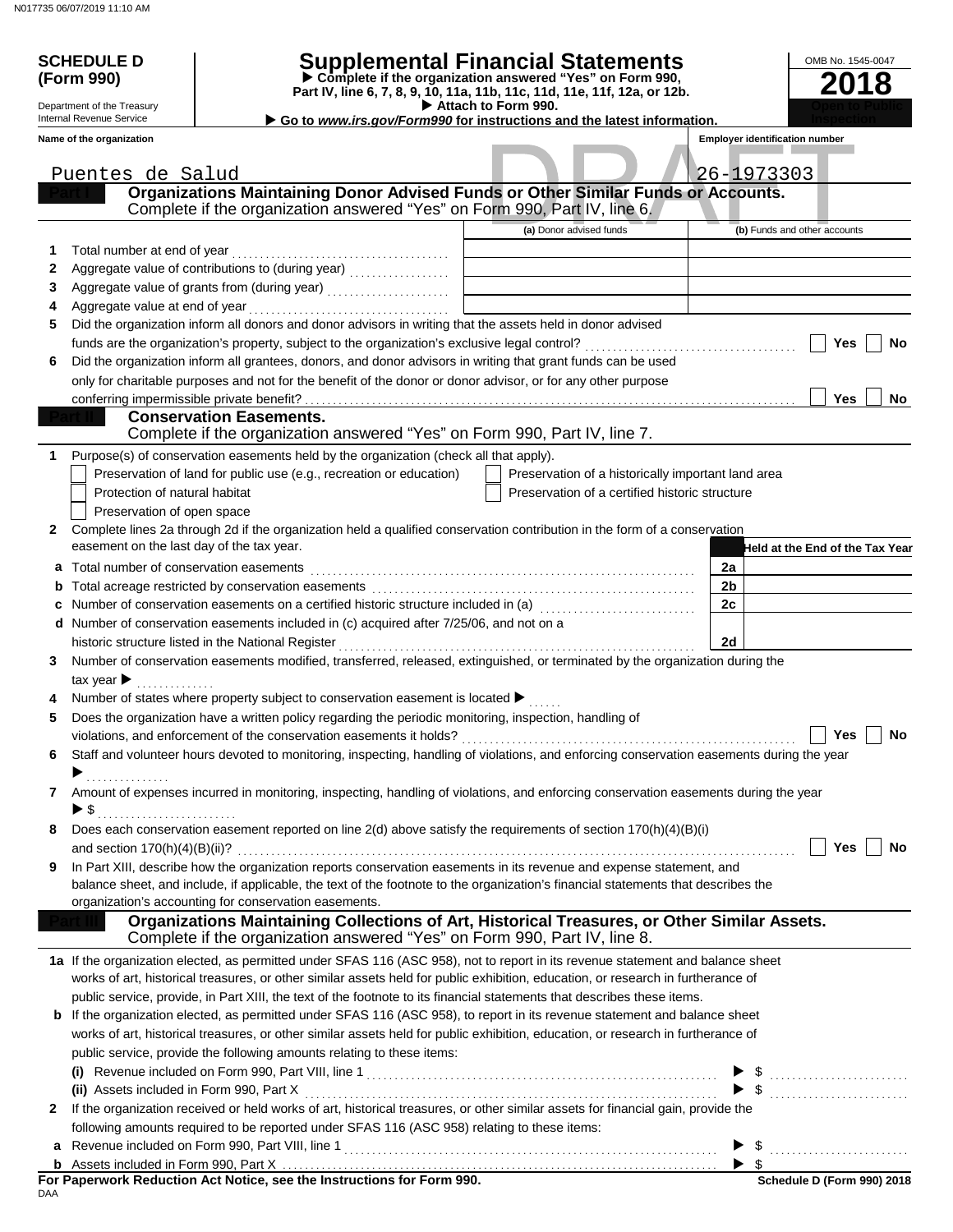|   | Schedule D (Form 990) 2018 Puentes de Salud                                                                                                                                                                                                     |                         |                           |                         | 26-1973303      |                      | Page 2              |  |  |
|---|-------------------------------------------------------------------------------------------------------------------------------------------------------------------------------------------------------------------------------------------------|-------------------------|---------------------------|-------------------------|-----------------|----------------------|---------------------|--|--|
|   | Organizations Maintaining Collections of Art, Historical Treasures, or Other Similar Assets (continued)                                                                                                                                         |                         |                           |                         |                 |                      |                     |  |  |
| 3 | Using the organization's acquisition, accession, and other records, check any of the following that are a significant use of its<br>collection items (check all that apply):                                                                    |                         |                           |                         |                 |                      |                     |  |  |
| a | Public exhibition                                                                                                                                                                                                                               | d                       | Loan or exchange programs |                         |                 |                      |                     |  |  |
| b | Scholarly research                                                                                                                                                                                                                              | е                       |                           |                         |                 |                      |                     |  |  |
| c | Preservation for future generations                                                                                                                                                                                                             |                         |                           |                         |                 |                      |                     |  |  |
|   | Provide a description of the organization's collections and explain how they further the organization's exempt purpose in Part                                                                                                                  |                         |                           |                         |                 |                      |                     |  |  |
|   | XIII.                                                                                                                                                                                                                                           |                         |                           |                         |                 |                      |                     |  |  |
| 5 | During the year, did the organization solicit or receive donations of art, historical treasures, or other similar                                                                                                                               |                         |                           |                         |                 |                      |                     |  |  |
|   | assets to be sold to raise funds rather than to be maintained as part of the organization's collection?<br><b>Yes</b><br><b>No</b>                                                                                                              |                         |                           |                         |                 |                      |                     |  |  |
|   | <b>Escrow and Custodial Arrangements.</b>                                                                                                                                                                                                       |                         |                           |                         |                 |                      |                     |  |  |
|   | Complete if the organization answered "Yes" on Form 990, Part IV, line 9, or reported an amount on Form<br>990, Part X, line 21.                                                                                                                |                         |                           |                         |                 |                      |                     |  |  |
|   | 1a Is the organization an agent, trustee, custodian or other intermediary for contributions or other assets not<br>included on Form 990, Part X?<br>Yes<br>No                                                                                   |                         |                           |                         |                 |                      |                     |  |  |
|   | <b>b</b> If "Yes," explain the arrangement in Part XIII and complete the following table:                                                                                                                                                       |                         |                           |                         |                 |                      |                     |  |  |
|   |                                                                                                                                                                                                                                                 |                         |                           |                         |                 |                      | Amount              |  |  |
|   | c Beginning balance                                                                                                                                                                                                                             |                         |                           |                         |                 | 1c                   |                     |  |  |
|   |                                                                                                                                                                                                                                                 |                         |                           |                         |                 | 1d                   |                     |  |  |
|   |                                                                                                                                                                                                                                                 |                         |                           |                         |                 | 1e                   |                     |  |  |
|   | Distributions during the year material contact the year material contact the year material contact the year material contact the year material contact the year material contact the year of the year and year of the year of<br>Ending balance |                         |                           |                         |                 | 1f                   |                     |  |  |
|   | 2a Did the organization include an amount on Form 990, Part X, line 21, for escrow or custodial account liability?                                                                                                                              |                         |                           |                         |                 |                      | Yes<br>No           |  |  |
|   | <b>b</b> If "Yes," explain the arrangement in Part XIII. Check here if the explanation has been provided on Part XIII                                                                                                                           |                         |                           |                         |                 |                      |                     |  |  |
|   | <b>Endowment Funds.</b>                                                                                                                                                                                                                         |                         |                           |                         |                 |                      |                     |  |  |
|   | Complete if the organization answered "Yes" on Form 990, Part IV, line 10.                                                                                                                                                                      |                         |                           |                         |                 |                      |                     |  |  |
|   |                                                                                                                                                                                                                                                 | (a) Current year        | (b) Prior year            | (c) Two years back      |                 | (d) Three years back | (e) Four years back |  |  |
|   |                                                                                                                                                                                                                                                 |                         |                           |                         |                 |                      |                     |  |  |
|   | 1a Beginning of year balance [11] [11] Beginning of year balance                                                                                                                                                                                |                         |                           |                         |                 |                      |                     |  |  |
|   | c Net investment earnings, gains, and                                                                                                                                                                                                           |                         |                           |                         |                 |                      |                     |  |  |
|   |                                                                                                                                                                                                                                                 |                         |                           |                         |                 |                      |                     |  |  |
|   | losses<br>Grants or scholarships                                                                                                                                                                                                                |                         |                           |                         |                 |                      |                     |  |  |
|   | .                                                                                                                                                                                                                                               |                         |                           |                         |                 |                      |                     |  |  |
|   | e Other expenditures for facilities and                                                                                                                                                                                                         |                         |                           |                         |                 |                      |                     |  |  |
|   | programs                                                                                                                                                                                                                                        |                         |                           |                         |                 |                      |                     |  |  |
|   |                                                                                                                                                                                                                                                 |                         |                           |                         |                 |                      |                     |  |  |
|   | End of year balance<br>Provide the estimated percentage of the current year end balance (line 1g, column (a)) held as:                                                                                                                          |                         |                           |                         |                 |                      |                     |  |  |
|   | Board designated or quasi-endowment                                                                                                                                                                                                             | $\sim$ $\%$             |                           |                         |                 |                      |                     |  |  |
|   |                                                                                                                                                                                                                                                 |                         |                           |                         |                 |                      |                     |  |  |
|   | <b>b</b> Permanent endowment $\blacktriangleright$<br>$\%$<br>c Temporarily restricted endowment >                                                                                                                                              |                         |                           |                         |                 |                      |                     |  |  |
|   |                                                                                                                                                                                                                                                 |                         |                           |                         |                 |                      |                     |  |  |
|   | The percentages on lines 2a, 2b, and 2c should equal 100%.                                                                                                                                                                                      |                         |                           |                         |                 |                      |                     |  |  |
|   | 3a Are there endowment funds not in the possession of the organization that are held and administered for the                                                                                                                                   |                         |                           |                         |                 |                      |                     |  |  |
|   | Yes<br>No<br>organization by:                                                                                                                                                                                                                   |                         |                           |                         |                 |                      | 3a(i)               |  |  |
|   | (i) unrelated organizations                                                                                                                                                                                                                     |                         |                           |                         |                 |                      |                     |  |  |
|   | (ii) related organizations                                                                                                                                                                                                                      |                         |                           |                         |                 |                      | 3a(ii)<br>3b        |  |  |
|   |                                                                                                                                                                                                                                                 |                         |                           |                         |                 |                      |                     |  |  |
|   | Describe in Part XIII the intended uses of the organization's endowment funds.<br>Land, Buildings, and Equipment.                                                                                                                               |                         |                           |                         |                 |                      |                     |  |  |
|   | Complete if the organization answered "Yes" on Form 990, Part IV, line 11a. See Form 990, Part X, line 10.                                                                                                                                      |                         |                           |                         |                 |                      |                     |  |  |
|   | Description of property                                                                                                                                                                                                                         | (a) Cost or other basis |                           | (b) Cost or other basis | (c) Accumulated |                      | (d) Book value      |  |  |
|   |                                                                                                                                                                                                                                                 | (investment)            | (other)                   |                         | depreciation    |                      |                     |  |  |
|   |                                                                                                                                                                                                                                                 |                         |                           |                         |                 |                      |                     |  |  |
|   | 1a Land                                                                                                                                                                                                                                         |                         |                           | 710,343                 |                 | 139,420              | 570,923             |  |  |
|   | <b>b</b> Buildings                                                                                                                                                                                                                              |                         |                           |                         |                 |                      |                     |  |  |
|   | c Leasehold improvements                                                                                                                                                                                                                        |                         |                           | 55,000                  |                 | 34,100               | 20,900              |  |  |
|   |                                                                                                                                                                                                                                                 |                         |                           |                         |                 |                      |                     |  |  |
|   | Total. Add lines 1a through 1e. (Column (d) must equal Form 990, Part X, column (B), line 10c.)                                                                                                                                                 |                         |                           |                         |                 | ▶                    | 591,823             |  |  |
|   |                                                                                                                                                                                                                                                 |                         |                           |                         |                 |                      |                     |  |  |

**Schedule D (Form 990) 2018**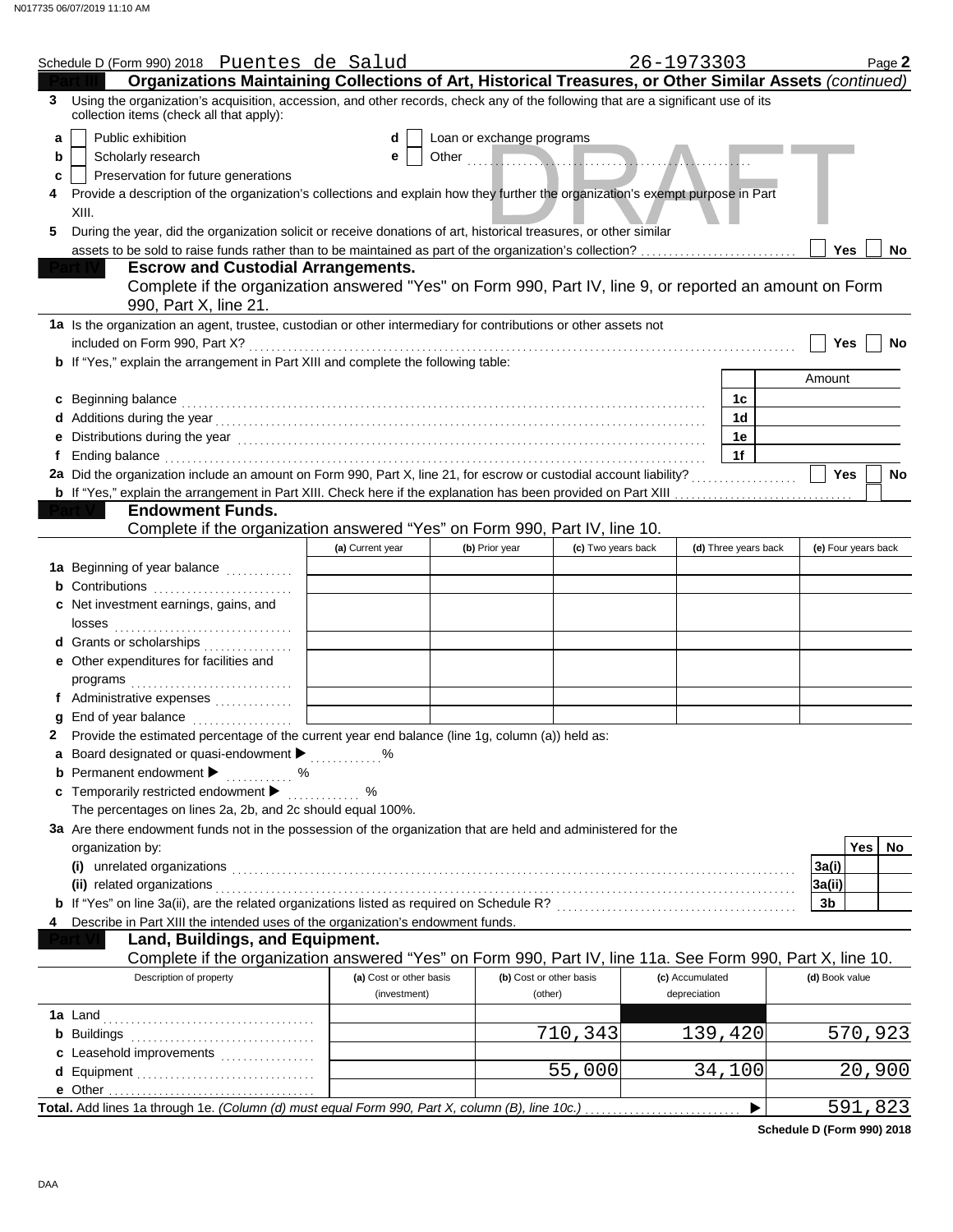| Schedule D (Form 990) 2018 Puentes de Salud                                                                |                | 26-1973303                       | Page 3         |
|------------------------------------------------------------------------------------------------------------|----------------|----------------------------------|----------------|
| <b>Investments-Other Securities.</b>                                                                       |                |                                  |                |
| Complete if the organization answered "Yes" on Form 990, Part IV, line 11b. See Form 990, Part X, line 12. |                |                                  |                |
| (a) Description of security or category                                                                    | (b) Book value | (c) Method of valuation:         |                |
| (including name of security)                                                                               |                | Cost or end-of-year market value |                |
| (1) Financial derivatives                                                                                  |                |                                  |                |
|                                                                                                            |                |                                  |                |
| (3) Other $\ldots$ and $\ldots$ and $\ldots$ and $\ldots$                                                  |                |                                  |                |
| (A)                                                                                                        |                |                                  |                |
| (B)                                                                                                        |                |                                  |                |
| (C)                                                                                                        |                |                                  |                |
| (0, 0)                                                                                                     |                |                                  |                |
| (E)                                                                                                        |                |                                  |                |
|                                                                                                            |                |                                  |                |
| (F)                                                                                                        |                |                                  |                |
| (G)                                                                                                        |                |                                  |                |
| (H)                                                                                                        |                |                                  |                |
| Total. (Column (b) must equal Form 990, Part X, col. (B) line 12.) ▶                                       |                |                                  |                |
| <b>Investments-Program Related.</b>                                                                        |                |                                  |                |
| Complete if the organization answered "Yes" on Form 990, Part IV, line 11c. See Form 990, Part X, line 13. |                |                                  |                |
| (a) Description of investment                                                                              | (b) Book value | (c) Method of valuation:         |                |
|                                                                                                            |                | Cost or end-of-year market value |                |
| (1)                                                                                                        |                |                                  |                |
| (2)                                                                                                        |                |                                  |                |
| (3)                                                                                                        |                |                                  |                |
| (4)                                                                                                        |                |                                  |                |
| (5)                                                                                                        |                |                                  |                |
| (6)                                                                                                        |                |                                  |                |
| (7)                                                                                                        |                |                                  |                |
| (8)                                                                                                        |                |                                  |                |
| (9)                                                                                                        |                |                                  |                |
| Total. (Column (b) must equal Form 990, Part X, col. (B) line 13.) ▶                                       |                |                                  |                |
| <b>Other Assets.</b>                                                                                       |                |                                  |                |
| Complete if the organization answered "Yes" on Form 990, Part IV, line 11d. See Form 990, Part X, line 15. |                |                                  |                |
| (a) Description                                                                                            |                |                                  | (b) Book value |
| (1)                                                                                                        |                |                                  |                |
| (2)                                                                                                        |                |                                  |                |
| (3)                                                                                                        |                |                                  |                |
| (4)                                                                                                        |                |                                  |                |
| (5)                                                                                                        |                |                                  |                |
| (6)                                                                                                        |                |                                  |                |
|                                                                                                            |                |                                  |                |
| (7)                                                                                                        |                |                                  |                |
| (8)                                                                                                        |                |                                  |                |
| (9)                                                                                                        |                |                                  |                |
| Total. (Column (b) must equal Form 990, Part X, col. (B) line 15.)                                         |                |                                  |                |
| <b>Other Liabilities.</b>                                                                                  |                |                                  |                |
| Complete if the organization answered "Yes" on Form 990, Part IV, line 11e or 11f. See Form 990, Part X,   |                |                                  |                |
| line 25.                                                                                                   |                |                                  |                |
| (a) Description of liability<br>1.                                                                         | (b) Book value |                                  |                |
| (1)<br>Federal income taxes                                                                                |                |                                  |                |
| (2)                                                                                                        |                |                                  |                |
| (3)                                                                                                        |                |                                  |                |
| (4)                                                                                                        |                |                                  |                |
| (5)                                                                                                        |                |                                  |                |
| (6)                                                                                                        |                |                                  |                |
| (7)                                                                                                        |                |                                  |                |
| (8)                                                                                                        |                |                                  |                |
|                                                                                                            |                |                                  |                |
| (9)                                                                                                        |                |                                  |                |

**Total.** *(Column (b) must equal Form 990, Part X, col. (B) line 25.)*

Liability for uncertain tax positions. In Part XIII, provide the text of the footnote to the organization's financial statements that reports the **2.** organization's liability for uncertain tax positions under FIN 48 (ASC 740). Check here if the text of the footnote has been provided in Part XIII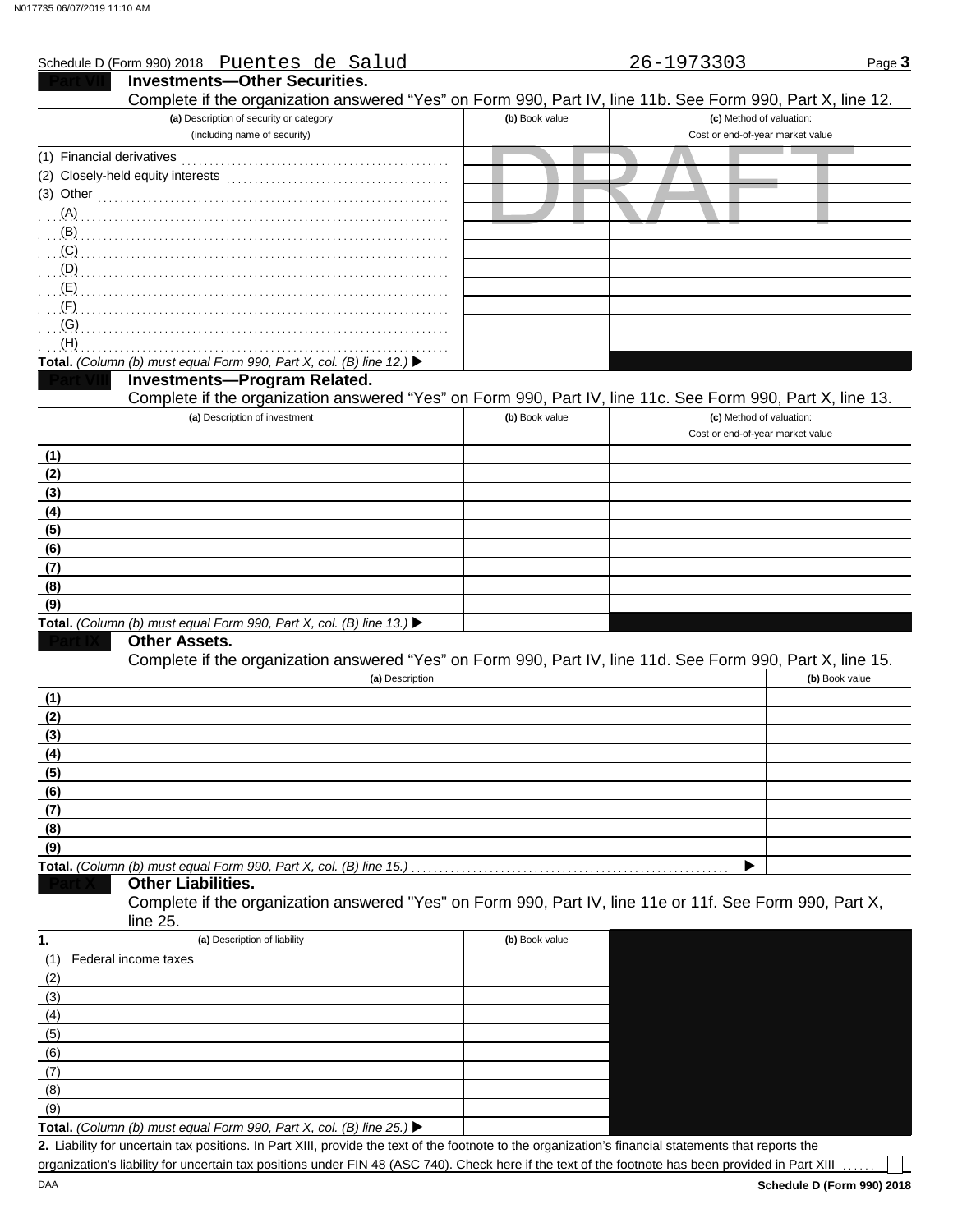|   | Schedule D (Form 990) 2018 Puentes de Salud                                                                                                                                                                                   |                | 26-1973303           | Page 4 |
|---|-------------------------------------------------------------------------------------------------------------------------------------------------------------------------------------------------------------------------------|----------------|----------------------|--------|
|   | Reconciliation of Revenue per Audited Financial Statements With Revenue per Return.                                                                                                                                           |                |                      |        |
|   | Complete if the organization answered "Yes" on Form 990, Part IV, line 12a.                                                                                                                                                   |                |                      |        |
| 1 | Total revenue, gains, and other support per audited financial statements                                                                                                                                                      |                | 1                    |        |
| 2 | Amounts included on line 1 but not on Form 990, Part VIII, line 12:                                                                                                                                                           |                |                      |        |
|   |                                                                                                                                                                                                                               | 2a             |                      |        |
|   |                                                                                                                                                                                                                               | 2 <sub>b</sub> |                      |        |
|   |                                                                                                                                                                                                                               | 2c             |                      |        |
|   |                                                                                                                                                                                                                               | 2d             |                      |        |
|   | Add lines 2a through 2d                                                                                                                                                                                                       |                | 2е                   |        |
| 3 |                                                                                                                                                                                                                               |                | 3                    |        |
|   | Amounts included on Form 990, Part VIII, line 12, but not on line 1:                                                                                                                                                          |                |                      |        |
|   |                                                                                                                                                                                                                               | 4a             |                      |        |
|   |                                                                                                                                                                                                                               | 4 <sub>b</sub> |                      |        |
|   | c Add lines 4a and 4b                                                                                                                                                                                                         |                | 4c                   |        |
|   |                                                                                                                                                                                                                               |                | 5                    |        |
|   | Reconciliation of Expenses per Audited Financial Statements With Expenses per Return.                                                                                                                                         |                |                      |        |
|   | Complete if the organization answered "Yes" on Form 990, Part IV, line 12a.                                                                                                                                                   |                |                      |        |
|   | Total expenses and losses per audited financial statements                                                                                                                                                                    |                | $\blacktriangleleft$ |        |
| 2 | Amounts included on line 1 but not on Form 990, Part IX, line 25:                                                                                                                                                             |                |                      |        |
|   |                                                                                                                                                                                                                               | 2a             |                      |        |
|   |                                                                                                                                                                                                                               | 2 <sub>b</sub> |                      |        |
|   |                                                                                                                                                                                                                               | 2c             |                      |        |
|   |                                                                                                                                                                                                                               | 2d             |                      |        |
|   | Add lines 2a through 2d [11, 12] [12] Add lines 2a through 2d [11, 12] Add lines 2a through 2d [11, 12] Add lines 29 through 2d [12] Add and the set of the set of the set of the set of the set of the set of the set of the |                | 2e                   |        |
| 3 |                                                                                                                                                                                                                               |                | 3                    |        |
|   | Amounts included on Form 990, Part IX, line 25, but not on line 1:                                                                                                                                                            |                |                      |        |
|   |                                                                                                                                                                                                                               | 4a             |                      |        |
|   |                                                                                                                                                                                                                               | 4b             |                      |        |
|   | c Add lines 4a and 4b                                                                                                                                                                                                         |                | 4c                   |        |
|   |                                                                                                                                                                                                                               |                | 5                    |        |
|   | <b>Supplemental Information.</b>                                                                                                                                                                                              |                |                      |        |
|   | Provide the descriptions required for Part II, lines 3, 5, and 9; Part III, lines 1a and 4; Part IV, lines 1b and 2b; Part V, line 4; Part X, line                                                                            |                |                      |        |
|   | 2; Part XI, lines 2d and 4b; and Part XII, lines 2d and 4b. Also complete this part to provide any additional information.                                                                                                    |                |                      |        |
|   |                                                                                                                                                                                                                               |                |                      |        |
|   |                                                                                                                                                                                                                               |                |                      |        |
|   |                                                                                                                                                                                                                               |                |                      |        |
|   |                                                                                                                                                                                                                               |                |                      |        |
|   |                                                                                                                                                                                                                               |                |                      |        |
|   |                                                                                                                                                                                                                               |                |                      |        |
|   |                                                                                                                                                                                                                               |                |                      |        |
|   |                                                                                                                                                                                                                               |                |                      |        |
|   |                                                                                                                                                                                                                               |                |                      |        |
|   |                                                                                                                                                                                                                               |                |                      |        |
|   |                                                                                                                                                                                                                               |                |                      |        |
|   |                                                                                                                                                                                                                               |                |                      |        |
|   |                                                                                                                                                                                                                               |                |                      |        |
|   |                                                                                                                                                                                                                               |                |                      |        |
|   |                                                                                                                                                                                                                               |                |                      |        |
|   |                                                                                                                                                                                                                               |                |                      |        |
|   |                                                                                                                                                                                                                               |                |                      |        |
|   |                                                                                                                                                                                                                               |                |                      |        |
|   |                                                                                                                                                                                                                               |                |                      |        |
|   |                                                                                                                                                                                                                               |                |                      |        |
|   |                                                                                                                                                                                                                               |                |                      |        |
|   |                                                                                                                                                                                                                               |                |                      |        |
|   |                                                                                                                                                                                                                               |                |                      |        |
|   |                                                                                                                                                                                                                               |                |                      |        |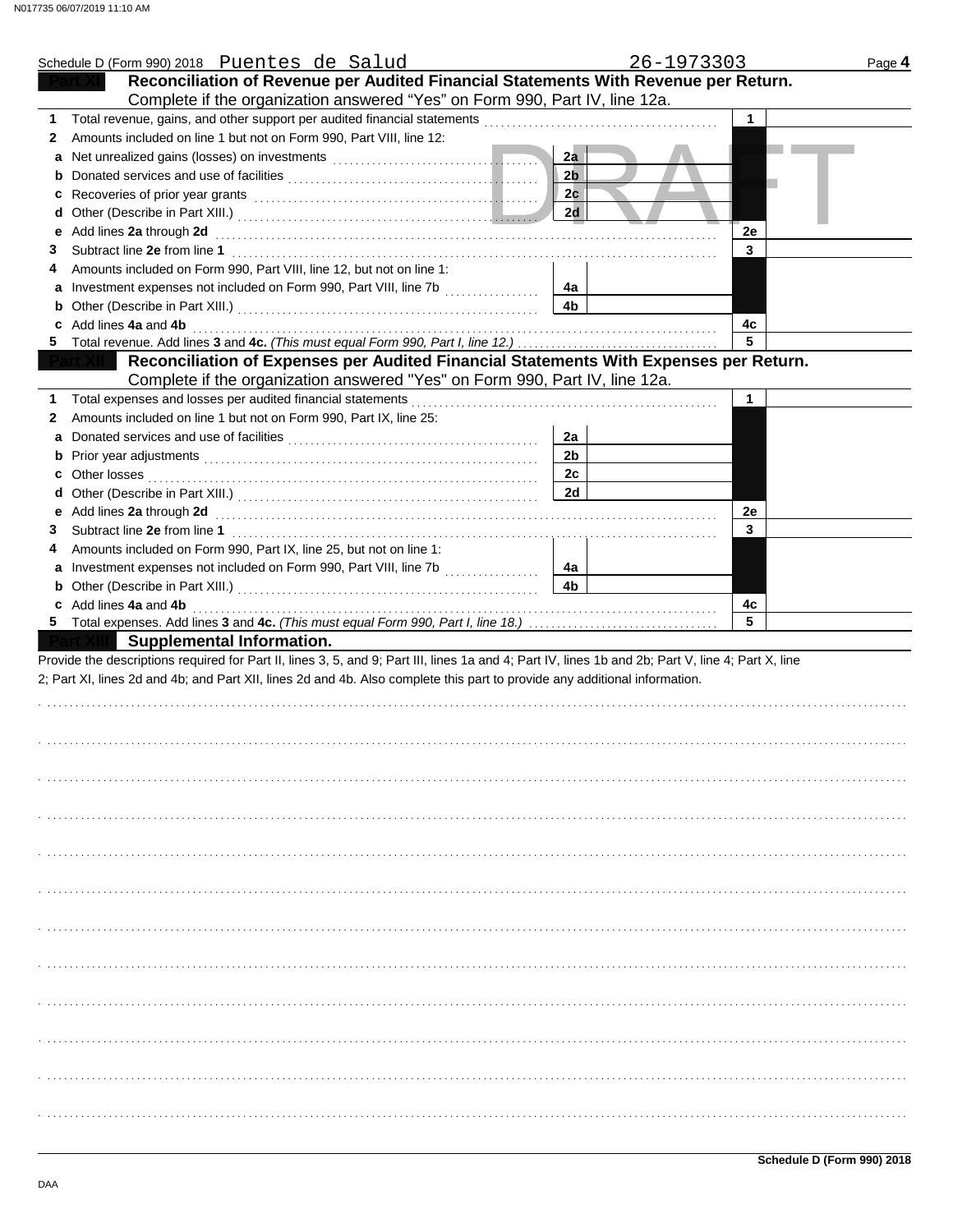|                                                                                     | 26-1973303 | Page 5     |
|-------------------------------------------------------------------------------------|------------|------------|
| Schedule D (Form 990) 2018 Puentes de Salud<br>Supplemental Information (continued) |            |            |
|                                                                                     |            |            |
|                                                                                     |            |            |
|                                                                                     |            |            |
|                                                                                     |            | . <b>.</b> |
|                                                                                     |            |            |
|                                                                                     |            |            |
|                                                                                     |            |            |
|                                                                                     |            |            |
|                                                                                     |            |            |
|                                                                                     |            |            |
|                                                                                     |            |            |
|                                                                                     |            |            |
|                                                                                     |            |            |
|                                                                                     |            |            |
|                                                                                     |            |            |
|                                                                                     |            |            |
|                                                                                     |            |            |
|                                                                                     |            |            |
|                                                                                     |            |            |
|                                                                                     |            |            |
|                                                                                     |            |            |
|                                                                                     |            |            |
|                                                                                     |            |            |
|                                                                                     |            |            |
|                                                                                     |            |            |
|                                                                                     |            |            |
|                                                                                     |            |            |
|                                                                                     |            |            |
|                                                                                     |            |            |
|                                                                                     |            |            |
|                                                                                     |            |            |
|                                                                                     |            |            |
|                                                                                     |            |            |
|                                                                                     |            |            |
|                                                                                     |            |            |
|                                                                                     |            |            |
|                                                                                     |            |            |
|                                                                                     |            |            |
|                                                                                     |            |            |
|                                                                                     |            |            |
|                                                                                     |            |            |
|                                                                                     |            |            |
|                                                                                     |            |            |
|                                                                                     |            |            |
|                                                                                     |            |            |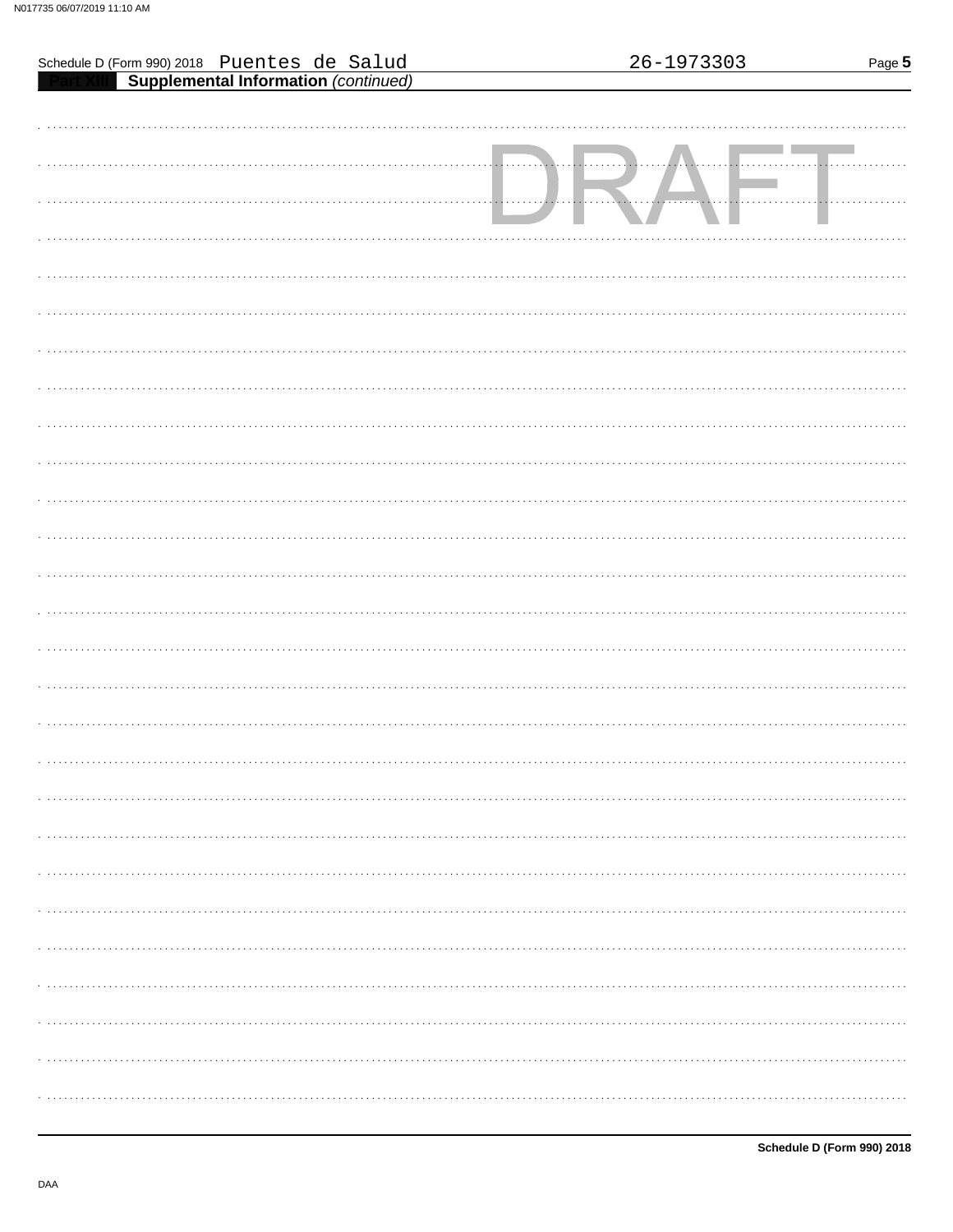## **(Form 990)**

Department of the Treasury<br>Internal Revenue Service

## **SCHEDULE M Noncash Contributions**

**Complete if the organizations answered "Yes" on Form 990, Part IV, lines 29 or 30.**

**Attach to Form 990.**

**Go to** *www.irs.gov/Form990* **for instructions and the latest information.**

|     | Name of the organization                                                                                                   |                               |                                                        |                                                    | Employer identification number                               |                    |
|-----|----------------------------------------------------------------------------------------------------------------------------|-------------------------------|--------------------------------------------------------|----------------------------------------------------|--------------------------------------------------------------|--------------------|
|     | <u>Puentes de Salud</u>                                                                                                    |                               |                                                        |                                                    | 26-1973303                                                   |                    |
|     | <b>Types of Property</b>                                                                                                   |                               |                                                        |                                                    |                                                              |                    |
|     |                                                                                                                            | (a)<br>Check if<br>applicable | (b)<br>Number of contributions or<br>items contributed | (c)<br>Noncash contribution<br>amounts reported on | (d)<br>Method of determining<br>noncash contribution amounts |                    |
|     |                                                                                                                            |                               |                                                        | Form 990, Part VIII, line 1g                       |                                                              |                    |
| 1.  | Art - Works of art                                                                                                         |                               |                                                        |                                                    |                                                              |                    |
| 2   | Art - Historical treasures                                                                                                 |                               |                                                        |                                                    |                                                              |                    |
| 3   | Art - Fractional interests                                                                                                 |                               |                                                        |                                                    |                                                              |                    |
| 4   | Books and publications                                                                                                     |                               |                                                        |                                                    |                                                              |                    |
| 5   | Clothing and household                                                                                                     |                               |                                                        |                                                    |                                                              |                    |
|     | goods                                                                                                                      |                               |                                                        |                                                    |                                                              |                    |
| 6   | Cars and other vehicles                                                                                                    |                               |                                                        |                                                    |                                                              |                    |
| 7   | Boats and planes                                                                                                           |                               |                                                        |                                                    |                                                              |                    |
| 8   | Intellectual property [11] [11] Intellectual property                                                                      |                               |                                                        |                                                    |                                                              |                    |
| 9   | Securities - Publicly traded                                                                                               |                               |                                                        |                                                    |                                                              |                    |
| 10  | Securities - Closely held stock                                                                                            |                               |                                                        |                                                    |                                                              |                    |
| 11  | Securities - Partnership, LLC,                                                                                             |                               |                                                        |                                                    |                                                              |                    |
|     | or trust interests                                                                                                         |                               |                                                        |                                                    |                                                              |                    |
| 12  | Securities - Miscellaneous                                                                                                 |                               |                                                        |                                                    |                                                              |                    |
| 13  | Qualified conservation                                                                                                     |                               |                                                        |                                                    |                                                              |                    |
|     | contribution - Historic                                                                                                    |                               |                                                        |                                                    |                                                              |                    |
|     | structures                                                                                                                 |                               |                                                        |                                                    |                                                              |                    |
| 14  | Qualified conservation                                                                                                     |                               |                                                        |                                                    |                                                              |                    |
|     | contribution - Other                                                                                                       |                               |                                                        |                                                    |                                                              |                    |
| 15  | Real estate - Residential                                                                                                  |                               |                                                        |                                                    |                                                              |                    |
| 16  | Real estate - Commercial                                                                                                   |                               |                                                        |                                                    |                                                              |                    |
| 17  | Real estate - Other                                                                                                        |                               |                                                        |                                                    |                                                              |                    |
| 18  |                                                                                                                            |                               |                                                        |                                                    |                                                              |                    |
| 19  | Food inventory<br>                                                                                                         |                               |                                                        |                                                    |                                                              |                    |
| 20  | Drugs and medical supplies                                                                                                 |                               |                                                        |                                                    |                                                              |                    |
| 21  | Taxidermy                                                                                                                  |                               |                                                        |                                                    |                                                              |                    |
| 22  | Historical artifacts                                                                                                       |                               |                                                        |                                                    |                                                              |                    |
| 23  | Scientific specimens                                                                                                       |                               |                                                        |                                                    |                                                              |                    |
| 24  | Archeological artifacts                                                                                                    |                               |                                                        |                                                    |                                                              |                    |
| 25  | Other > Various Supplie                                                                                                    | X                             | 11                                                     |                                                    | 26,544 Fair Market Value                                     |                    |
| 26  |                                                                                                                            |                               |                                                        |                                                    |                                                              |                    |
| 27  | Other $\blacktriangleright$ (                                                                                              |                               |                                                        |                                                    |                                                              |                    |
| 28  | Other $\blacktriangleright$<br>Number of Forms 8283 received by the organization during the tax year for contributions for |                               |                                                        |                                                    |                                                              |                    |
| 29  | which the organization completed Form 8283, Part IV, Donee Acknowledgement                                                 |                               |                                                        |                                                    | 29                                                           |                    |
|     |                                                                                                                            |                               |                                                        |                                                    |                                                              | Yes  <br><b>No</b> |
| 30a | During the year, did the organization receive by contribution any property reported in Part I, lines 1 through             |                               |                                                        |                                                    |                                                              |                    |
|     | 28, that it must hold for at least three years from the date of the initial contribution, and which isn't required         |                               |                                                        |                                                    |                                                              |                    |
|     |                                                                                                                            |                               |                                                        |                                                    |                                                              | Χ<br>30a           |
| b   | If "Yes," describe the arrangement in Part II.                                                                             |                               |                                                        |                                                    |                                                              |                    |
| 31  | Does the organization have a gift acceptance policy that requires the review of any nonstandard                            |                               |                                                        |                                                    |                                                              |                    |
|     | contributions?                                                                                                             |                               |                                                        |                                                    |                                                              | Χ<br>31            |
|     | 32a Does the organization hire or use third parties or related organizations to solicit, process, or sell noncash          |                               |                                                        |                                                    |                                                              |                    |
|     | contributions?                                                                                                             |                               |                                                        |                                                    |                                                              | Χ<br>32a           |
| b   | If "Yes," describe in Part II.                                                                                             |                               |                                                        |                                                    |                                                              |                    |
| 33  | If the organization didn't report an amount in column (c) for a type of property for which column (a) is checked,          |                               |                                                        |                                                    |                                                              |                    |
|     | describe in Part II.                                                                                                       |                               |                                                        |                                                    |                                                              |                    |

**For Paperwork Reduction Act Notice, see the Instructions for Form 990. Schedule M (Form 990) 2018**

OMB No. 1545-0047

**2018**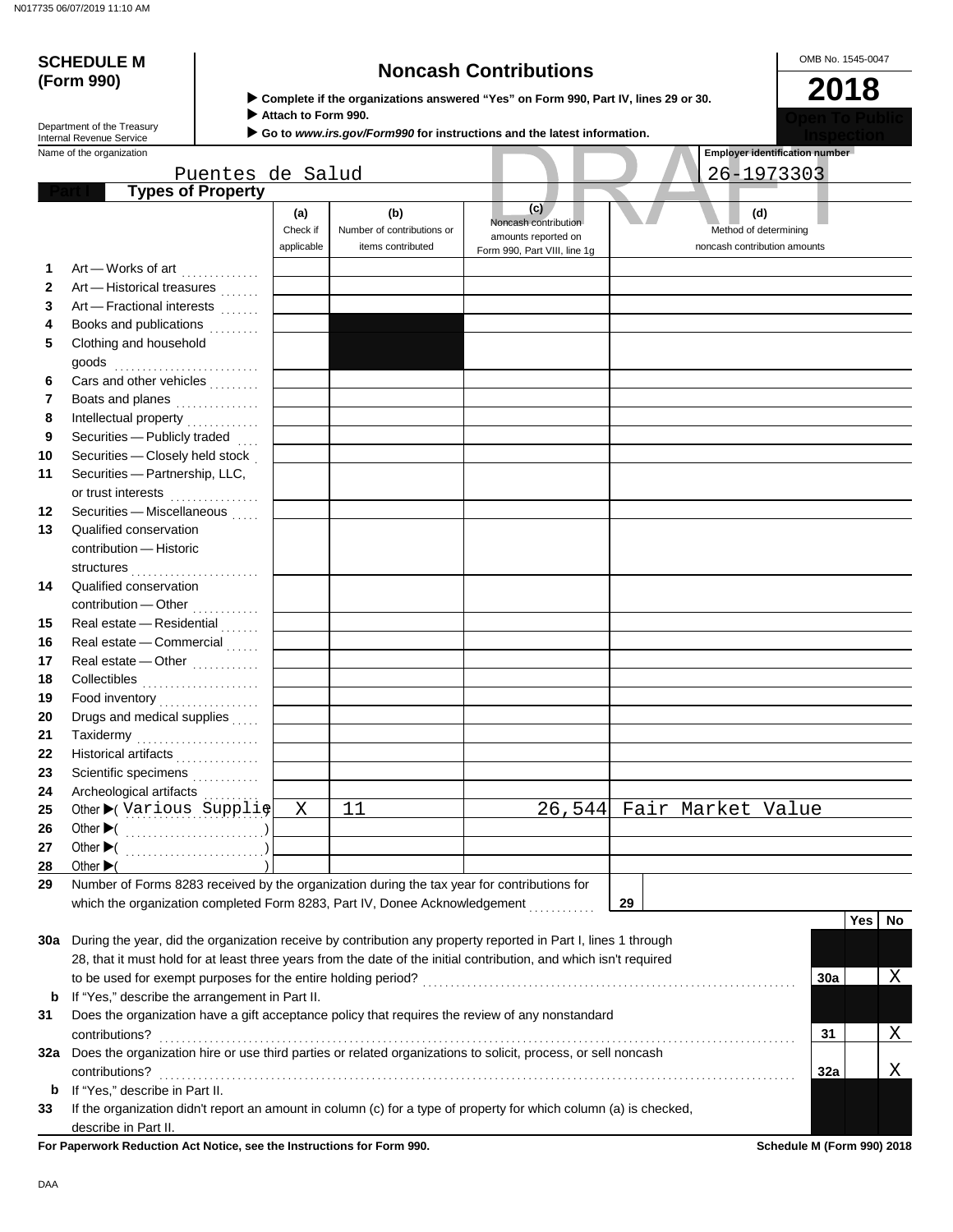| Schedule M (Form 990) 2018 Puentes de Salud<br>Supplemental Information. Provide the information required by Part I, lines 30b, 32b, and 33, and whether<br>the organization is reporting in Part I, column (b), the number of contributions, the number of items received,<br>or a combination of both. Also complete this part for any additional information. | 26-1973303 | Page 2 |
|------------------------------------------------------------------------------------------------------------------------------------------------------------------------------------------------------------------------------------------------------------------------------------------------------------------------------------------------------------------|------------|--------|
| Schedule M - Supplemental Information                                                                                                                                                                                                                                                                                                                            |            |        |
| Page 2, Line 25 column B represents the number of items donated                                                                                                                                                                                                                                                                                                  |            |        |
|                                                                                                                                                                                                                                                                                                                                                                  |            |        |
|                                                                                                                                                                                                                                                                                                                                                                  |            |        |
|                                                                                                                                                                                                                                                                                                                                                                  |            |        |
|                                                                                                                                                                                                                                                                                                                                                                  |            |        |
|                                                                                                                                                                                                                                                                                                                                                                  |            |        |
|                                                                                                                                                                                                                                                                                                                                                                  |            |        |
|                                                                                                                                                                                                                                                                                                                                                                  |            |        |
|                                                                                                                                                                                                                                                                                                                                                                  |            |        |
|                                                                                                                                                                                                                                                                                                                                                                  |            |        |
|                                                                                                                                                                                                                                                                                                                                                                  |            |        |
|                                                                                                                                                                                                                                                                                                                                                                  |            |        |
|                                                                                                                                                                                                                                                                                                                                                                  |            |        |
|                                                                                                                                                                                                                                                                                                                                                                  |            |        |
|                                                                                                                                                                                                                                                                                                                                                                  |            |        |
|                                                                                                                                                                                                                                                                                                                                                                  |            |        |
|                                                                                                                                                                                                                                                                                                                                                                  |            |        |
|                                                                                                                                                                                                                                                                                                                                                                  |            |        |
|                                                                                                                                                                                                                                                                                                                                                                  |            |        |
|                                                                                                                                                                                                                                                                                                                                                                  |            |        |
|                                                                                                                                                                                                                                                                                                                                                                  |            |        |
|                                                                                                                                                                                                                                                                                                                                                                  |            |        |
|                                                                                                                                                                                                                                                                                                                                                                  |            |        |
|                                                                                                                                                                                                                                                                                                                                                                  |            |        |
|                                                                                                                                                                                                                                                                                                                                                                  |            |        |
|                                                                                                                                                                                                                                                                                                                                                                  |            |        |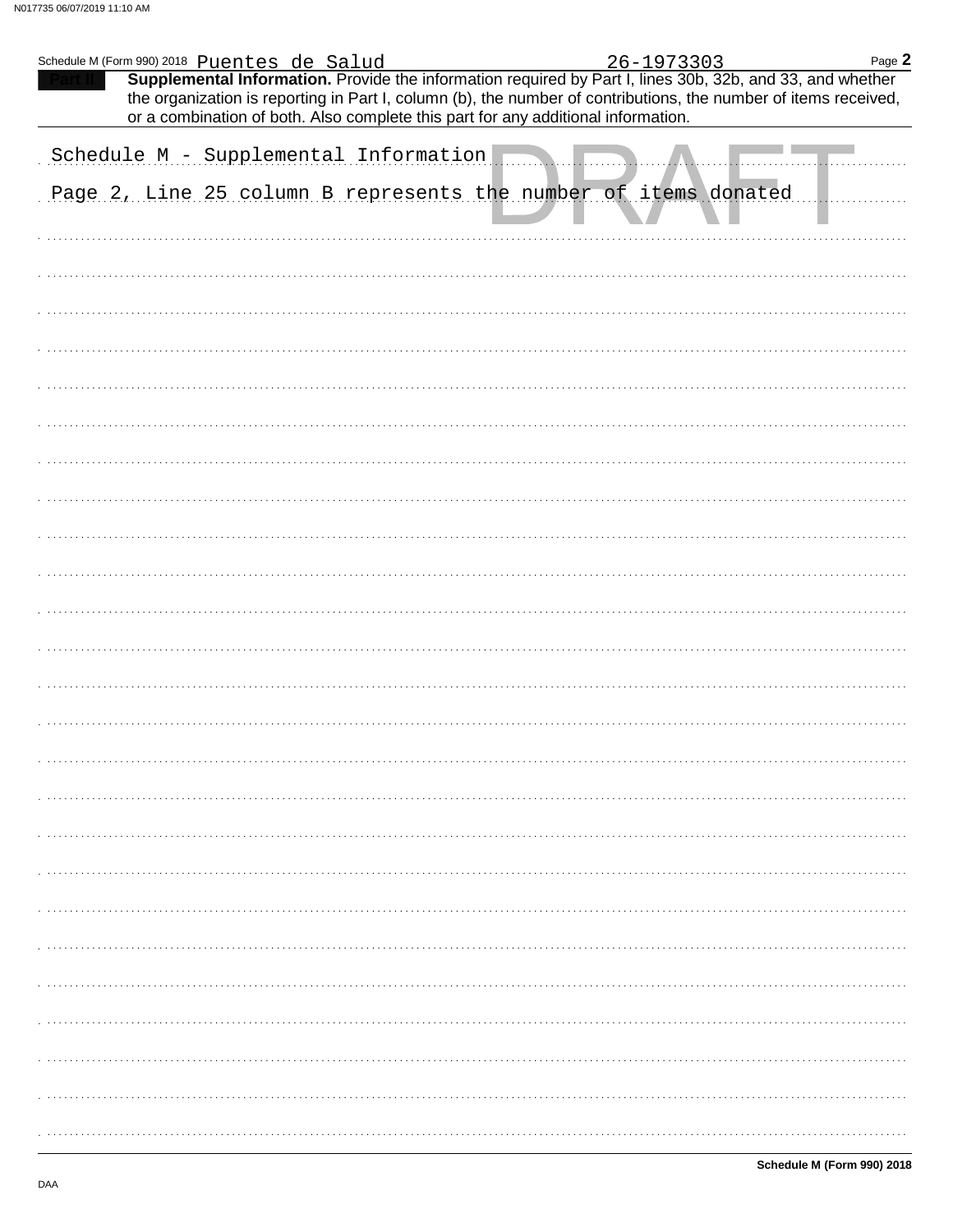**SCHEDULE O** (Form 990 or 990-EZ)

Department of the Treasury<br>Internal Revenue Service

Name of the organization

| Supplemental Information to Form 990 or 990-EZ |  |  |  |  |  |
|------------------------------------------------|--|--|--|--|--|
|------------------------------------------------|--|--|--|--|--|

Complete to provide information for responses to specific questions on Form 990 or 990-EZ or to provide any additional information.

> Attach to Form 990 or 990-EZ. Go to www.irs.gov/Form990 for the latest information.

**Employer identification number** 26-1973303

OMB No. 1545-0047

2018

de Salud Puentes

| - Form 990 - Organization's Mission                                      |
|--------------------------------------------------------------------------|
| Puentes de Salud is a 501(c)(3) nonprofit organization that promotes the |
| health and wellness of South Philadelphia's rapidly growning Latino      |
| immigrant population through high quality health care, innovative        |
| educational programs, and community building.                            |
|                                                                          |
|                                                                          |

Form 990, Part III, Line 4b - Second Accomplishment Puentes Hacia El Futuro is predicated upon the well evidenced fact that education is inextricably tied to the health of individuals and communities. The mission of Puentes Hacia el Futuro is to improve the educational achievement of children in the South Philadelphia Latino immigrant community, in order to improve long-term health outcomes, as well as to provide support in the context of extremely limited educational resources. By listening closely to the needs and wishes of community stakeholders, we deliver high impact, culturally sensitive educational enrichment programs. As an official community partner of Southwark School in South Philadelphia, we provide five programs to this student population: after school tutoring and mentorship, kindergarten in-class support, an adolescent empowerment group, a computer coding program, and a summer literacy enrichment camp.

Form 990, Part VI, Line 11b - Organization's Process to Review Form 990 The 990 is reviewed by the Executive Director and Managing Director and then forwarded to the board.